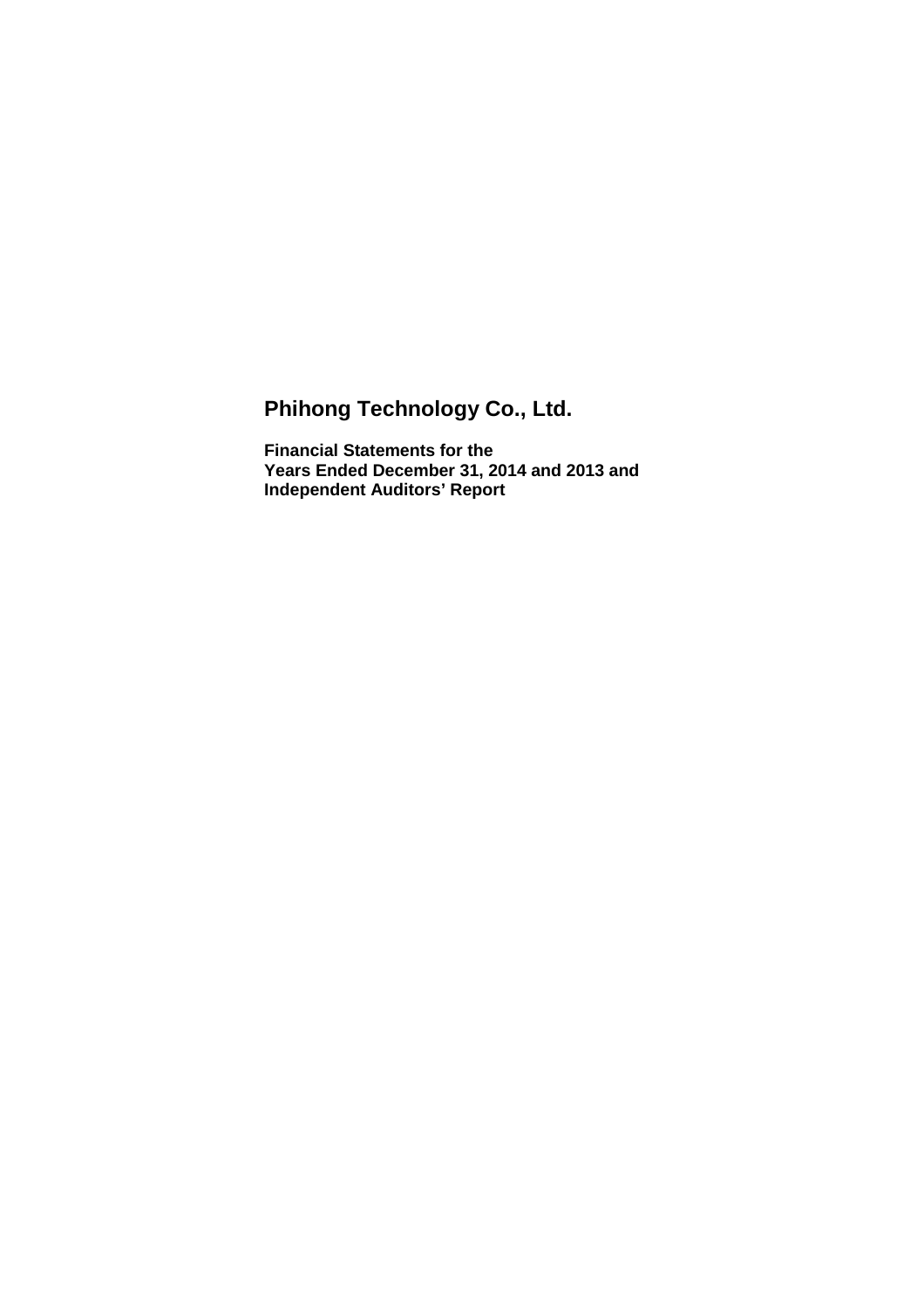# **INDEPENDENT AUDITORS' REPORT**

The Board of Directors and Stockholders Phihong Technology Co., Ltd.

We have audited the accompanying balance sheets of Phihong Technology Co., Ltd. (the "Company") as of December 31, 2014 and 2013, and the related statements of comprehensive income, changes in equity and cash flows for the years ended December 31, 2014 and 2013. These financial statements are the responsibility of the Company's management. Our responsibility is to express an opinion on these financial statements based on our audits.

We conducted our audits in accordance with the Rules Governing the Audit of Financial Statements by Certified Public Accountants and auditing standards generally accepted in the Republic of China. Those rules and standards require that we plan and perform the audit to obtain reasonable assurance about whether the financial statements are free of material misstatement. An audit includes examining, on a test basis, evidence supporting the amounts and disclosures in the financial statements. An audit also includes assessing the accounting principles used and significant estimates made by management, as well as evaluating the overall financial statement presentation. We believe that our audits provide a reasonable basis for our opinion.

In our opinion, the financial statements referred to above present fairly, in all material respects, the financial position of the Company as of December 31, 2014 and 2013, and its financial performance and its cash flows for the years ended December 31, 2014 and 2013, in conformity with the Regulations Governing the Preparation of Financial Reports by Securities Issuers.

March 13, 2015

# *Notice to Readers*

*The accompanying financial statements are intended only to present the financial position, financial performance and cash flows in accordance with accounting principles and practices generally accepted in the Republic of China and not those of any other jurisdictions. The standards, procedures and practices to audit such financial statements are those generally applied in the Republic of China.* 

*For the convenience of readers, the independent auditors' report and the accompanying financial statements have been translated into English from the original Chinese version prepared and used in the Republic of China. If there is any conflict between the English version and the original Chinese version or any difference in the interpretation of the two versions, the Chinese-language independent auditors' report and financial statements shall prevail.*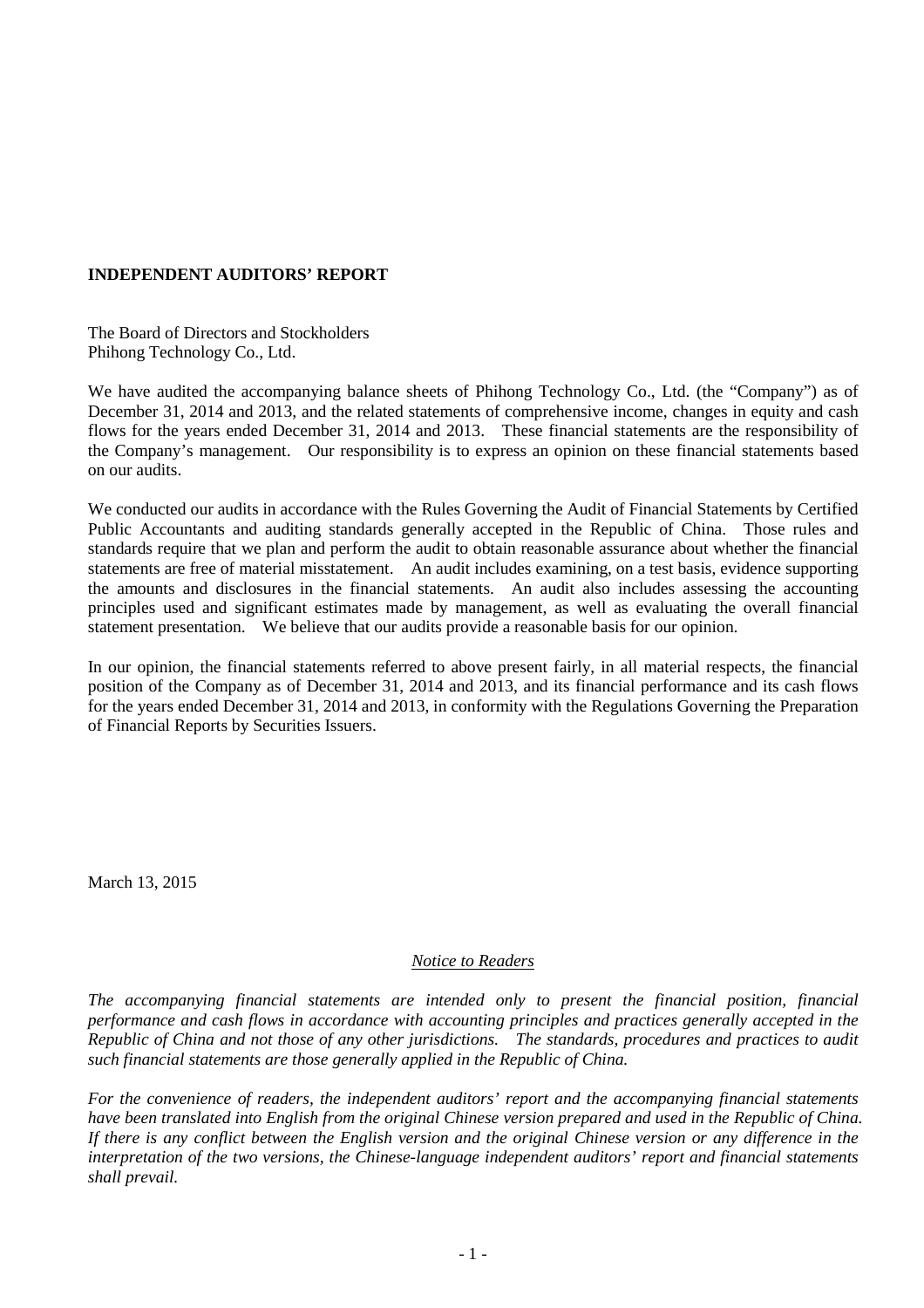# **BALANCE SHEETS DECEMBER 31, 2014 AND 2013 (In Thousands of New Taiwan Dollars)**

|                                                                 | 2014                       | 2013           |                          |                            |
|-----------------------------------------------------------------|----------------------------|----------------|--------------------------|----------------------------|
| <b>ASSETS</b>                                                   | <b>Amount</b>              | $\frac{0}{0}$  | <b>Amount</b>            | $\frac{0}{0}$              |
| <b>CURRENT ASSETS</b>                                           |                            |                |                          |                            |
| Cash and cash equivalents (Notes 4 and 6)                       | \$<br>1,467,220            | 14             | \$<br>953,564            | 10                         |
| Trade receivables (Notes 4 and 8)                               | 1,270,558                  | 12             | 1,148,515                | 12                         |
| Trade receivables from related parties (Notes 4, 8 and 25)      | 167,368                    | $\overline{c}$ | 378,727                  | $\overline{4}$             |
| Other receivables                                               | 51,282                     | 1              | 22,455                   |                            |
| Other receivables from related parties (Note 25)                | 253,900                    |                | 515,802                  |                            |
|                                                                 |                            | $\overline{c}$ |                          | 5                          |
| Inventories (Notes 4 and 9)                                     | 361,787                    | 3              | 243,601                  | 3                          |
| Other current assets                                            | 16,799                     |                | 10,876                   |                            |
| Total current assets                                            | 3,588,914                  | $\frac{34}{1}$ | 3,273,540                | $\frac{34}{ }$             |
| NON-CURRENT ASSETS                                              |                            |                |                          |                            |
| Financial assets measured at cost - non-current (Notes 4 and 7) | 66,568                     | 1              | 79,703                   | -1                         |
| Investments accounted for using equity method (Notes 4 and 10)  | 6,029,122                  | 58             | 5,710,710                | 59                         |
| Property, plant and equipment (Notes 4 and 11)                  | 691,630                    | 7              | 566,503                  | $\boldsymbol{6}$           |
| Intangible assets (Notes 4 and 12)                              | 27,878                     |                | 28,511                   |                            |
| Deferred tax assets (Notes 4 and 20)                            | 43,611                     |                | 47,423                   |                            |
| Other non-current assets                                        | 11,042                     |                | 13,704                   |                            |
| Total non-current assets                                        | 6,869,851                  | 66             | 6,446,554                | 66                         |
|                                                                 |                            |                |                          |                            |
| <b>TOTAL</b>                                                    | 10,458,765<br>$\mathbb{S}$ | 100            | \$<br>9,720,094          | 100                        |
| <b>LIABILITIES AND EQUITY</b>                                   |                            |                |                          |                            |
| <b>CURRENT LIABILITIES</b>                                      |                            |                |                          |                            |
| Short-term debt (Note 13)                                       | \$                         |                | $\mathcal{S}$<br>100,000 | $\mathbf{1}$               |
| Trade payables                                                  | 15,522                     |                | 11,899                   |                            |
| Trade payables to related parties (Note 25)                     | 324,899                    | 3              | 335,450                  | 3                          |
| Other payables (Notes 15 and 25)                                | 2,124,895                  | 20             | 2,266,198                | 23                         |
| Current tax liabilities (Notes 4 and 20)                        | 47,824                     | $\mathbf{1}$   | 44,508                   | $\mathbf{1}$               |
| Current portion of long-term borrowings (Note 13)               |                            |                | 8,333                    |                            |
|                                                                 | 79,732                     |                | 81,541                   |                            |
| Other current liabilities (Note 16)                             |                            |                |                          |                            |
| Total current liabilities                                       | 2,592,872                  | $-25$          | 2,847,929                | $-29$                      |
| NON-CURRENT LIABILITIES                                         |                            |                |                          |                            |
| Bonds payable (Note 14)                                         | 1,429,189                  | 13             |                          |                            |
| Long-term borrowings (Note 13)                                  |                            |                | 791,667                  | $8\,$                      |
| Deferred tax liabilities (Notes 4 and 20)                       | 79,832                     |                | 79,832                   |                            |
| Accrued pension liabilities (Notes 4 and 17)                    | 76,038                     |                | 65,186                   |                            |
| Total non-current liabilities                                   | 1,585,059                  | $\frac{15}{2}$ | 936,685                  | $\overline{\phantom{0}10}$ |
| <b>Total liabilities</b>                                        | 4,177,931                  | 40             | 3,784,614                | $\frac{39}{2}$             |
| EQUITY (Notes 4 and 18)                                         |                            |                |                          |                            |
| Common stock                                                    | 2,776,884                  | $-26$          | 2,771,639                | <u>29</u>                  |
| Capital surplus                                                 | 1,026,456                  | $-10$          | 949,615                  | 10                         |
| Retained earnings                                               |                            |                |                          |                            |
|                                                                 | 1,098,401                  | 11             | 1,083,147                | 11                         |
| Legal reserve                                                   |                            |                |                          |                            |
| Special reserve                                                 | 230,859                    | $\mathbf{2}$   | 230,859                  | $\overline{c}$             |
| Unappropriated earnings                                         | 839,463                    | 8              | 853,368                  | $\overline{9}$             |
| Total retained earnings                                         | 2,168,723                  | 21             | 2,167,374                | 22                         |

| Other equity                                                  |              |            |           |            |
|---------------------------------------------------------------|--------------|------------|-----------|------------|
| Exchange differences on translating foreign operations        | 345,970      |            | 73,280    |            |
| Unrealized (loss) gain on available-for-sale financial assets | (37, 199)    |            | (26, 428) | (1)        |
| Total other equity                                            | 308,771      |            | 46,852    | $\sim 100$ |
| Total equity                                                  | 6,280,834    | -60        | 5.935.480 | -61        |
| TOTAL                                                         | \$10,458,765 | <u>100</u> | 9,720,094 | 100        |

The accompanying notes are an integral part of the financial statements.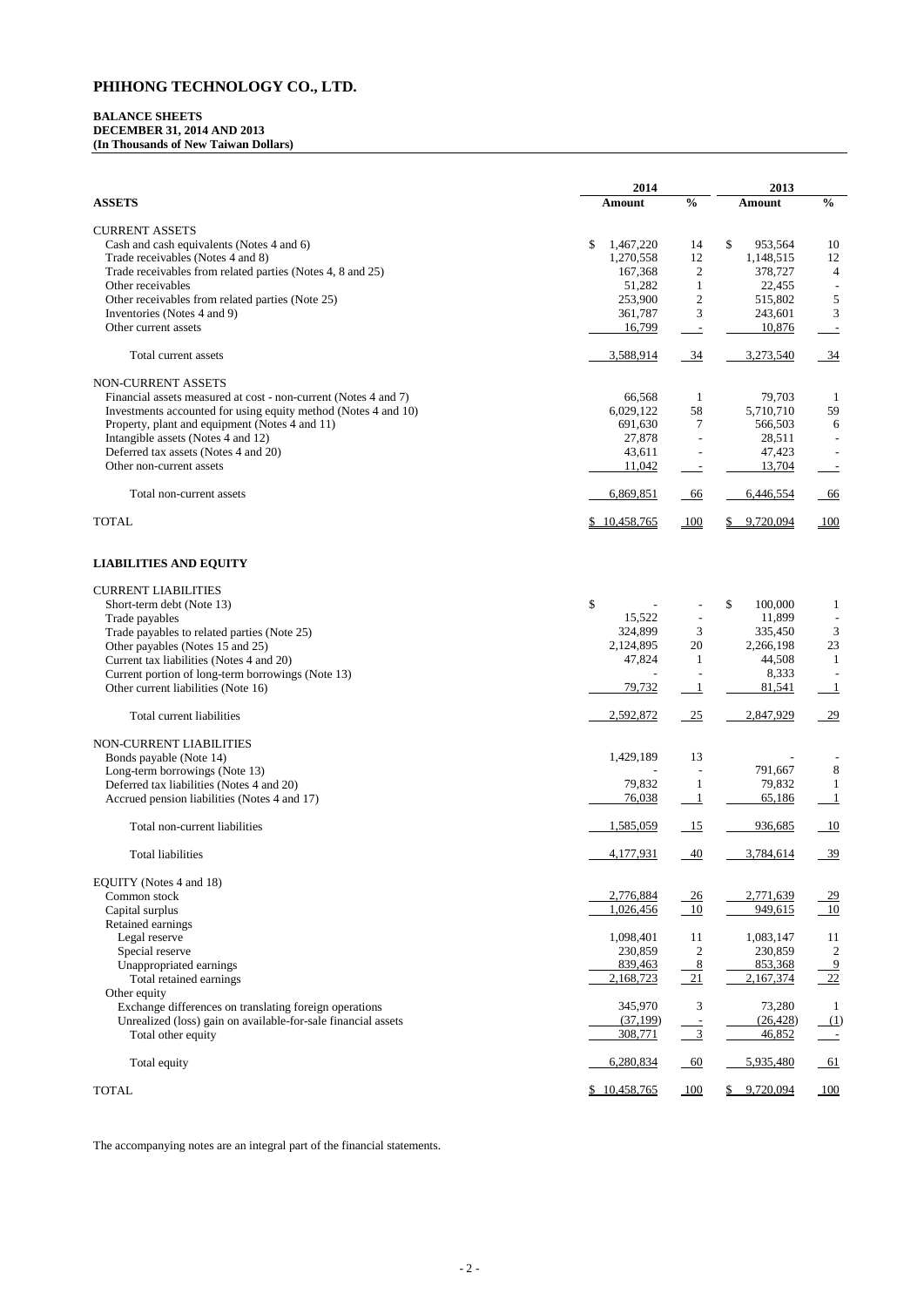# **STATEMENTS OF COMPREHENSIVE INCOME FOR THE YEARS ENDED DECEMBER 31, 2014 AND 2013 (In Thousands of New Taiwan Dollars, Except Earnings Per Share)**

|                                                                                                                                                                                 | 2014                                     |                                                    | 2013                                        |                                               |
|---------------------------------------------------------------------------------------------------------------------------------------------------------------------------------|------------------------------------------|----------------------------------------------------|---------------------------------------------|-----------------------------------------------|
|                                                                                                                                                                                 | <b>Amount</b>                            | $\frac{0}{0}$                                      | <b>Amount</b>                               | $\frac{0}{0}$                                 |
| NET SALES AND REVENUES (Notes 4 and 25)                                                                                                                                         | \$11,556,917                             | 100                                                | \$11,132,298                                | 100                                           |
| COST OF GOODS SOLD (Notes 4, 9 and 25)                                                                                                                                          | 10,698,372                               | 93                                                 | 10,191,618                                  | - 91                                          |
| <b>GROSS PROFIT</b>                                                                                                                                                             | 858,545                                  | 7                                                  | 940,680                                     | 9                                             |
| (UNREALIZED) REALIZED GAIN ON<br>TRANSACTIONS WITH SUBSIDIARIES AND<br><b>ASSOCIATES</b> (Note 4)                                                                               | (13,645)                                 |                                                    | 40,038                                      |                                               |
| GROSS PROFIT AND REALIZED GAIN FROM<br><b>SUBSIDIARIES AND ASSOCIATES</b>                                                                                                       | 844,900                                  | 7                                                  | 980,718                                     | 9                                             |
| OPERATING EXPENSES<br>Sales and marketing<br>General and administration<br>Research and development                                                                             | 212,850<br>221,123<br>398,000            | $\overline{c}$<br>$\overline{c}$<br>$\mathfrak{Z}$ | 191,787<br>154,961<br>447,371               | 2<br>$\mathbf{1}$<br>$\overline{\mathcal{A}}$ |
| Total operating expenses                                                                                                                                                        | 831,973                                  | $\overline{7}$                                     | 794,119                                     | 7                                             |
| <b>INCOME FROM OPERATIONS</b>                                                                                                                                                   | 12,927                                   | $\overline{\phantom{a}}$                           | 186,599                                     | $\overline{c}$                                |
| NONOPERATING INCOME (EXPENSES)<br>Other income<br>Other gains and losses (Notes 7 and 19)<br>Finance costs<br>Share of the profit of subsidiaries and associates<br>(Note 4)    | 109,957<br>57,677<br>(24, 288)<br>30,326 | 1                                                  | 122,418<br>(1,322)<br>(7,703)<br>(100, 565) | 1<br>(1)                                      |
| Total nonoperating income (expenses), net                                                                                                                                       | 173,672                                  | $\overline{1}$                                     | 12,828                                      |                                               |
| <b>INCOME BEFORE INCOME TAX</b>                                                                                                                                                 | 186,599                                  | $\mathbf{1}$                                       | 199,427                                     | $\overline{2}$                                |
| <b>INCOME TAX EXPENSE</b> (Notes 4 and 20)                                                                                                                                      | (38, 752)                                |                                                    | (46,893)                                    | (1)                                           |
| <b>NET INCOME</b>                                                                                                                                                               | 147,847                                  | $\mathbf{1}$                                       | 152,534                                     |                                               |
| OTHER COMPREHENSIVE INCOME (LOSS)<br>Exchange differences on translating foreign<br>operations (Note 18)<br>Unrealized gain on available-for-sale financial assets<br>(Note 18) | 272,690<br>(10,771)                      | 2                                                  | 221,641<br>(10, 825)                        | 2<br>(Continued)                              |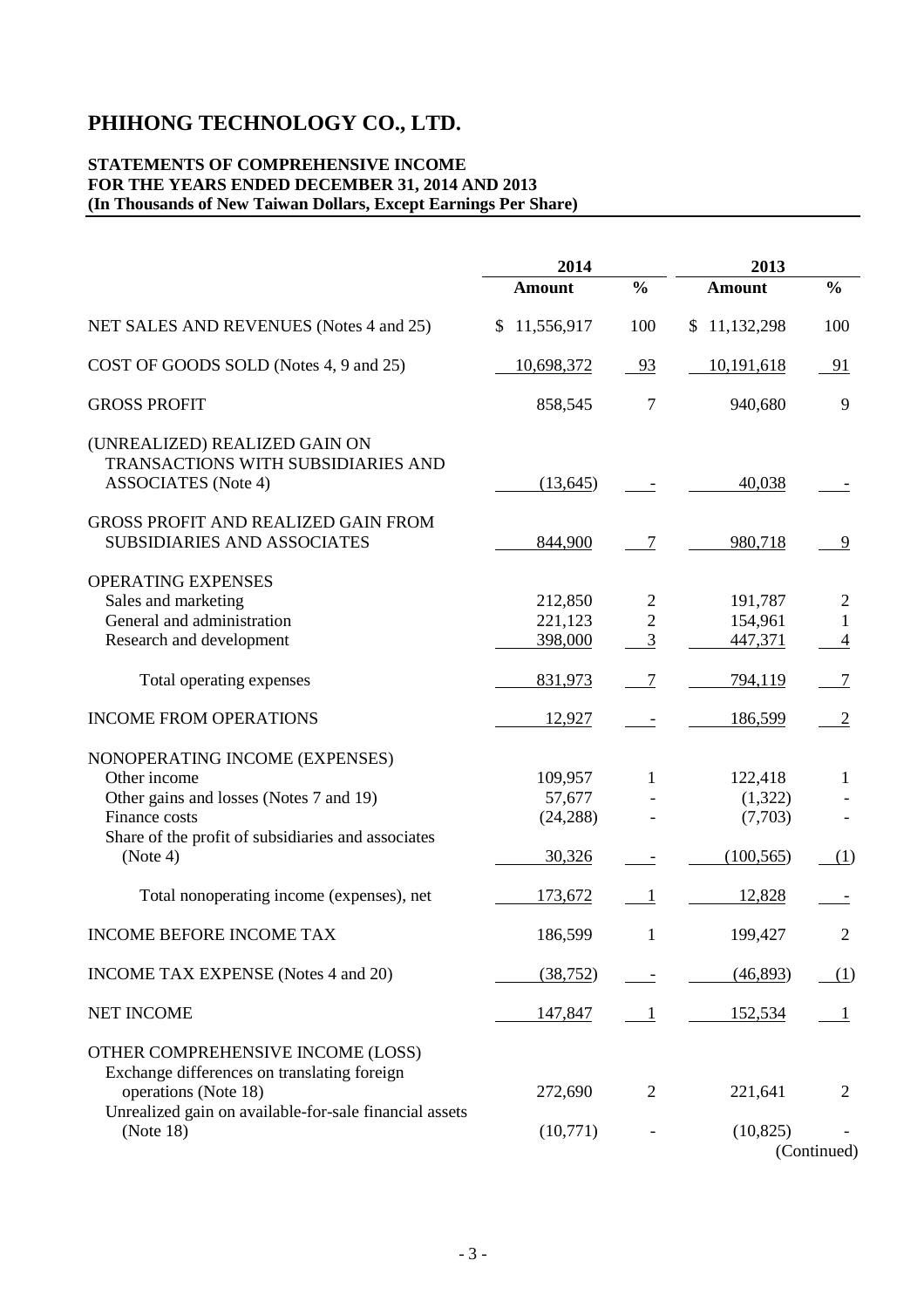# **STATEMENTS OF COMPREHENSIVE INCOME FOR THE YEARS ENDED DECEMBER 31, 2014 AND 2013 (In Thousands of New Taiwan Dollars, Except Earnings Per Share)**

|                                                                                                              | 2014           |               |               |               |               |
|--------------------------------------------------------------------------------------------------------------|----------------|---------------|---------------|---------------|---------------|
|                                                                                                              | Amount         | $\frac{0}{0}$ |               | <b>Amount</b> | $\frac{6}{6}$ |
| Actuarial gain arising from defined benefit plans<br>(Note 17)<br>Income tax relating to components of other | \$<br>(11,105) |               | <sup>\$</sup> | 1,447         |               |
| comprehensive income (Note 20)                                                                               | 1,888          |               |               | (246)         |               |
| Total other comprehensive income (loss), net                                                                 | 252,702        |               |               | 212,017       |               |
| TOTAL COMPREHENSIVE INCOME                                                                                   | 400,549        |               |               | 364,551       |               |
| <b>EARNINGS PER SHARE (Note 21)</b><br><b>Basic</b><br>Diluted                                               | 0.53<br>0.49   |               |               | 0.55<br>0.55  |               |

The accompanying notes are an integral part of the financial statements. (Concluded)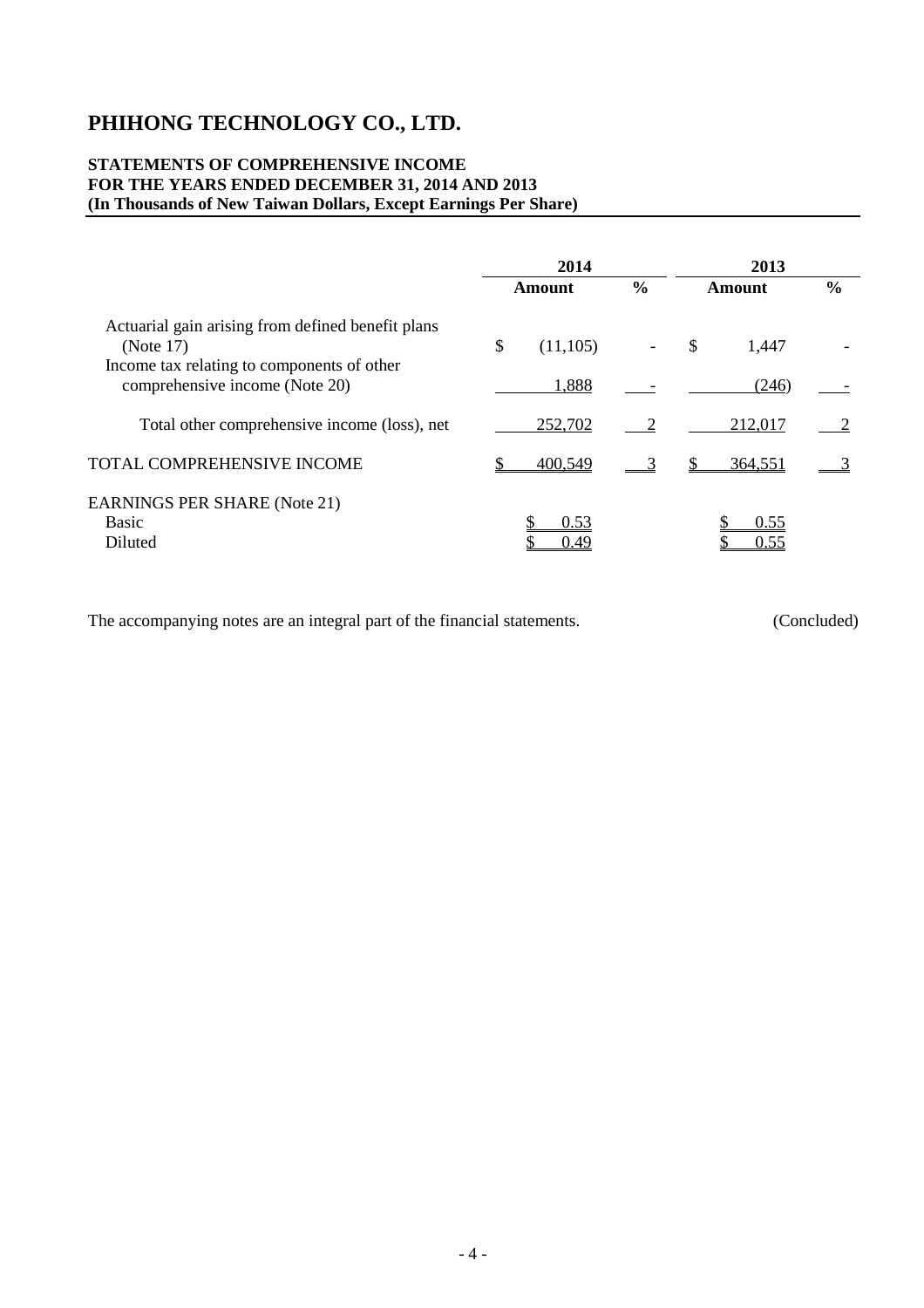# **STATEMENTS OF CHANGES IN EQUITY FOR THE YEARS ENDED DECEMBER 31, 2014 AND 2013 (In Thousands of New Taiwan Dollars)**

|                                                                                              |                     |                         |                      |                                           |                        |                                                                  | <b>Other Equity</b>                                   |                     |
|----------------------------------------------------------------------------------------------|---------------------|-------------------------|----------------------|-------------------------------------------|------------------------|------------------------------------------------------------------|-------------------------------------------------------|---------------------|
|                                                                                              |                     |                         |                      | <b>Retained Earnings</b>                  |                        | <b>Exchange</b><br><b>Differences</b> on<br><b>Translating</b>   | <b>Unrealized</b><br>Gain (Loss) on<br>Available-for- |                     |
|                                                                                              | <b>Common Stock</b> | <b>Capital Surplus</b>  | <b>Legal Reserve</b> | <b>Special Reserve</b><br><b>Earnings</b> |                        | Unappropriated<br>Foreign<br>sale Financial<br><b>Operations</b> |                                                       | <b>Total Equity</b> |
| <b>BALANCE, JANUARY 1, 2013</b>                                                              | \$2,771,639         | $\mathbb{S}$<br>949,615 | \$1,052,192          | $\mathcal{S}$                             | \$1,238,611            | \$(148,361)                                                      | (15,603)<br>$\mathcal{S}$                             | \$5,848,093         |
| Appropriation of the 2012 net income (Note 18)<br>Legal reserve<br>Cash dividend             |                     |                         | 30,955               |                                           | (30,955)<br>(277, 164) |                                                                  | $\overline{\phantom{a}}$                              | (277, 164)          |
| Special reserve at first-time adoption of IFRSs (Note 18)                                    |                     |                         |                      | 230,859                                   | (230, 859)             |                                                                  |                                                       |                     |
| Net income for the year ended December 31, 2013                                              |                     |                         |                      | $\overline{\phantom{a}}$                  | 152,534                |                                                                  | $\overline{\phantom{a}}$                              | 152,534             |
| Other comprehensive income (loss) for the year ended December 31, 2013, net<br>of income tax |                     |                         |                      |                                           | 1,201                  | 221,641                                                          | (10, 825)                                             | 212,017             |
| Total comprehensive income (loss) for the year ended December 31, 2013                       |                     |                         |                      |                                           | 153,735                | 221,641                                                          | (10, 825)                                             | 364,551             |
| BALANCE, DECEMBER 31, 2013                                                                   | 2,771,639           | 949,615                 | 1,083,147            | 230,859                                   | 853,368                | 73,280                                                           | (26, 428)                                             | 5,935,480           |
| Appropriation of the 2013 net income (Note 18)<br>Legal reserve<br>Cash dividend             |                     |                         | 15,254               | $\overline{\phantom{a}}$                  | (15,254)<br>(137, 281) |                                                                  | $\overline{\phantom{a}}$                              | (137, 281)          |
| Equity component of convertible bonds issued by the Company (Note 14)                        |                     | 71,878                  |                      |                                           |                        |                                                                  | $\blacksquare$                                        | 71,878              |
| Convertible bond converted to ordinary shares (Note 14)                                      | 5,245               | 4,963                   |                      |                                           |                        |                                                                  |                                                       | 10,208              |
| Net income for the year ended December 31, 2014                                              |                     |                         |                      | $\overline{\phantom{a}}$                  | 147,847                |                                                                  | $\blacksquare$                                        | 147,847             |
| Other comprehensive income (loss) for the year ended December 31, 2014, net<br>of income tax |                     |                         |                      |                                           | (9,217)                | 272,690                                                          | (10,771)                                              | 252,702             |
| Total comprehensive income (loss) for the year ended December 31, 2014                       |                     |                         |                      |                                           | 138,630                | 272,690                                                          | (10,771)                                              | 400,549             |
| BALANCE, DECEMBER 31, 2014                                                                   | \$2,776,884         | \$1,026,456             | \$1,098,401          | 230,859                                   | 839,463                | \$345,970                                                        | (37,199)<br>S.                                        | \$6,280,834         |

The accompanying notes are an integral part of the financial statements.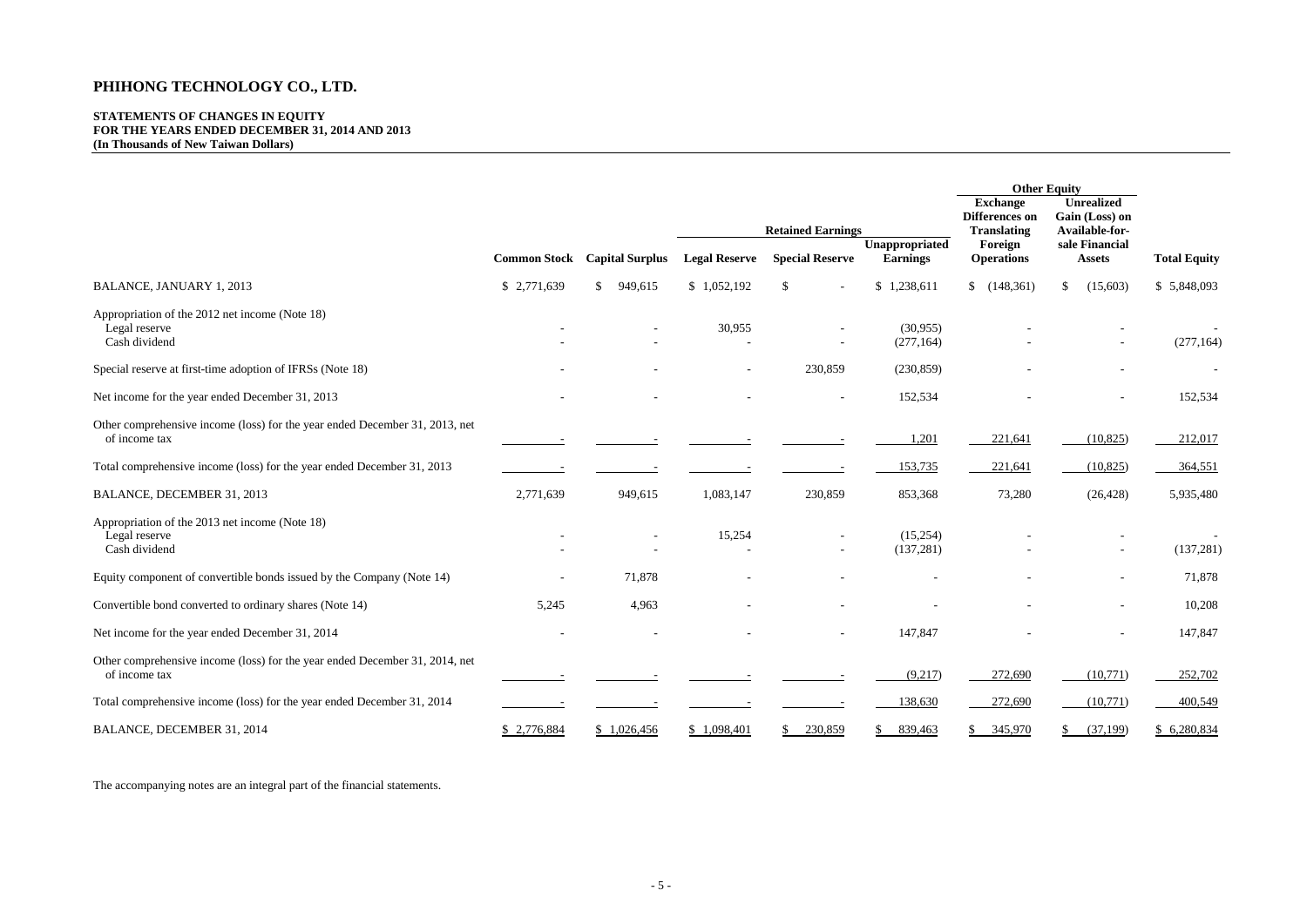# **STATEMENTS OF CASH FLOWS FOR THE YEARS ENDED DECEMBER 31, 2014 AND 2013 (In Thousands of New Taiwan Dollars)**

|                                                                   | 2014                    | 2013                 |
|-------------------------------------------------------------------|-------------------------|----------------------|
| CASH FLOWS FROM OPERATING ACTIVITIES                              |                         |                      |
| Income before income tax                                          | \$<br>186,599           | \$<br>199,427        |
| Adjustments for:                                                  |                         |                      |
| Impairment loss recognized (reversal of impairment loss) on trade |                         |                      |
| receivables                                                       | 150                     | (10,000)             |
| Depreciation expense                                              | 52,849                  | 51,279               |
| Amortization expense                                              | 9,528                   | 11,656               |
| Interest expense                                                  | 24,288                  | 7,703                |
| Interest income                                                   | (10, 548)               | (5,635)              |
| Dividend revenue                                                  | (4,373)                 | (234)                |
| Share of profit of subsidiaries and associates                    | (30, 326)               | 100,565              |
| Loss (gain) on disposal of property, plant and equipment          | 53                      | (422)                |
| Gain on disposal of financial assets                              |                         | (2,347)              |
| Impairment loss recognized on held-to-maturity financial assets   | 4,600                   |                      |
| Realized (unrealized) gain on transaction with subsidiaries       | 13,645                  | (40,038)             |
| Net changes in operating assets and liabilities                   |                         |                      |
| Trade receivables                                                 | (122, 193)              | 271,146              |
| Trade receivables from related parties                            | 211,359                 | (187,019)            |
| Other receivables                                                 | (27, 636)               | 19,512               |
| Other receivables from related parties                            | 261,902                 | (26, 524)            |
| Inventories                                                       | (118, 186)              | 75,895               |
| Other current assets                                              | (5,923)                 | 330                  |
|                                                                   | (678)                   |                      |
| Other non-current assets                                          | 3,623                   |                      |
| Trade payables                                                    |                         | (18,242)<br>(53,236) |
| Trade payables to related parties<br>Other payables               | (10, 551)<br>(140, 627) | (177, 505)           |
| Other current liabilities                                         | (1,809)                 | 12,051               |
|                                                                   |                         |                      |
| Reserve for retirement plan                                       | (253)<br>295,493        | (159)                |
| Cash generated from operating activities                          |                         | 228,203              |
| Interest paid<br>Interest received                                | (11,020)<br>9,357       | (7,065)              |
|                                                                   |                         | 5,641<br>(77,039)    |
| Income tax paid                                                   | (29, 736)               |                      |
| Net cash generated from operating activities                      | 264,094                 | 149,740              |
| CASH FLOWS FROM INVESTING ACTIVITIES                              |                         |                      |
| Proceeds on sale of available-for-sale financial assets           |                         | 31,092               |
| Purchase of financial assets measured at cost                     |                         | (49,996)             |
| Net cash outflow on acquisition of subsidiaries                   | (60, 760)               | (461, 363)           |
| Payments for property, plant and equipment                        | (178,029)               | (117, 356)           |
| Proceeds from disposal of property, plant and equipment           |                         | 1,761                |
| Payments for intangible assets                                    | (8,895)                 | (6, 478)             |
| Decrease in refundable deposits                                   | 3,340                   | 210                  |
|                                                                   |                         | (Continued)          |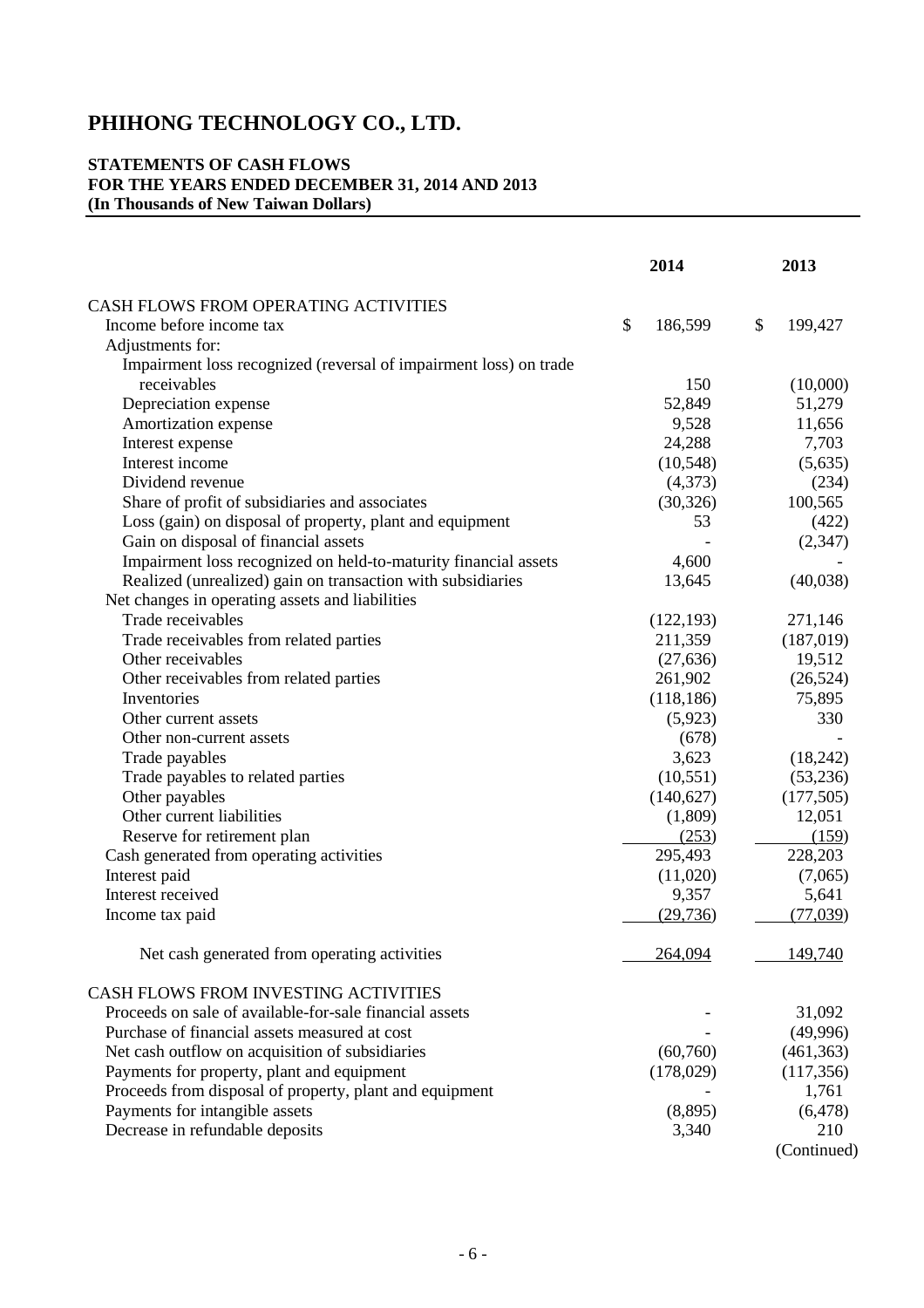# **STATEMENTS OF CASH FLOWS FOR THE YEARS ENDED DECEMBER 31, 2014 AND 2013 (In Thousands of New Taiwan Dollars)**

| \$<br>\$<br>234<br>Dividend received<br>4,373<br>Decrease and return of capital from investments accounted for using<br>equity method<br>20,948<br>3,285<br>Decrease and return of capital from investees of financial assets<br>measured at cost<br>8,535<br>16,796<br>Net cash used in investing activities<br>(210, 488)<br>(581, 815)<br>Proceeds from short-term debt<br>100,000<br>Repayments of short-term debt<br>(100,000)<br>Cash dividends paid<br>(137,281)<br>(277, 164)<br>Proceeds from issue of convertible bonds<br>1,497,331<br>Proceeds from long-term borrowings<br>600,000<br>Repayments of long-term borrowings<br>(800,000)<br>Net cash generated from financing activities<br>460,050<br>422,836<br>NET INCREASE (DECREASE) IN CASH AND CASH<br><b>EQUIVALENTS</b><br>513,656<br>(9,239)<br>CASH AND CASH EQUIVALENTS AT THE BEGINNING OF THE<br><b>YEAR</b><br>953,564<br>962,803<br>CASH AND CASH EQUIVALENTS AT THE END OF THE YEAR<br>953.564<br>1.467.220 |                                             | 2014 | 2013 |
|----------------------------------------------------------------------------------------------------------------------------------------------------------------------------------------------------------------------------------------------------------------------------------------------------------------------------------------------------------------------------------------------------------------------------------------------------------------------------------------------------------------------------------------------------------------------------------------------------------------------------------------------------------------------------------------------------------------------------------------------------------------------------------------------------------------------------------------------------------------------------------------------------------------------------------------------------------------------------------------|---------------------------------------------|------|------|
|                                                                                                                                                                                                                                                                                                                                                                                                                                                                                                                                                                                                                                                                                                                                                                                                                                                                                                                                                                                        |                                             |      |      |
|                                                                                                                                                                                                                                                                                                                                                                                                                                                                                                                                                                                                                                                                                                                                                                                                                                                                                                                                                                                        |                                             |      |      |
|                                                                                                                                                                                                                                                                                                                                                                                                                                                                                                                                                                                                                                                                                                                                                                                                                                                                                                                                                                                        |                                             |      |      |
|                                                                                                                                                                                                                                                                                                                                                                                                                                                                                                                                                                                                                                                                                                                                                                                                                                                                                                                                                                                        |                                             |      |      |
|                                                                                                                                                                                                                                                                                                                                                                                                                                                                                                                                                                                                                                                                                                                                                                                                                                                                                                                                                                                        | <b>CASH FLOWS FROM FINANCING ACTIVITIES</b> |      |      |
|                                                                                                                                                                                                                                                                                                                                                                                                                                                                                                                                                                                                                                                                                                                                                                                                                                                                                                                                                                                        |                                             |      |      |
|                                                                                                                                                                                                                                                                                                                                                                                                                                                                                                                                                                                                                                                                                                                                                                                                                                                                                                                                                                                        |                                             |      |      |
|                                                                                                                                                                                                                                                                                                                                                                                                                                                                                                                                                                                                                                                                                                                                                                                                                                                                                                                                                                                        |                                             |      |      |
|                                                                                                                                                                                                                                                                                                                                                                                                                                                                                                                                                                                                                                                                                                                                                                                                                                                                                                                                                                                        |                                             |      |      |
|                                                                                                                                                                                                                                                                                                                                                                                                                                                                                                                                                                                                                                                                                                                                                                                                                                                                                                                                                                                        |                                             |      |      |
|                                                                                                                                                                                                                                                                                                                                                                                                                                                                                                                                                                                                                                                                                                                                                                                                                                                                                                                                                                                        |                                             |      |      |
|                                                                                                                                                                                                                                                                                                                                                                                                                                                                                                                                                                                                                                                                                                                                                                                                                                                                                                                                                                                        |                                             |      |      |
|                                                                                                                                                                                                                                                                                                                                                                                                                                                                                                                                                                                                                                                                                                                                                                                                                                                                                                                                                                                        |                                             |      |      |
|                                                                                                                                                                                                                                                                                                                                                                                                                                                                                                                                                                                                                                                                                                                                                                                                                                                                                                                                                                                        |                                             |      |      |
|                                                                                                                                                                                                                                                                                                                                                                                                                                                                                                                                                                                                                                                                                                                                                                                                                                                                                                                                                                                        |                                             |      |      |

The accompanying notes are an integral part of the financial statements. (Concluded)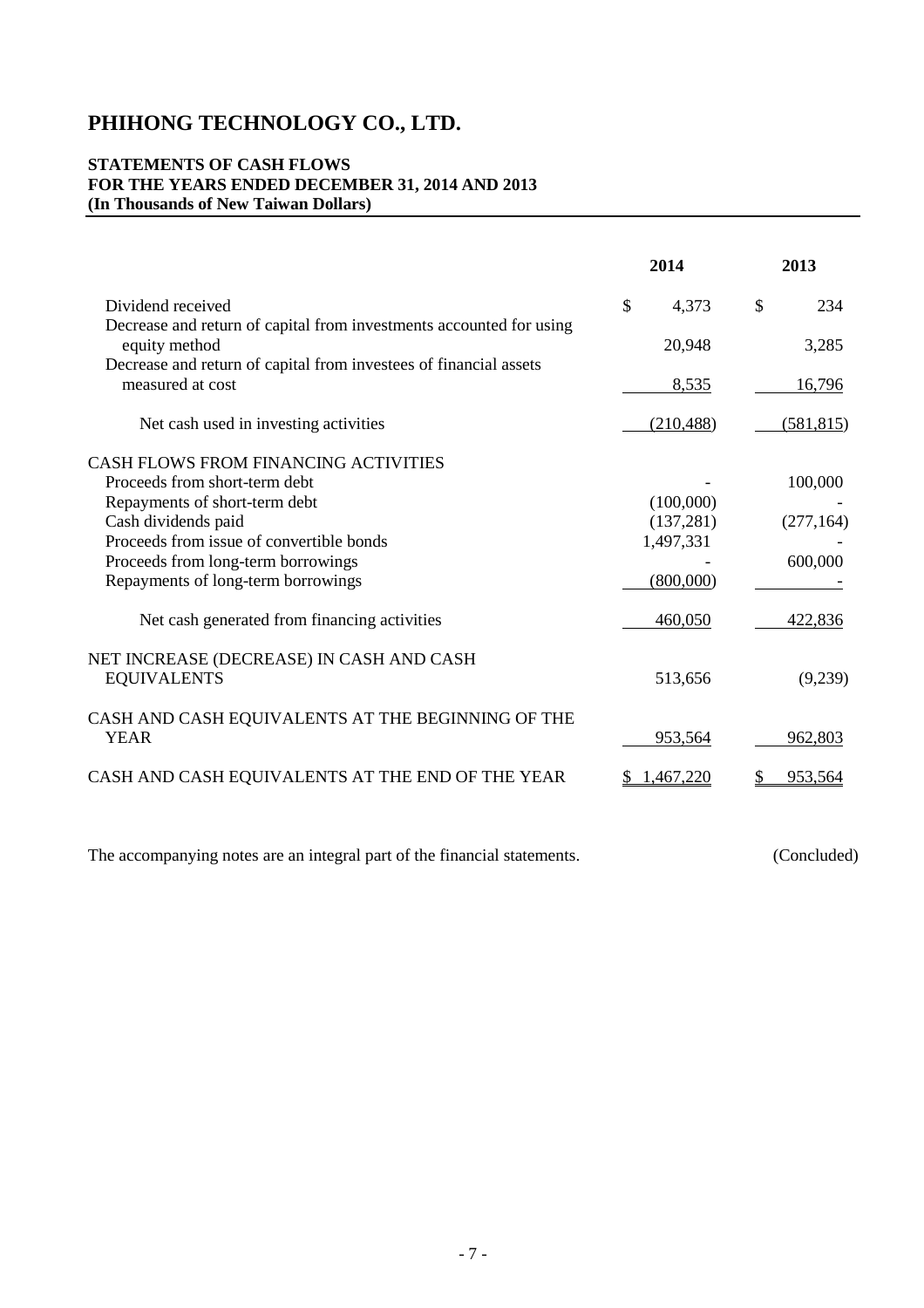# **NOTES TO FINANCIAL STATEMENTS FOR THE YEARS ENDED DECEMBER 31, 2014 AND 2013 (In Thousands of New Taiwan Dollars, Except Unless Stated Otherwise)**

# **1. GENERAL INFORMATION**

Phihong Technology Co., Ltd. (the "Company"), which was formerly known as Phihong Enterprise Co., Ltd. was incorporated on December 12, 1972 under the laws of the Republic of China ("ROC"). Under a resolution approved in the stockholders' meeting in June 2003, Phihong changed its name to Phihong Technology Co., Ltd. Phihong primarily manufactures and sells AC/DC power adapters, charger bases, power supply modules, UPS (uninterruptible power supply) for computers, ballasts, etc.

In February 2000, Phihong was authorized to have its stocks traded on the over-the-counter (OTC) securities exchange in Taiwan. In September 2001, Phihong's stocks ceased to be OTC traded and Phihong later obtained authorization to have its stocks listed on the Taiwan Stock Exchange.

The functional currency of Phihong is New Taiwan dollars.

# **2. APPROVAL OF FINANCIAL STATEMENTS**

The financial statements were approved by the Company's board of directors on March 13, 2015.

## **3. APPLICATION OF NEW, AMENDED AND REVISED STANDARDS AND INTERPRETATIONS**

a. The amendments to the Regulations Governing the Preparation of Financial Reports by Securities Issuers and the 2013 version of the International Financial Reporting Standards (IFRS), International Accounting Standards (IAS), Interpretations of IFRS (IFRIC), and Interpretations of IAS (SIC) endorsed by the FSC not yet effective

Rule No. 1030029342 and Rule No. 1030010325 issued by the FSC on April 3, 2014, stipulated that the Company should apply the 2013 version of IFRS, IAS, IFRIC and SIC (collectively, the "IFRSs") endorsed by the FSC and the related amendments to the Regulations Governing the Preparation of Financial Reports by Securities Issuers starting January 1, 2015.

| <b>New, Amended and Revised</b><br>Standards and Interpretations (the "New IFRSs")                     | <b>Effective Date</b><br><b>Announced by IASB (Note)</b>         |
|--------------------------------------------------------------------------------------------------------|------------------------------------------------------------------|
| Improvements to IFRSs (2009) - amendment to IAS 39                                                     | January 1, 2009 and January 1,<br>2010, as appropriate           |
| Amendment to IAS 39 "Embedded Derivatives"                                                             | Effective for annual periods ending<br>on or after June 30, 2009 |
| Improvements to IFRSs (2010)                                                                           | July 1, 2010 and January 1, 2011,<br>as appropriate              |
| Annual Improvements to IFRSs 2009-2011 Cycle                                                           | January 1, 2013                                                  |
| Amendment to IFRS 1 "Limited Exemption from Comparative<br>IFRS 7 Disclosures for First-time Adopters" | July 1, 2010                                                     |
| Amendment to IFRS 1 "Severe Hyperinflation and Removal of<br>Fixed Dates for First-time Adopters"      | July 1, 2011                                                     |
|                                                                                                        | (Continued)                                                      |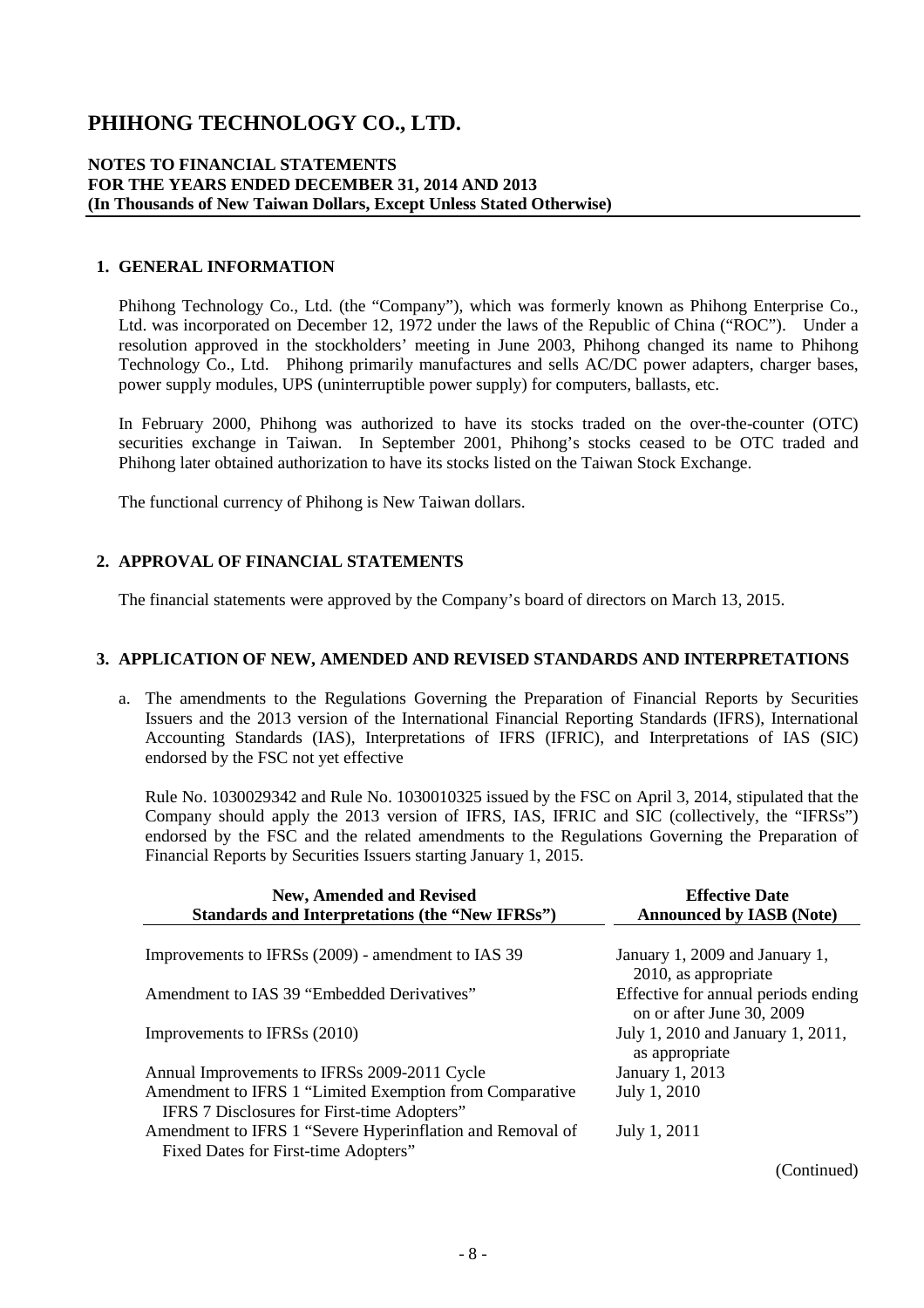| <b>New, Amended and Revised</b>                                                             | <b>Effective Date</b>           |
|---------------------------------------------------------------------------------------------|---------------------------------|
| Standards and Interpretations (the "New IFRSs")                                             | <b>Announced by IASB (Note)</b> |
| Amendment to IFRS 1 "Government Loans"                                                      | January 1, 2013                 |
| Amendment to IFRS 7 "Disclosure - Offsetting Financial Assets<br>and Financial Liabilities" | January 1, 2013                 |
| Amendment to IFRS 7 "Disclosure - Transfer of Financial Assets"                             | July 1, 2011                    |
| IFRS 11 "Joint Arrangements"                                                                | January 1, 2013                 |
| IFRS 12 "Disclosure of Interests in Other Entities"                                         | January 1, 2013                 |
| Amendments to IFRS 10, IFRS 11 and IFRS 12 "Consolidated                                    | January 1, 2013                 |
| Financial Statements, Joint Arrangements and Disclosure of                                  |                                 |
| Interests in Other Entities: Transition Guidance"                                           |                                 |
| Amendments to IFRS 10 and IFRS 12 and IAS 27 "Investment"                                   | January 1, 2014                 |
| Entities"                                                                                   |                                 |
| IFRS 13 "Fair Value Measurement"                                                            | January 1, 2013                 |
| Amendment to IAS 1 "Presentation of Other Comprehensive                                     | July 1, 2012                    |
| Income"                                                                                     |                                 |
| Amendment to IAS 12 "Deferred Tax: Recovery of Underlying<br>Assets"                        | January 1, 2012                 |
| IAS 19 (Revised 2011) "Employee Benefits"                                                   | January 1, 2013                 |
| IAS 27 (Revised 2011) "Separate Financial Statements"                                       | January 1, 2013                 |
| IAS 28 (Revised 2011) "Investments in Associates and Joint<br>Ventures"                     | January 1, 2013                 |
| Amendment to IAS 32 "Offsetting Financial Assets and Financial<br>Liabilities"              | January 1, 2014                 |
| IFRIC 20 "Stripping Costs in Production Phase of a Surface<br>Mine"                         | January 1, 2013                 |
|                                                                                             | (Concluded)                     |

Note: Unless stated otherwise, the above New IFRSs are effective for annual periods beginning on or after the respective effective dates.

Except for the following, whenever applied, the initial application of the above 2013 IFRSs version and the related amendments to the Regulations Governing the Preparation of Financial Reports by Securities Issuers would not have any material impact on the Company's accounting policies:

1) IFRS 12 "Disclosure of Interests in Other Entities"

IFRS 12 is a new disclosure standard and is applicable to entities that have interests in subsidiaries, joint arrangements, associates and/or unconsolidated structured entities. In general, the disclosure requirements in IFRS 12 are more extensive than in the current standards.

2) Revision to IAS 28 "Investments in Associates and Joint Ventures"

Revised IAS 28 requires when a portion of an investment in an associate meets the criteria to be classified as held for sale, that portion is classified as held for sale. Any retained portion that has not been classified as held for sale is accounted for using the equity method. Under current IAS 28, when a portion of an investment in associates meets the criteria to be classified as held for sale, the entire investment is classified as held for sale and ceases to apply the equity method.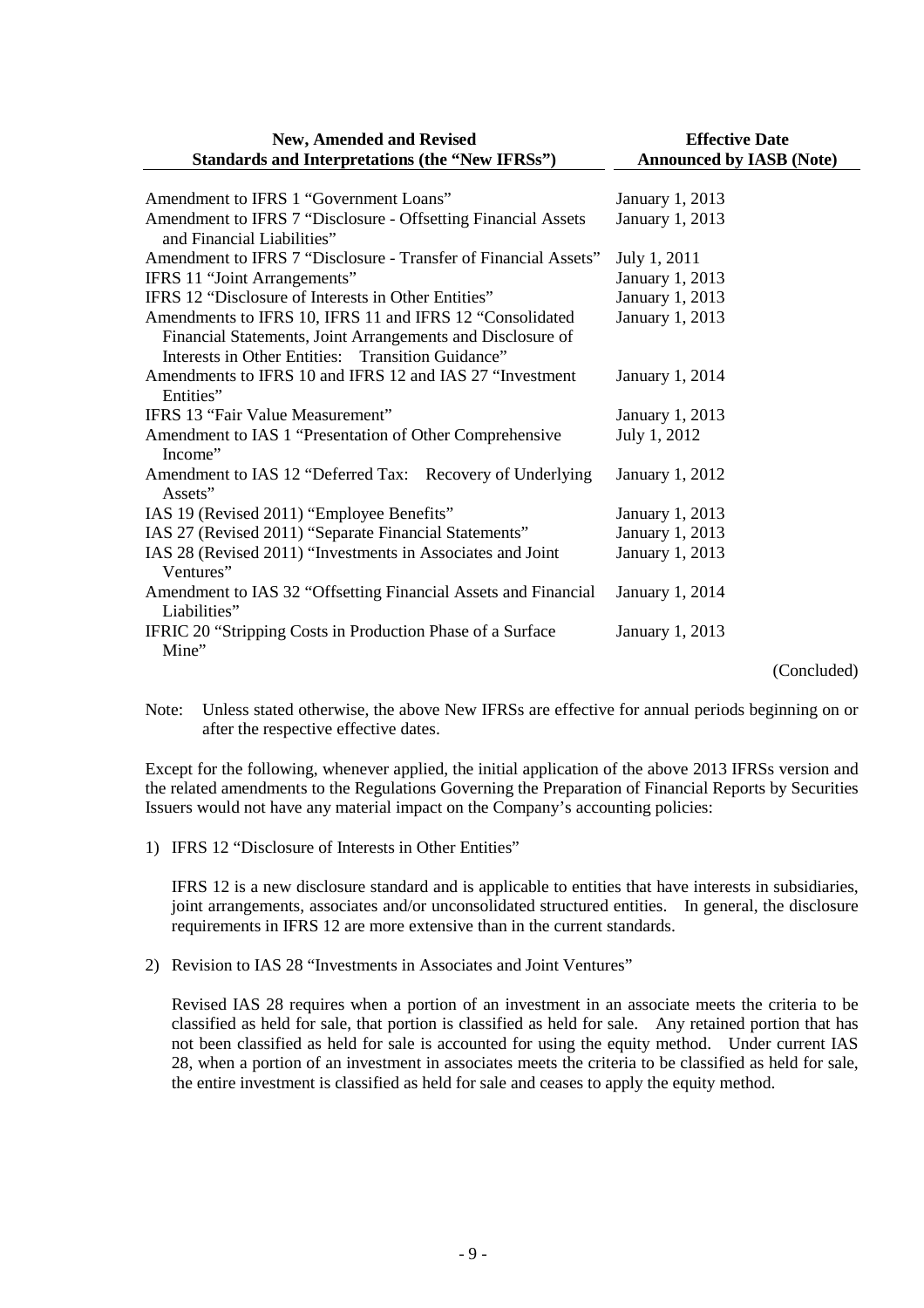3) IFRS 13 "Fair Value Measurement"

IFRS 13 establishes a single source of guidance for fair value measurements. It defines fair value, establishes a framework for measuring fair value, and requires disclosures about fair value measurements. The disclosure requirements in IFRS 13 are more extensive than those required in the current standards. For example, quantitative and qualitative disclosures based on the three-level fair value hierarchy currently required for financial instruments only will be extended by IFRS 13 to cover all assets and liabilities within its scope.

The fair value measurements under IFRS 13 will be applied prospectively from January 1, 2015.

4) Amendments to IAS 1 "Presentation of Items of Other Comprehensive Income"

The amendments to IAS 1 requires items of other comprehensive income to be grouped into those items that (1) will not be reclassified subsequently to profit or loss; and (2) may be reclassified subsequently to profit or loss. Income taxes on related items of other comprehensive income are grouped on the same basis. Under current IAS 1, there were no such requirements.

The Company will retrospectively apply the above amendments starting from 2015. Items not expected to be reclassified to profit or loss are remeasurements of the defined benefit plans and share of the actuarial gains (losses) arising from defined benefit plans of associates accounted for using the equity method. Items expected to be reclassified to profit or loss are the exchange differences on translating foreign operations, unrealized gains (loss) on available-for-sale financial assets and share of the other comprehensive income (except the share of the remeasurements of the defined benefit plans) of associates accounted for using the equity method. However, the application of the above amendments will not result in any impact on the net profit for the year, other comprehensive income for the year, and total comprehensive income for the year.

5) IAS 19 "Employee Benefits"

The interest cost and expected return on plan assets used in current IAS 19 are replaced with a "net interest" amount, which is calculated by applying the discount rate to the net defined benefit liability or asset. In addition, the revised IAS 19 introduces certain changes in the presentation of the defined benefit plan, and also includes more extensive disclosures.

For the adoption of the revised IAS 19 in 2015, there is not any changes in equity but changes in cumulative employee benefit costs as of December 31, 2013, which resulting from the retrospective adoption. The adoption of the revised IAS 19 will result in \$57 thousand decrease in net profit and \$57 thousand increase in other comprehensive income for the year ended December 31, 2014. However, there is no effect on total comprehensive income for the year ended December 31, 2014.

6) Amendments to IFRS 7 "Disclosure - Offsetting Financial Assets and Financial Liabilities"

The amendments to IFRS 7 require disclosure of information about rights of offset and related arrangements (such as collateral posting requirements) for financial instruments under enforceable master netting arrangements and similar arrangements.

7) Amendments to IAS 32 "Offsetting Financial Assets and Financial Liabilities"

The amendments to IAS 32 clarify the requirements relating to the offset of financial assets and financial liabilities. Specifically, the amendments clarify the meaning of "currently has a legally enforceable right of set-off" and "simultaneous realization and settlement".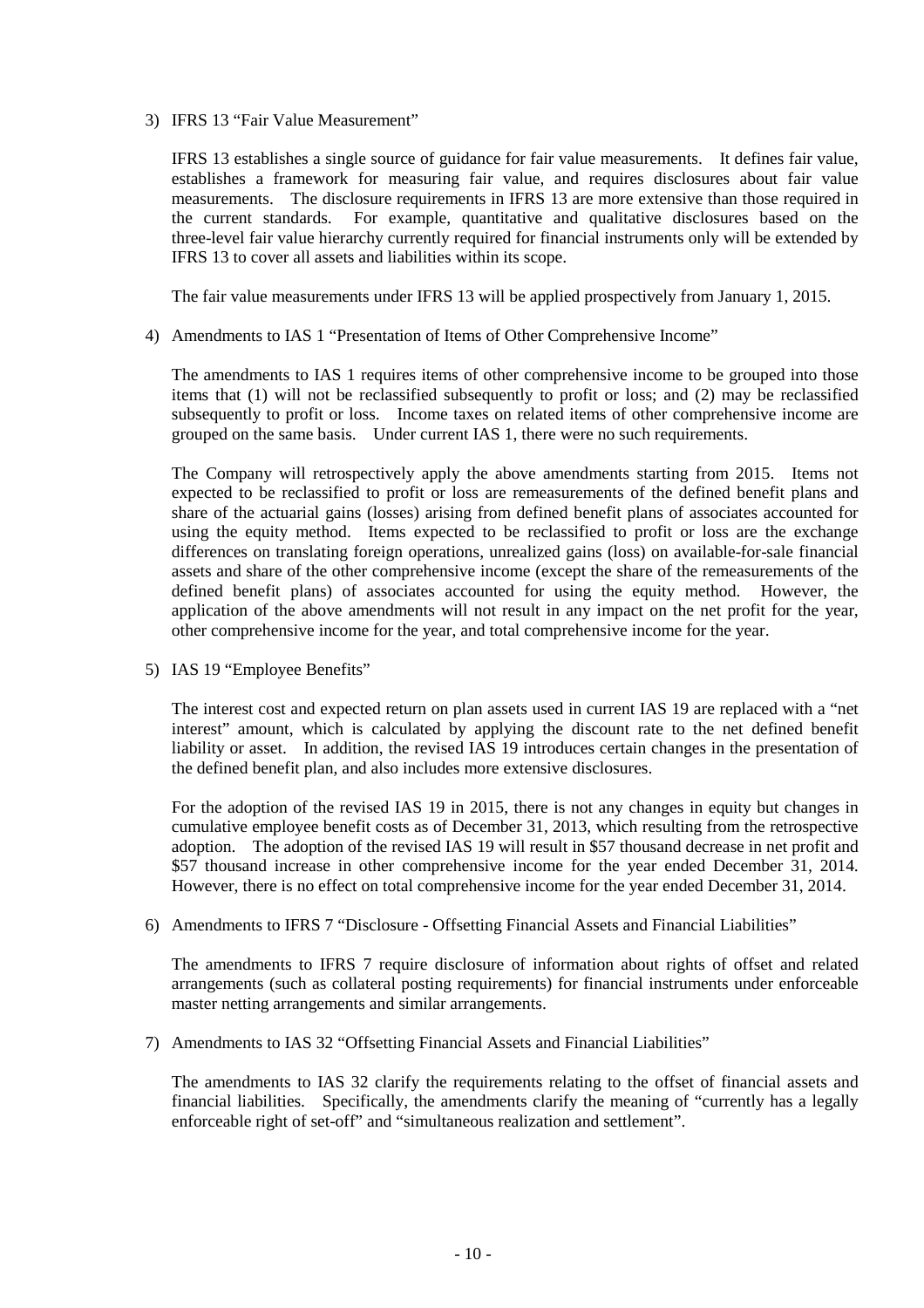8) Annual Improvements to IFRSs: 2009-2011 Cycle

Several standards including IFRS 1 "First-time Adoption of International Financial Reporting Standards", IAS 1 "Presentation of Financial Statements", IAS 16 "Property, Plant and Equipment", IAS 32 "Financial Instruments: Presentation" and IAS 34 "Interim Financial Reporting" were amended in this annual improvement.

The amendments to IAS 16 clarify that spare parts, stand-by equipment and servicing equipment should be recognized in accordance with IAS 16 when they meet the definition of property, plant and equipment and otherwise as inventory.

b. New IFRSs in issue but not yet endorsed by the FSC

The Company has not applied the following New IFRSs issued by the IASB but not yet endorsed by the FSC. As of the date the financial statements were authorized for issue, the FSC has not announced their effective dates.

| <b>New IFRSs</b>                                                                                         | <b>Effective Date</b><br><b>Announced by IASB (Note 1)</b> |
|----------------------------------------------------------------------------------------------------------|------------------------------------------------------------|
|                                                                                                          |                                                            |
| Annual Improvements to IFRSs 2010-2012 Cycle                                                             | July 1, 2014 (Note 2)                                      |
| Annual Improvements to IFRSs 2011-2013 Cycle                                                             | July 1, 2014                                               |
| Annual Improvements to IFRSs 2012-2014 Cycle                                                             | January 1, 2016 (Note 4)                                   |
| <b>IFRS 9 "Financial Instruments"</b>                                                                    | January 1, 2018                                            |
| Amendments to IFRS 9 and IFRS 7 "Mandatory Effective Date of<br>IFRS 9 and Transition Disclosures"       | January 1, 2018                                            |
| Amendments to IFRS 10 and IAS 28 "Sale or Contribution of Assets                                         | January 1, 2016 (Note 3)                                   |
| between an Investor and its Associate or Joint Venture"                                                  |                                                            |
| Amendments to IFRS 10, IFRS 12 and IAS 28 "Investment Entities:<br>Applying the Consolidation Exception" | January 1, 2016                                            |
| Amendment to IFRS 11 "Accounting for Acquisitions of Interests in<br>Joint Operations"                   | January 1, 2016                                            |
| IFRS 14 "Regulatory Deferral Accounts"                                                                   | January 1, 2016                                            |
| IFRS 15 "Revenue from Contracts with Customers"                                                          | January 1, 2017                                            |
| Amendment to IAS 1 "Disclosure Initiative"                                                               | January 1, 2016                                            |
| Amendments to IAS 16 and IAS 38 "Clarification of Acceptable                                             | January 1, 2016                                            |
| Methods of Depreciation and Amortization"                                                                |                                                            |
| Amendments to IAS 16 and IAS 41 "Agriculture: Bearer Plants"                                             | January 1, 2016                                            |
| Amendment to IAS 19 "Defined Benefit Plans: Employee<br>Contributions"                                   | July 1, 2014                                               |
| Amendment to IAS 27 "Equity Method in Separate Financial<br>Statements"                                  | January 1, 2016                                            |
| Amendment to IAS 36 "Impairment of Assets: Recoverable Amount                                            | January 1, 2014                                            |
| Disclosures for Non-financial Assets"                                                                    |                                                            |
| Amendment to IAS 39 "Novation of Derivatives and Continuation of                                         | January 1, 2014                                            |
| Hedge Accounting"                                                                                        |                                                            |
| IFRIC 21 "Levies"                                                                                        | January 1, 2014                                            |

Note 1: Unless stated otherwise, the above New IFRSs are effective for annual periods beginning on or after their respective effective dates.

Note 2: The amendment to IFRS 2 applies to share-based payment transactions with grant date on or after July 1, 2014; the amendment to IFRS 3 applies to business combinations with acquisition date on or after July 1, 2014; the amendment to IFRS 13 is effective immediately; the remaining amendments are effective for annual periods beginning on or after July 1, 2014.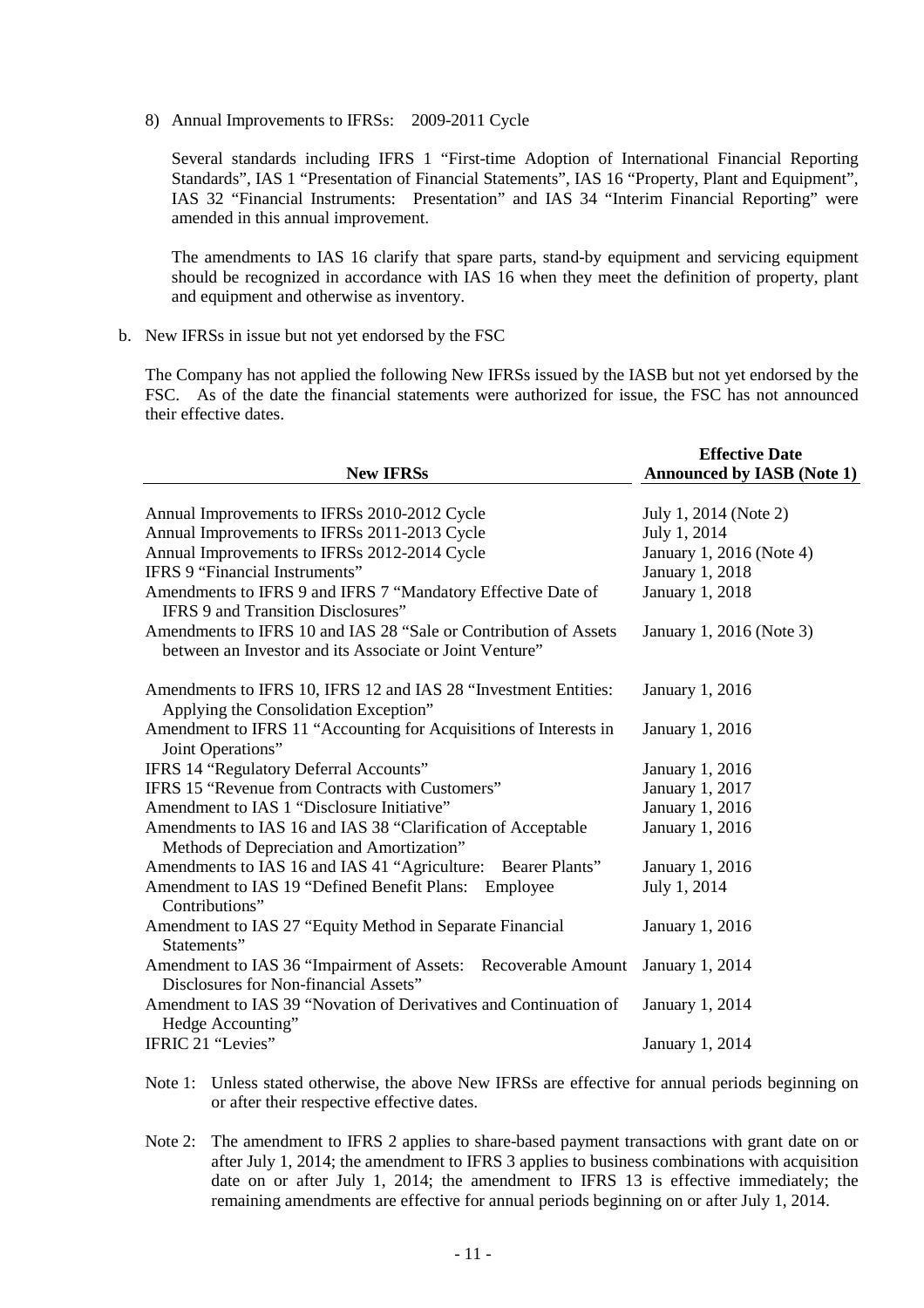- Note 3: Prospectively applicable to transactions occurring in annual periods beginning on or after January 1, 2016.
- Note 4: The amendment to IFRS 5 is applied prospectively to changes in a method of disposal that occur in annual periods beginning on or after January 1, 2016; the remaining amendments are effective for annual periods beginning on or after January 1, 2016.

The initial application of the above New IFRSs, whenever applied, would not have any material impact on the Company's accounting policies, except for the following:

1) IFRS 9 "Financial Instruments"

# Recognition and measurement of financial assets

With regards to financial assets, all recognized financial assets that are within the scope of IAS 39 "Financial Instruments: Recognition and Measurement" are subsequently measured at amortized cost or fair value. Under IFRS 9, the requirement for the classification of financial assets is stated below.

For the Company's debt instruments that have contractual cash flows that are solely payments of principal and interest on the principal amount outstanding, their classification and measurement are as follows:

- a) For debt instruments, if they are held within a business model whose objective is to collect the contractual cash flows, the financial assets are measured at amortized cost and are assessed for impairment continuously with impairment loss recognized in profit or loss, if any. Interest revenue is recognized in profit or loss by using the effective interest method;
- b) For debt instruments, if they are held within a business model whose objective is achieved by both the collecting of contractual cash flows and the selling of financial assets, the financial assets are measured at fair value through other comprehensive income (FVTOCI) and are assessed for impairment. Interest revenue is recognized in profit or loss by using the effective interest method, and other gain or loss shall be recognized in other comprehensive income, except for impairment gains or losses and foreign exchange gains and losses. When the debt instruments are derecognized or reclassified, the cumulative gain or loss previously recognized in other comprehensive income is reclassified from equity to profit or loss.

Except for above, all other financial assets are measured at fair value through profit or loss. However, the Company may make an irrevocable election to present subsequent changes in the fair value of an equity investment (that is not held for trading) in other comprehensive income, with only dividend income generally recognized in profit or loss. No subsequent impairment assessment is required, and the cumulative gain or loss previously recognized in other comprehensive income cannot be reclassified from equity to profit or loss.

# The impairment of financial assets

IFRS 9 requires that impairment loss on financial assets is recognized by using the "Expected Credit Losses Model". The credit loss allowance is required for financial assets measured at amortized cost, financial assets mandatorily measured at FVTOCI, lease receivables, contract assets arising from IFRS 15 "Revenue from Contracts with Customers", certain written loan commitments and financial guarantee contracts. A loss allowance for the 12-month expected credit losses is required for a financial asset if its credit risk has not increased significantly since initial recognition. A loss allowance for full lifetime expected credit losses is required for a financial asset if its credit risk has increased significantly since initial recognition and is not low. However, a loss allowance for full lifetime expected credit losses is required for trade receivables that do not constitute a financing transaction.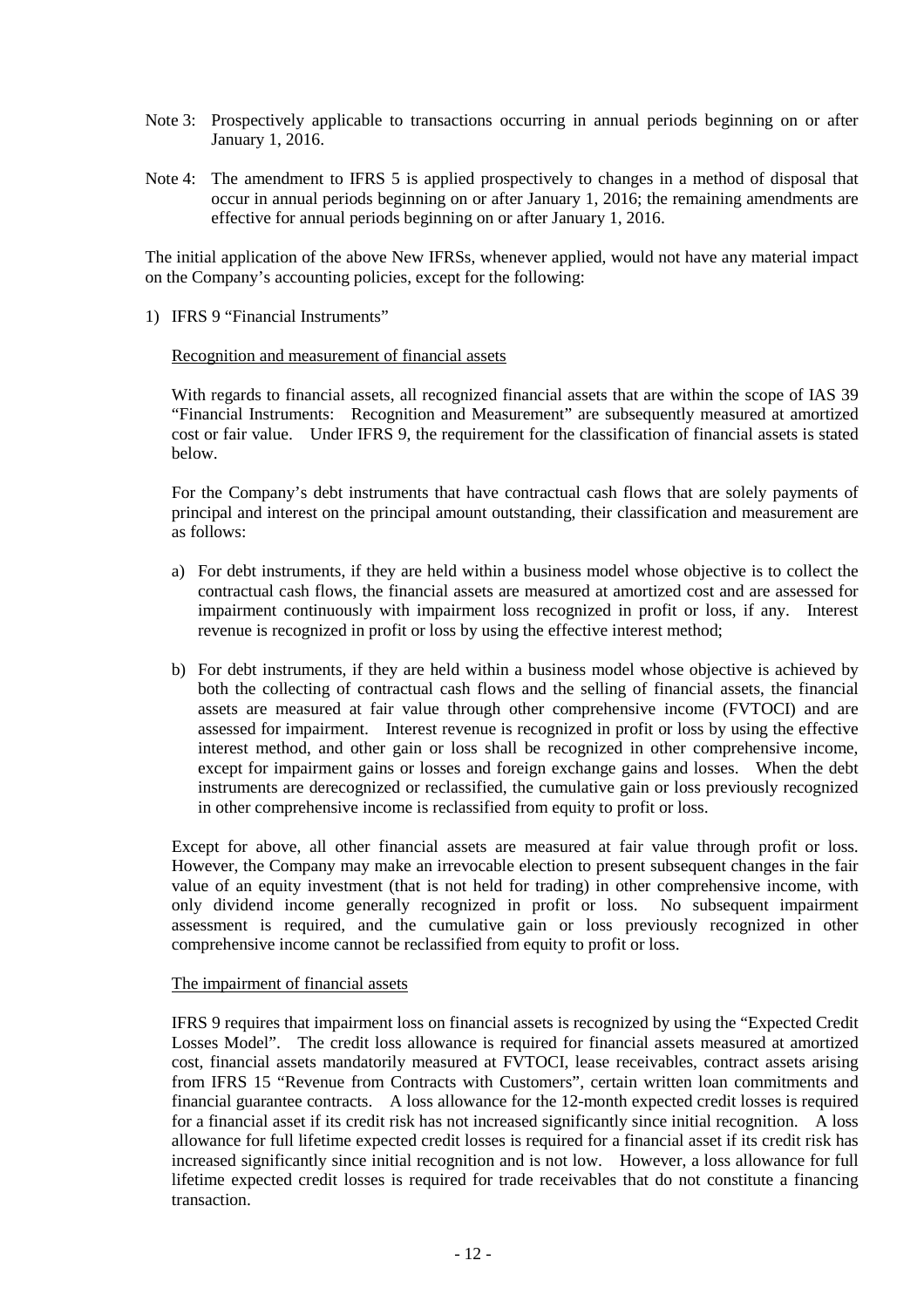For purchased or originated credit-impaired financial assets, the Company takes into account the expected credit losses on initial recognition in calculating the credit-adjusted effective interest rate. Subsequently, any changes in expected losses are recognized as a loss allowance with a corresponding gain or loss recognized in profit or loss.

2) Amendment to IAS 36 "Recoverable Amount Disclosures for Non-financial Assets"

In issuing IFRS 13 "Fair Value Measurement", the IASB made consequential amendment to the disclosure requirements in IAS 36 "Impairment of Assets", introducing a requirement to disclose in every reporting period the recoverable amount of an asset or each cash-generating unit. The amendment clarifies that such disclosure of recoverable amounts is required only when an impairment loss has been recognized or reversed during the period. Furthermore, the Company is required to disclose the discount rate used in measurements of the recoverable amount based on fair value less costs of disposal measured using a present value technique.

3) IFRIC 21 "Levies"

IFRIC 21 provides guidance on when to recognize a liability for a levy imposed by a government. It addresses the accounting for a liability whose timing and amount is certain and the accounting for a provision whose timing or amount is not certain. The Company accrues related liability when the transaction or activity that triggers the payment of the levy occurs. Therefore, if the obligating event occurs over a period of time (such as generation of revenue over a period of time), the liability is recognized progressively. If an obligation to pay a levy is triggered upon reaching a minimum threshold (such as a minimum amount of revenue or sales generated), the liability is recognized when that minimum threshold is reached.

4) Annual Improvements to IFRSs: 2010-2012 Cycle

Several standards including IFRS 2 "Share-based Payment", IFRS 3 "Business Combinations" and IFRS 8 "Operating Segments" were amended in this annual improvement.

The amended IFRS 2 changes the definitions of "vesting condition" and "market condition" and adds definitions for "performance condition" and "service condition". The amendment clarifies that a performance target can be based on the operations (i.e. a non-market condition) of the Group or another entity in the same group or the market price of the equity instruments of the Group or another entity in the same group (i.e. a market condition); that a performance target can relate either to the performance of the Group as a whole or to some part of it (e.g. a division); and that the period for achieving a performance condition must not extend beyond the end of the related service period. In addition, a share market index target is not a performance condition because it not only reflects the performance of the Group, but also of other entities outside the Group.

IFRS 13 was amended to clarify that the issuance of IFRS 13 did not remove the ability to measure short-term receivables and payables with no stated interest rate at their invoice amounts without discounting, if the effect of not discounting is immaterial.

IAS 24 was amended to clarify that a management entity providing key management personnel services to the Company is a related party of the Company. Consequently, the Company is required to disclose as related party transactions the amounts incurred for the service paid or payable to the management entity for the provision of key management personnel services. However, disclosure of the components of such compensation is not required.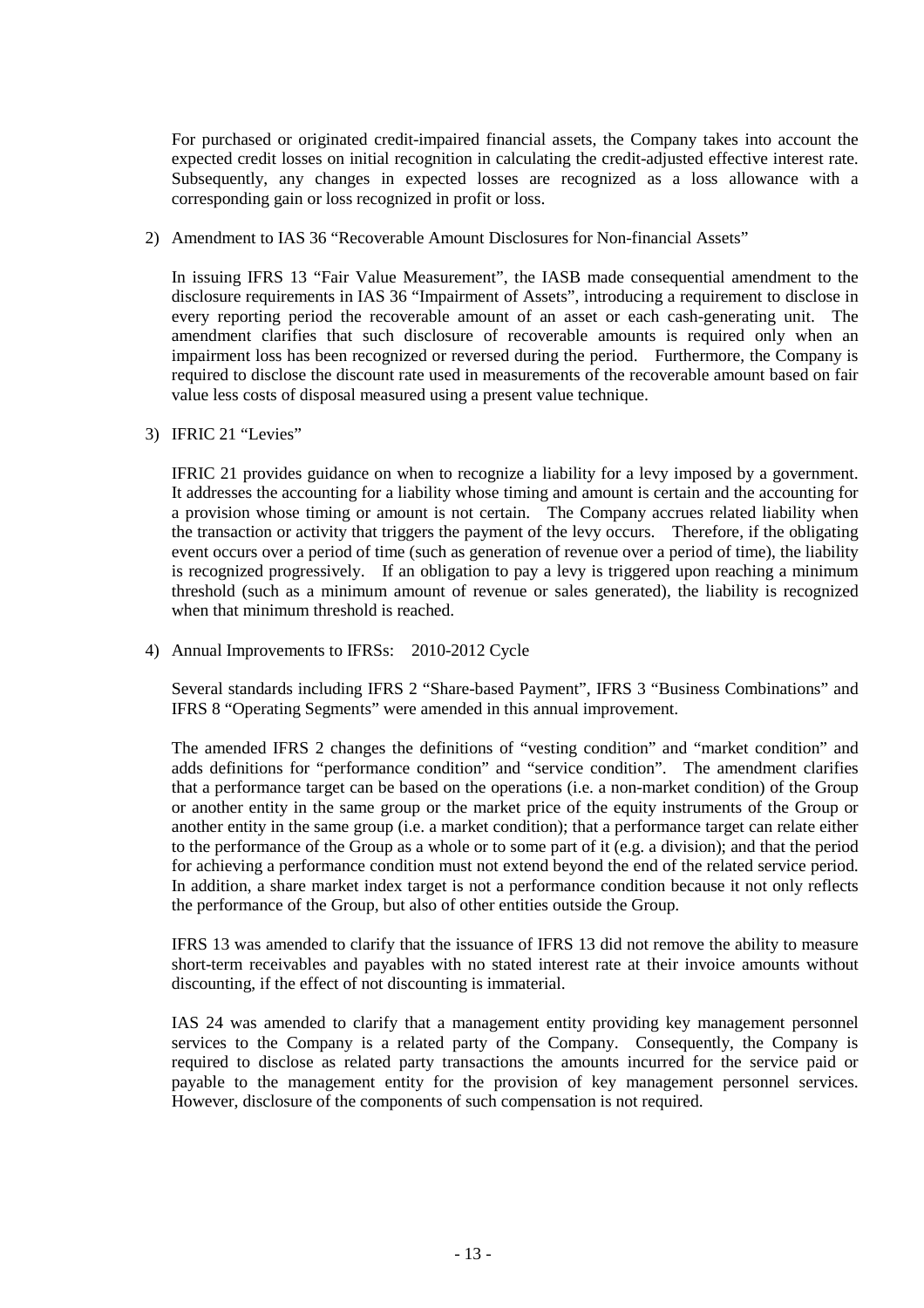5) Annual Improvements to IFRSs: 2011-2013 Cycle

The scope in IFRS 13 of the portfolio exception for measuring the fair value of a group of financial assets and financial liabilities on a net basis was amended to clarify that it includes all contracts that are within the scope of, and accounted for in accordance with, IAS 39 or IFRS 9, even if those contracts do not meet the definitions of financial assets or financial liabilities within IAS 32.

6) Amendments to IAS 16 and IAS 38 "Clarification of Acceptable Methods of Depreciation and Amortization"

The entity should use appropriate depreciation and amortization method to reflect the pattern in which the future economic benefits of the property, plant and equipment and intangible asset are expected to be consumed by the entity.

The amended IAS 16 "Property, Plant and Equipment" requires that a depreciation method that is based on revenue that is generated by an activity that includes the use of an asset is not appropriate. The amended standard does not provide any exception from this requirement.

The amended IAS 38 "Intangible Assets" requires that there is a rebuttable presumption that an amortization method that is based on revenue that is generated by an activity that includes the use of an intangible asset is not appropriate. This presumption can be overcome only in the following limited circumstances:

- a) In which the intangible asset is expressed as a measure of revenue (for example, the contract that specifies the entity's use of the intangible asset will expire upon achievement of a revenue threshold); or
- b) When it can be demonstrated that revenue and the consumption of the economic benefits of the intangible asset are highly correlated.

An entity should apply the aforementioned amendments prospectively for annual periods beginning on or after the effective date.

7) IFRS 15 "Revenue from Contracts with Customers"

IFRS 15 establishes principles for recognizing revenue that apply to all contracts with customers, and will supersedes IAS 18 "Revenue", IAS 11 "Construction Contracts" and a number of revenue-related interpretations from January 1, 2017.

When applying IFRS 15, an entity shall recognize revenue by applying the following steps:

- Identify the contract with the customer;
- Identify the performance obligations in the contract;
- Determine the transaction price;
- Allocate the transaction price to the performance obligations in the contracts; and
- Recognize revenue when the entity satisfies a performance obligation.

When IFRS 15 is effective, an entity may elect to apply this Standard either retrospectively to each prior reporting period presented or retrospectively with the cumulative effect of initially applying this Standard recognized at the date of initial application.

8) Annual Improvements to IFRSs: 2012-2014 Cycle

The amendments to IFRS 7 provide additional guidance to clarify whether a servicing contract is continuing involvement in a transferred asset.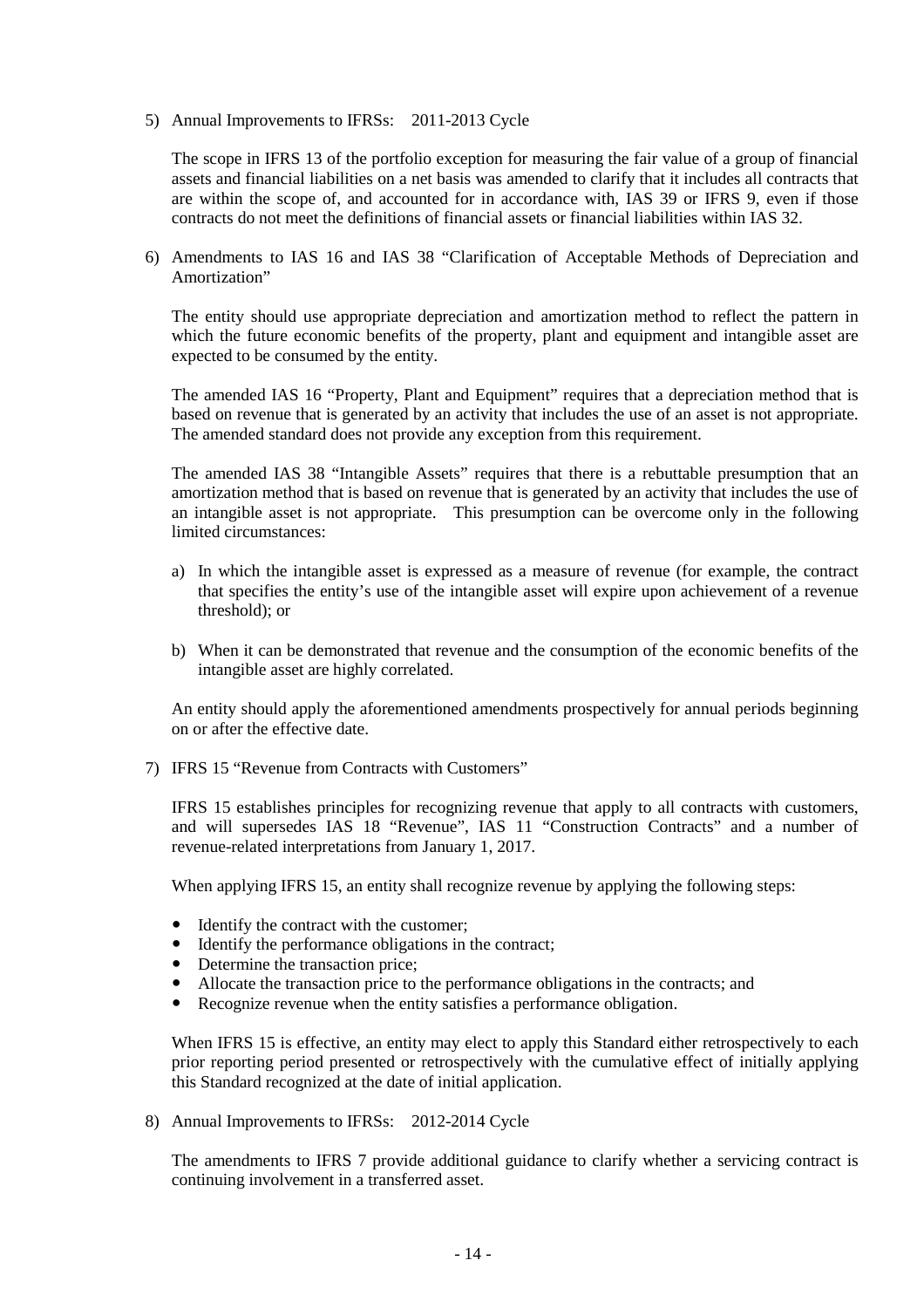9) Amendment to IAS 1 "Disclosure Initiative"

The amendment clarifies that the financial statements should be prepared for the purpose of disclosing material information. To improve the understandability of its financial statements, the Company should disaggregate the disclosure of material items into their different natures or functions, and disaggregate material information from immaterial information.

The amendment further clarifies that the Company should consider the understandability and comparability of its financial statements to determine a systematic order in presenting its footnotes.

Except for the above impact, as of the date the financial statements were authorized for issue, the Company is continuously assessing the possible impact that the application of other standards and interpretations will have on the Company's financial position and financial performance, and will disclose the relevant impact when the assessment is completed.

# **4. SUMMARY OF SIGNIFICANT ACCOUNTING POLICIES**

a. Statement of compliance

The financial statements have been prepared in accordance with the Regulations Governing the Preparation of Financial Reports by Securities Issuers (the "Regulations").

b. Basis of preparation

The parent company only financial statements have been prepared on the historical cost basis except for financial instruments that are measured at fair values. Historical cost is generally based on the fair value of the consideration given in exchange for assets.

When preparing its parent company only financial statements, the Company used equity method to account for its investment in subsidiaries and associates. In order for the amounts of the net profit for the year, other comprehensive income for the year and total equity in the parent company only financial statements to be the same with the amounts attributable to the owner of the Company in its consolidated financial statements, adjustments arising from the differences in accounting treatment between parent company only basis and consolidated basis were made to investments accounted for by equity method, share of profit or loss of subsidiaries and associates, share of other comprehensive income of subsidiaries and associates and related equity items, as appropriate, in the parent company only financial statements.

c. Classification of current and non-current assets and liabilities

Current assets include:

- 1) Assets held primarily for the purpose of trading;
- 2) Assets expected to be realized within twelve months after the reporting period; and
- 3) Cash and cash equivalents unless the asset is restricted from being exchanged or used to settle a liability for at least twelve months after the reporting period.

Current liabilities include:

1) Liabilities held primarily for the purpose of trading;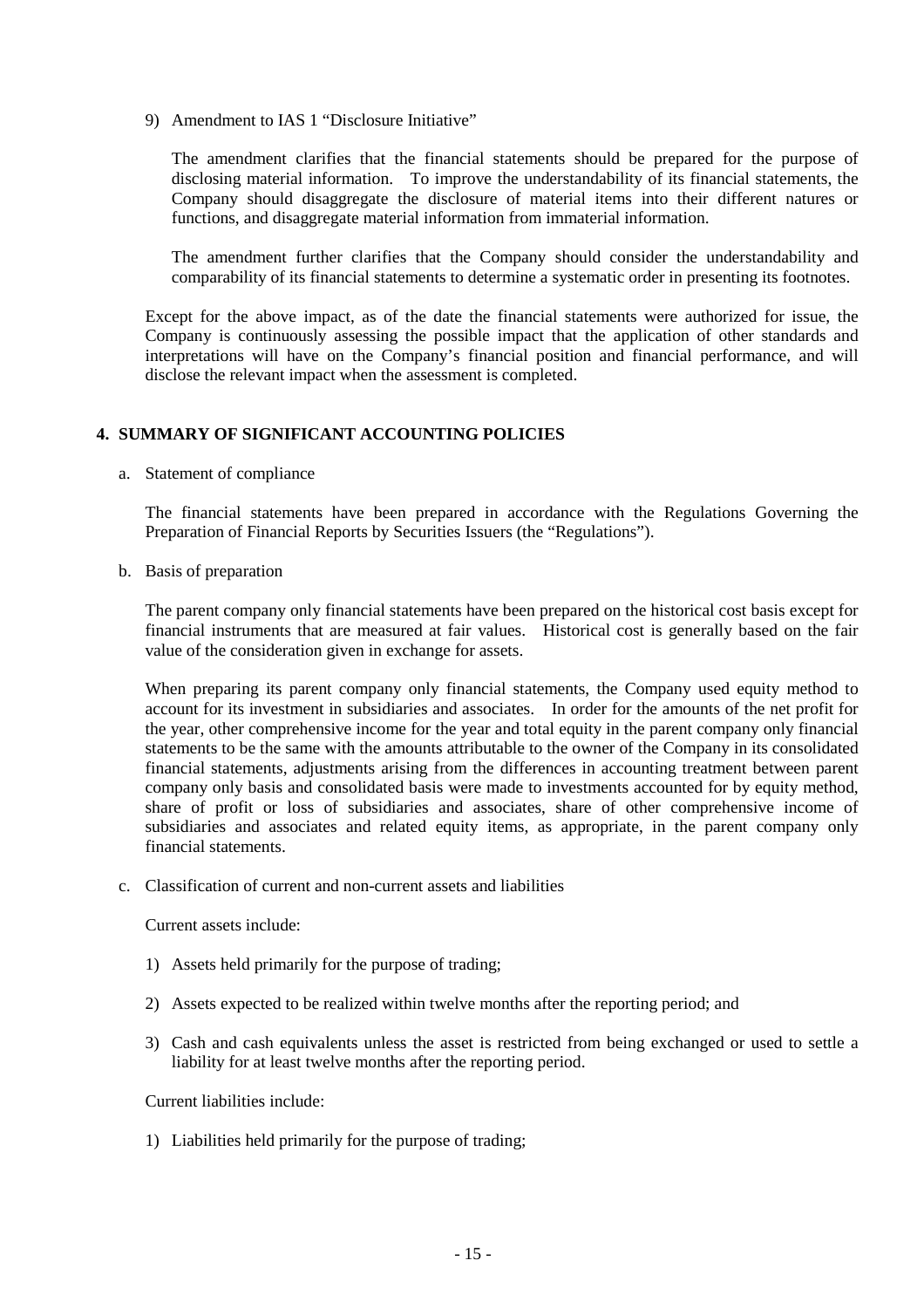- 2) Liabilities due to be settled within twelve months after the reporting period, even if an agreement to refinance, or to reschedule payments, on a long-term basis is completed after the reporting period and before the financial statements are authorized for issue; and
- 3) Liabilities for which the Company does not have an unconditional right to defer settlement for at least twelve months after the reporting period. Terms of a liability that could, at the option of the counterparty, result in its settlement by the issue of equity instruments do not affect its classification.

Assets and liabilities that are not classified as current are classified as non-current.

d. Foreign currencies

In preparing the financial statements of each individual company entity, transactions in currencies other than the entity's functional currency (foreign currencies) are recognized at the rates of exchange prevailing at the dates of the transactions.

At the end of each reporting period, monetary items denominated in foreign currencies are retranslated at the rates prevailing at that date. Exchange differences on monetary items arising from settlement or translation are recognized in profit or loss in the period in which they arise.

Non-monetary items measured at fair value that are denominated in foreign currencies are retranslated at the rates prevailing at the date when the fair value was determined. Exchange differences arising on the retranslation of non-monetary items are included in profit or loss for the period except for exchange differences arising from the retranslation of non-monetary items in respect of which gains and losses are recognized directly in other comprehensive income, in which case, the exchange differences are also recognized directly in other comprehensive income.

Non-monetary items that are measured at historical cost in a foreign currency are not retranslated.

For the purposes of presenting financial statements, the assets and liabilities of the Company's foreign operations (including of the subsidiaries and associates in other countries or currencies used are different from the functional currency of the Company) are translated into New Taiwan dollars using exchange rates prevailing at the end of each reporting period. Income and expense items are translated at the average exchange rates for the period. Exchange differences arising are recognized in other comprehensive income.

e. Inventories

Inventories consist of raw materials, supplies, finished goods and work-in-process and are stated at the lower of cost or net realizable value. Inventory write-downs are made by item, except where it may be appropriate to group similar or related items. Net realizable value is the estimated selling price of inventories less all estimated costs of completion and costs necessary to make the sale. Inventories are recorded at weighted-average cost on the balance sheet date.

f. Investments accounted for using equity method

Investments in subsidiaries and associates are accounted for by the equity method.

1) Investment in subsidiaries

Subsidiaries (including special purpose entities) are the entities controlled by the Company.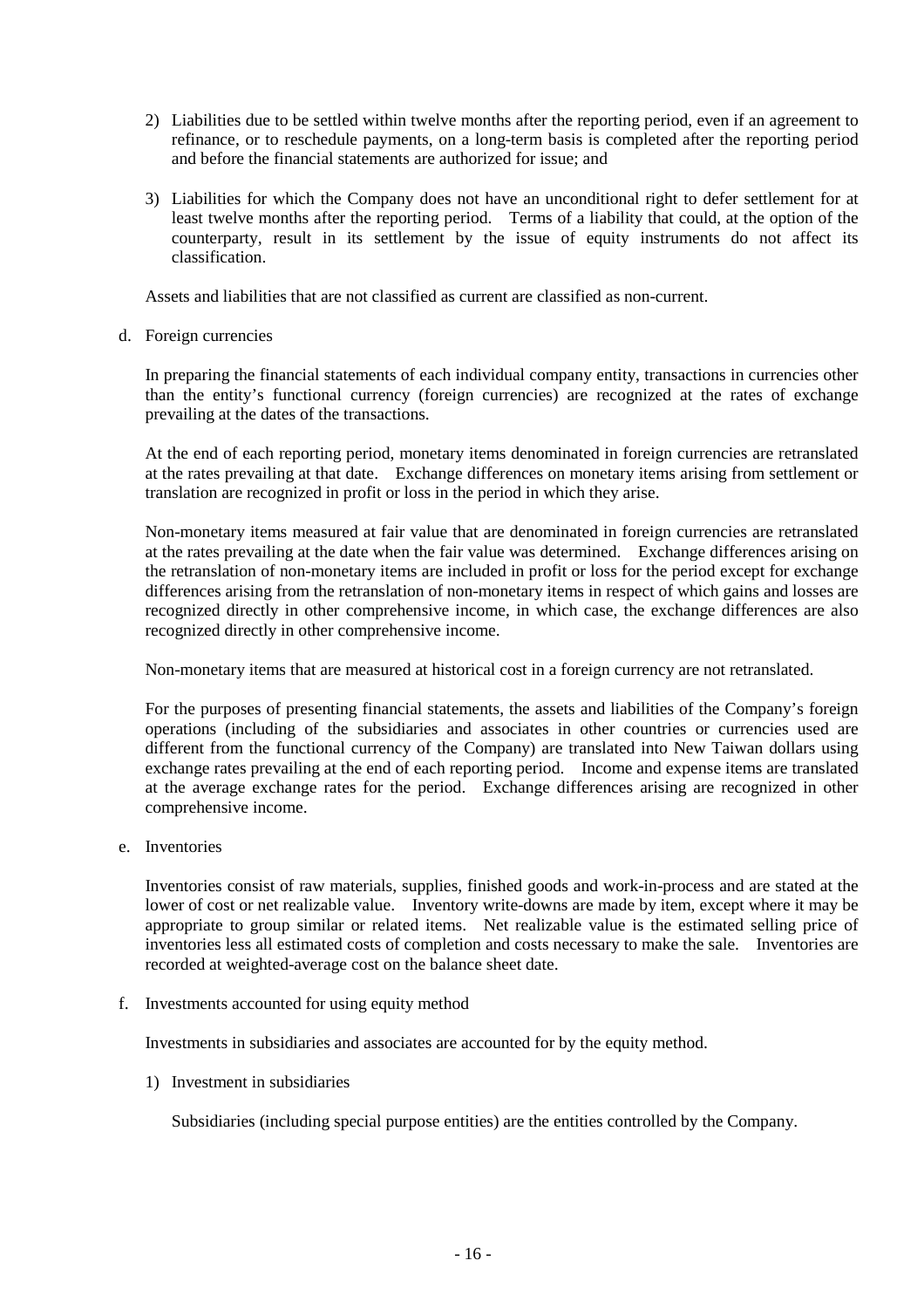Under the equity method, the investment is initially recognized at cost and the carrying amount is increased or decreased to recognize the Company's share of the profit or loss and other comprehensive income of the subsidiary after the date of acquisition. Besides, the Company also recognizes the Company's share of the change in other equity of the subsidiary.

Changes in the Company's ownership interests in subsidiaries that do not result in the Company's loss of control over the subsidiaries are accounted for as equity transactions. Any difference between the carrying amounts of the investment and the fair value of the consideration paid or received is recognized directly in equity.

When the Company's share of losses of a subsidiary equals or exceeds its interest in that subsidiary (which includes any carrying amount of the investment in subsidiary accounted for by the equity method and long-term interests that, in substance, form part of the Company's net investment in the subsidiary), the Company continues recognizing its share of further losses.

When testing for impairment, the cash-generating unit is determined based on the financial statements as a whole by comparing its recoverable amount with its carrying amount. If the recoverable amount of the asset subsequently increases, the reversal of the impairment loss is recognized as a gain, but the increased carrying amount of an asset after a reversal of an impairment loss shall not exceed the carrying amount that would have been determined (net of amortization or depreciation) had no impairment loss been recognized on the asset in prior years. An impairment loss recognized for goodwill shall not be reversed in a subsequent period.

Profits and losses from downstream transactions with a subsidiary are eliminated in full. Profits and losses from upstream with a subsidiary and side stream transactions between subsidiaries are recognized in the Company's financial statements only to the extent of interests in the subsidiary that are not related to the Company.

2) Investment in associates

An associate is an entity over which the Company has significant influence and that is neither a subsidiary nor an interest in a joint venture.

The results and assets and liabilities of associates are incorporated in these financial statements using the equity method of accounting. Under the equity method, an investment in an associate is initially recognized at cost and adjusted thereafter to recognize the Company's share of the profit or loss and other comprehensive income of the associate. The Company also recognizes the changes in the Company's share of equity of associates.

When the Company subscribes for additional new shares of the associate, at a percentage different from its existing ownership percentage, the resulting carrying amount of the investment differs from the amount of the Company's proportionate interest in the associate. The Company records such a difference as an adjustment to investments with the corresponding amount charged or credited to capital surplus. If the Company's ownership interest is reduced due to the additional subscription of the new shares of associate, the proportionate amount of the gains or losses previously recognized in other comprehensive income in relation to that associate is reclassified to profit or loss on the same basis as would be required if the investee had directly disposed of the related assets or liabilities. When the adjustment should be debited to capital surplus, but the capital surplus recognized from investments accounted for by the equity method is insufficient, the shortage is debited to retained earnings.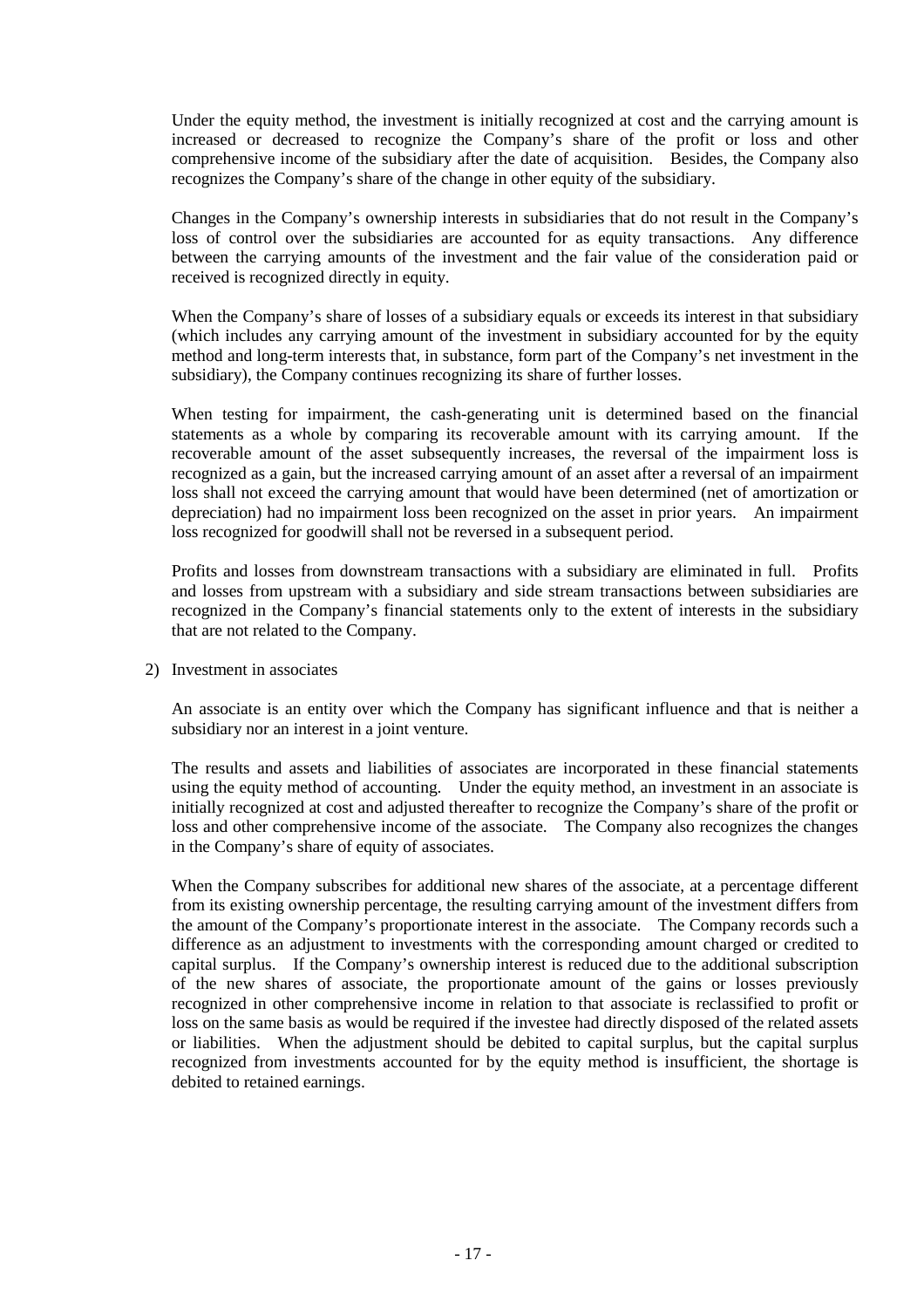When the Company's share of losses of an associate equals or exceeds its interest in that associate, (which includes any carrying amount of the investment accounted for by the equity method and long-term interests that, in substance, form part of the Company's net investment in the associate), the Company discontinues recognizing its share of further losses. Additional losses and liabilities are recognized only to the extent that the Company has incurred legal obligations, or constructive obligations, or made payments on behalf of that associate.

Any excess of the cost of acquisition over the Company's share of the net fair value of the identifiable assets and liabilities of an associate recognized at the date of acquisition is recognized as goodwill, which is included within the carrying amount of the investment and is not amortized. Any excess of the Company's share of the net fair value of the identifiable assets and liabilities over the cost of acquisition, after reassessment, is recognized immediately in profit or loss.

The entire carrying amount of the investment (including goodwill) is tested for impairment as a single asset by comparing its recoverable amount with its carrying amount. Any impairment loss recognized forms part of the carrying amount of the investment. Any reversal of that impairment loss is recognized to the extent that the recoverable amount of the investment subsequently increases.

When a company entity transacts with its associate, profits and losses resulting from the transactions with the associate are recognized in the Company's financial statements only to the extent of interests in the associate that are not related to the Company.

g. Property, plant and equipment

Property, plant and equipment are stated at cost, less subsequent accumulated depreciation and subsequent accumulated impairment loss.

Properties in the course of construction for production, supply or administrative purposes are carried at cost, less any recognized impairment loss. Cost includes professional fees and borrowing costs eligible for capitalization. Such properties are depreciated and classified to the appropriate categories of property, plant and equipment when completed and ready for intended use.

Depreciation is recognized using the straight-line method. Each significant part is depreciated separately. The estimated useful lives, residual values and depreciation method are reviewed at the end of each reporting period, with the effect of any changes in estimate accounted for on a prospective basis.

Any gain or loss arising on the disposal or retirement of an item of property, plant and equipment is determined as the difference between the sales proceeds and the carrying amount of the asset and is recognized in profit or loss.

# h. Intangible assets

Intangible assets with finite useful lives that are acquired separately are initially measured at cost and subsequently measured at cost less accumulated amortization and accumulated impairment loss. Amortization is recognized on a straight-line basis. The estimated useful life, residual value, and amortization method are reviewed at the end of each reporting period, with the effect of any changes in estimate accounted for on a prospective basis.

Gains or losses from derecognition of an intangible asset, which are measured as the difference between the net disposal proceeds and the carrying amount of the asset, are recognized in profit or loss when the asset is derecognized.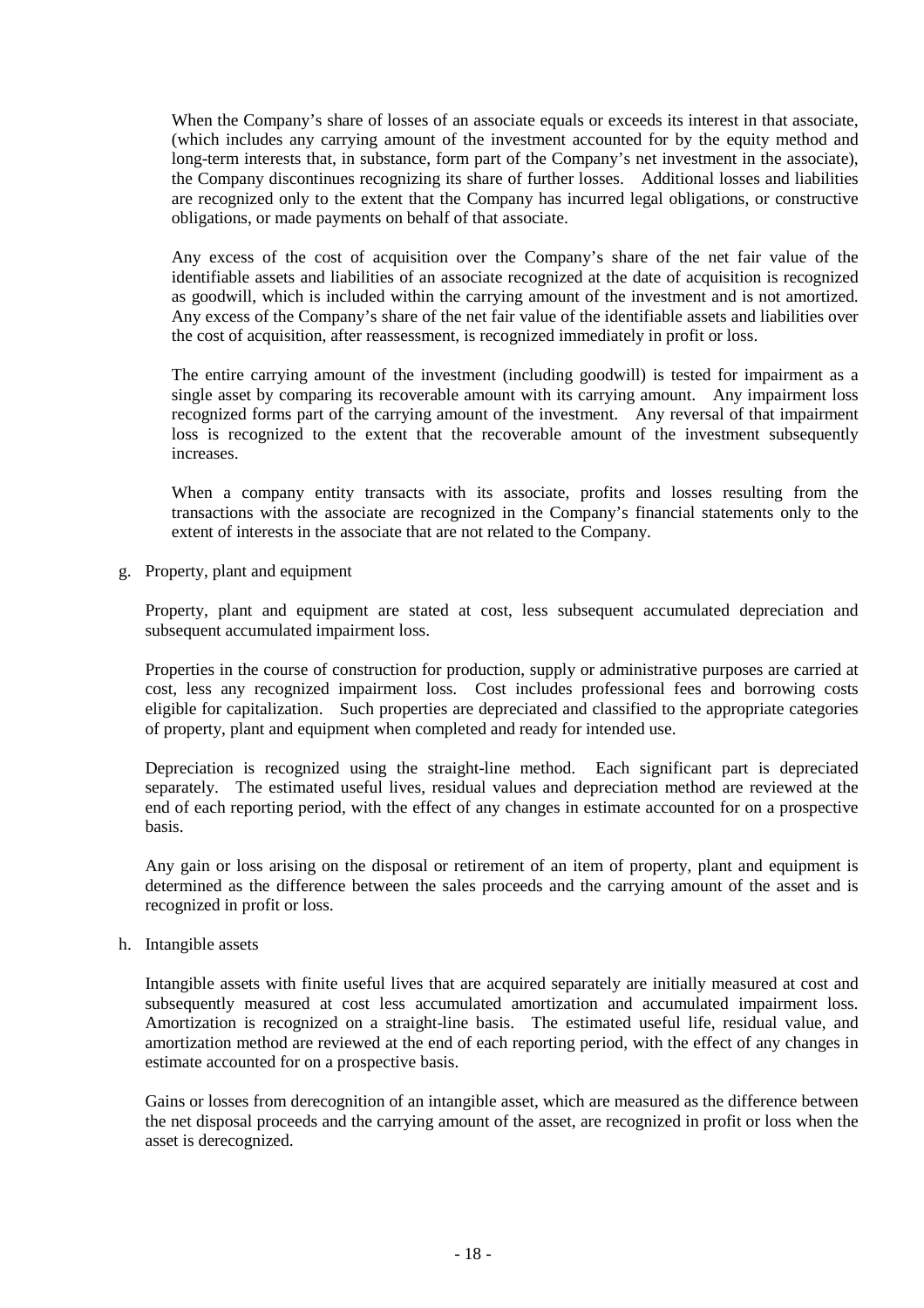i. Impairment of tangible and intangible assets other than goodwill

At the end of each reporting period, the Company reviews the carrying amounts of its tangible and intangible assets, excluding goodwill, to determine whether there is any indication that those assets have suffered an impairment loss. If any such indication exists, the recoverable amount of the asset is estimated in order to determine the extent of the impairment loss. When it is not possible to estimate the recoverable amount of an individual asset, the Company estimates the recoverable amount of the cash-generating unit to which the asset belongs.

Recoverable amount is the higher of fair value less costs to sell or value in use. If the recoverable amount of an asset or cash-generating unit is estimated to be less than its carrying amount, the carrying amount of the asset or cash-generating unit is reduced to its recoverable amount.

When an impairment loss is subsequently reversed, the carrying amount of the asset or cash-generating unit is increased to the revised estimate of its recoverable amount, but only to the extent of the carrying amount that would have been determined had no impairment loss been recognized on the asset or cash-generating unit in prior years. A reversal of an impairment loss is recognized in profit or loss.

j. Financial instruments

Financial assets and financial liabilities are recognized when the Company becomes a party to the contractual provisions of the instruments.

Financial assets and financial liabilities are initially measured at fair value. Transaction costs that are directly attributable to the acquisition or issue of financial assets and financial liabilities are added to or deducted from the fair value of the financial assets or financial liabilities, as appropriate, on initial recognition. Transaction costs directly attributable to the acquisition of financial assets or financial liabilities at fair value through profit or loss are recognized immediately in profit or loss.

1) Financial assets

All regular way purchases or sales of financial assets are recognized and derecognized on a trade date basis.

a) Measurement category

Financial assets are classified into the following categories: Available-for-sale financial assets, and loans and receivables.

Available-for-sale financial assets are non-derivatives that are either designated as available-for-sale or are not classified as loans and receivables, held-to-maturity investments or financial assets at fair value through profit or loss.

Available-for-sale financial assets are measured at fair value. Changes in the carrying amount of available-for-sale monetary financial assets relating to changes in foreign currency exchange rates, interest income calculated using the effective interest method and dividends on available-for-sale equity investments are recognized in profit or loss. Other changes in the carrying amount of available-for-sale financial assets are recognized in other comprehensive income and will be reclassified to profit or loss when the investment is disposed of or is determined to be impaired.

Dividends on available-for-sale equity instruments are recognized in profit or loss when the Company's right to receive the dividends is established.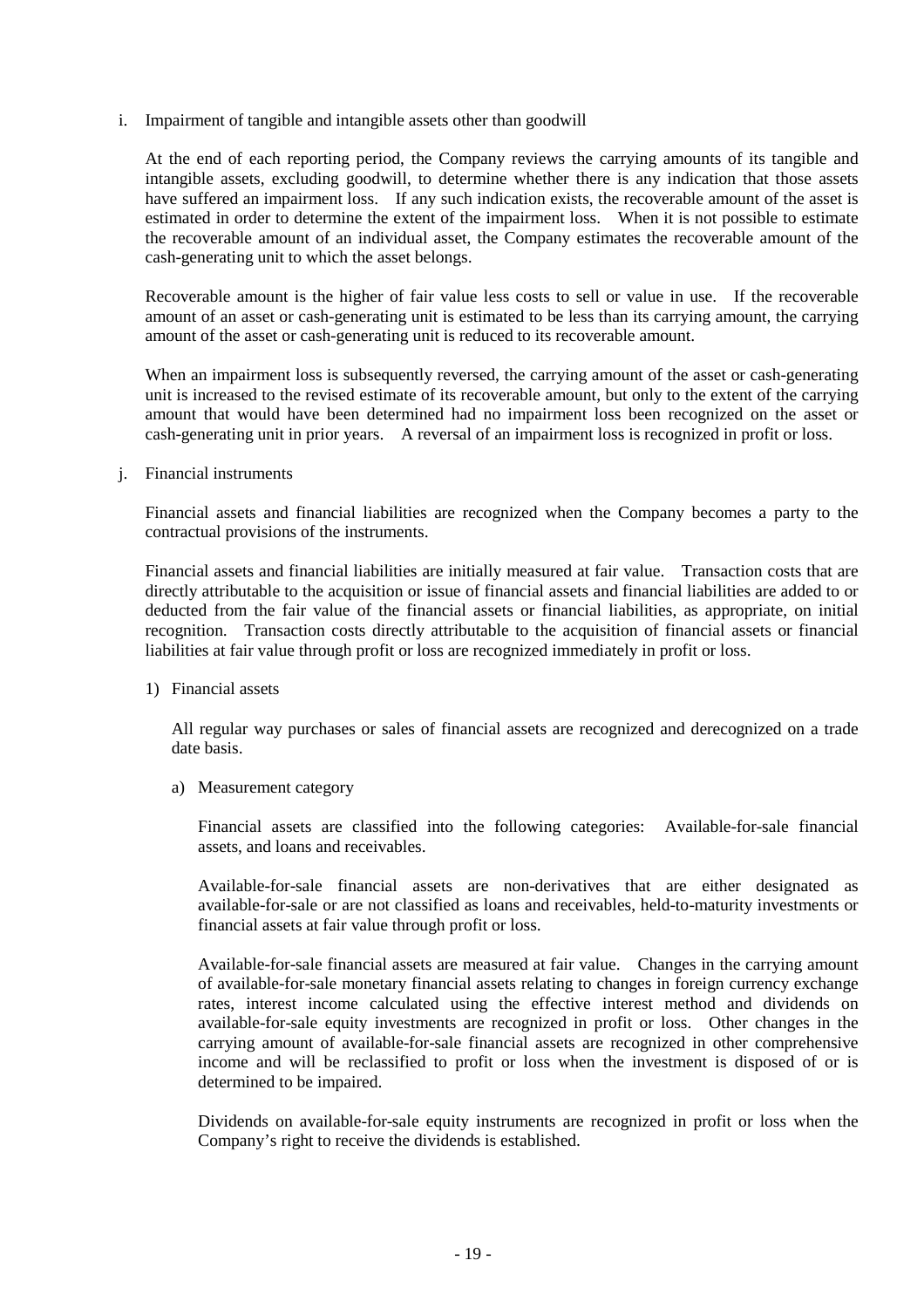Available-for-sale equity investments that do not have a quoted market price in an active market and whose fair value cannot be reliably measured and derivatives that are linked to and must be settled by delivery of such unquoted equity investments are measured at cost less any identified impairment loss at the end of each reporting period and are presented in a separate line item as financial assets carried at cost. If, in a subsequent period, the fair value of the financial assets can be reliably measured, the financial assets are remeasured at fair value. The difference between carrying amount and fair value is recognized in other comprehensive income on financial assets. Any impairment losses are recognized in profit and loss.

Loans and receivables (including trade receivables, cash and cash equivalent) are measured at amortized cost using the effective interest method, less any impairment, except for short-term receivables when the effect of discounting is immaterial.

Cash equivalent includes Repurchase agreements collateralized by bonds with original maturities within three months from the date of acquisition, highly liquid, readily convertible to a known amount of cash and be subject to an insignificant risk of changes in value. These cash equivalents are held for the purpose of meeting short-term cash commitments.

b) Impairment of financial assets

Financial assets are assessed for indicators of impairment at the end of each reporting period. Financial assets are considered to be impaired when there is objective evidence that, as a result of one or more events that occurred after the initial recognition of the financial asset, the estimated future cash flows of the investment have been affected.

For financial assets carried at amortized cost, such as trade receivables, assets are assessed for impairment on a collective basis even if they were assessed not to be impaired individually. Objective evidence of impairment for a portfolio of receivables could include the Company's past experience of collecting payments and the delayed payments in the portfolio past the average credit period.

For financial assets carried at amortized cost, the amount of the impairment loss recognized is the difference between the asset's carrying amount and the present value of estimated future cash flows, discounted at the financial asset's original effective interest rate.

For financial assets measured at amortized cost, if, in a subsequent period, the amount of the impairment loss decreases and the decrease can be related objectively to an event occurring after the impairment was recognized, the previously recognized impairment loss is reversed through profit or loss to the extent that the carrying amount of the investment at the date the impairment is reversed does not exceed what the amortized cost would have been had the impairment not been recognized.

For financial assets that are carried at cost, the amount of the impairment loss is measured as the difference between the asset's carrying amount and the present value of the estimated future cash flows discounted at the current market rate of return for a similar financial asset. Such impairment loss will not be reversed in subsequent periods.

The carrying amount of the financial asset is reduced by the impairment loss directly for all financial assets with the exception of trade receivables and other receivables, where the carrying amount is reduced through the use of an allowance account. When a trade receivable is considered uncollectible, it is written off against the allowance account. Subsequent recoveries of amounts previously written off are credited against the allowance account. Changes in the carrying amount of the allowance account are recognized in profit or loss.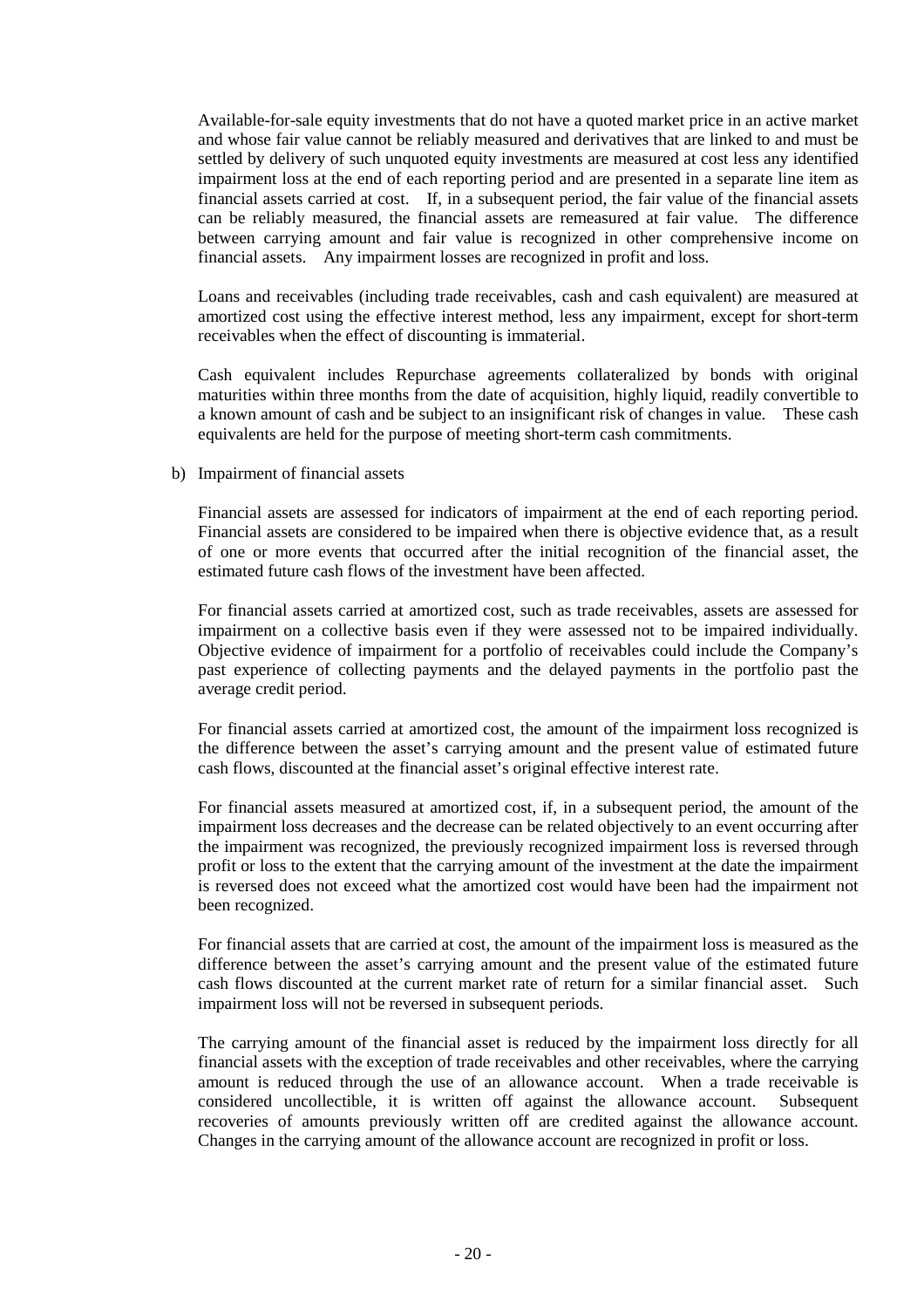c) Derecognition of financial assets

The Company derecognizes a financial asset only when the contractual rights to the cash flows from the asset expire, or when it transfers the financial asset and substantially all the risks and rewards of ownership of the asset to another party.

On derecognition of a financial asset in its entirety, the difference between the asset's carrying amount and the sum of the consideration received and receivable and the cumulative gain or loss that had been recognized in other comprehensive income is recognized in profit or loss.

2) Equity instruments

Debt and equity instruments issued by the Company is classified as either financial liabilities or as equity in accordance with the substance of the contractual arrangements and the definitions of a financial liability and an equity instrument.

Equity instruments issued by the Company is recognized at the proceeds received, net of direct issue costs.

Repurchase of the Company's own equity instruments is recognized in and deducted directly from equity. No gain or loss is recognized in profit or loss on the purchase, sale, issue or cancellation of the Company's own equity instruments.

3) Financial liabilities

All financial liabilities are measured at amortized cost using the effective interest method. The Company derecognizes financial liabilities when, and only when, the Company's obligations are discharged, cancelled or they expire. The difference between the carrying amount of the financial liability derecognized and the consideration paid and payable is recognized in profit or loss.

4) Convertible bonds

The component parts of compound instruments (convertible bonds) issued by the Company is classified separately as financial liabilities and equity in accordance with the substance of the contractual arrangements and the definitions of a financial liability and an equity instrument.

On initial recognition, the fair value of the liability component is estimated using the prevailing market interest rate for similar non-convertible instruments. This amount is recorded as a liability on an amortized cost basis using the effective interest method until extinguished upon conversion or the instrument's maturity date. Any embedded derivative liability is measured at fair value.

The conversion option classified as equity is determined by deducting the amount of the liability component from the fair value of the compound instrument as a whole. This is recognized and included in equity, net of income tax effects, and is not subsequently remeasured. In addition, the conversion option classified as equity will remain in equity until the conversion option is exercised, in which case, the balance recognized in equity will be transferred to capital surplus - share premium. When the conversion option remains unexercised at maturity, the balance recognized in equity will be transferred to capital surplus - share premium.

Transaction costs that relate to the issue of the convertible notes are allocated to the liability and equity components in proportion to the allocation of the gross proceeds. Transaction costs relating to the equity component are recognized directly in equity. Transaction costs relating to the liability component are included in the carrying amount of the liability component.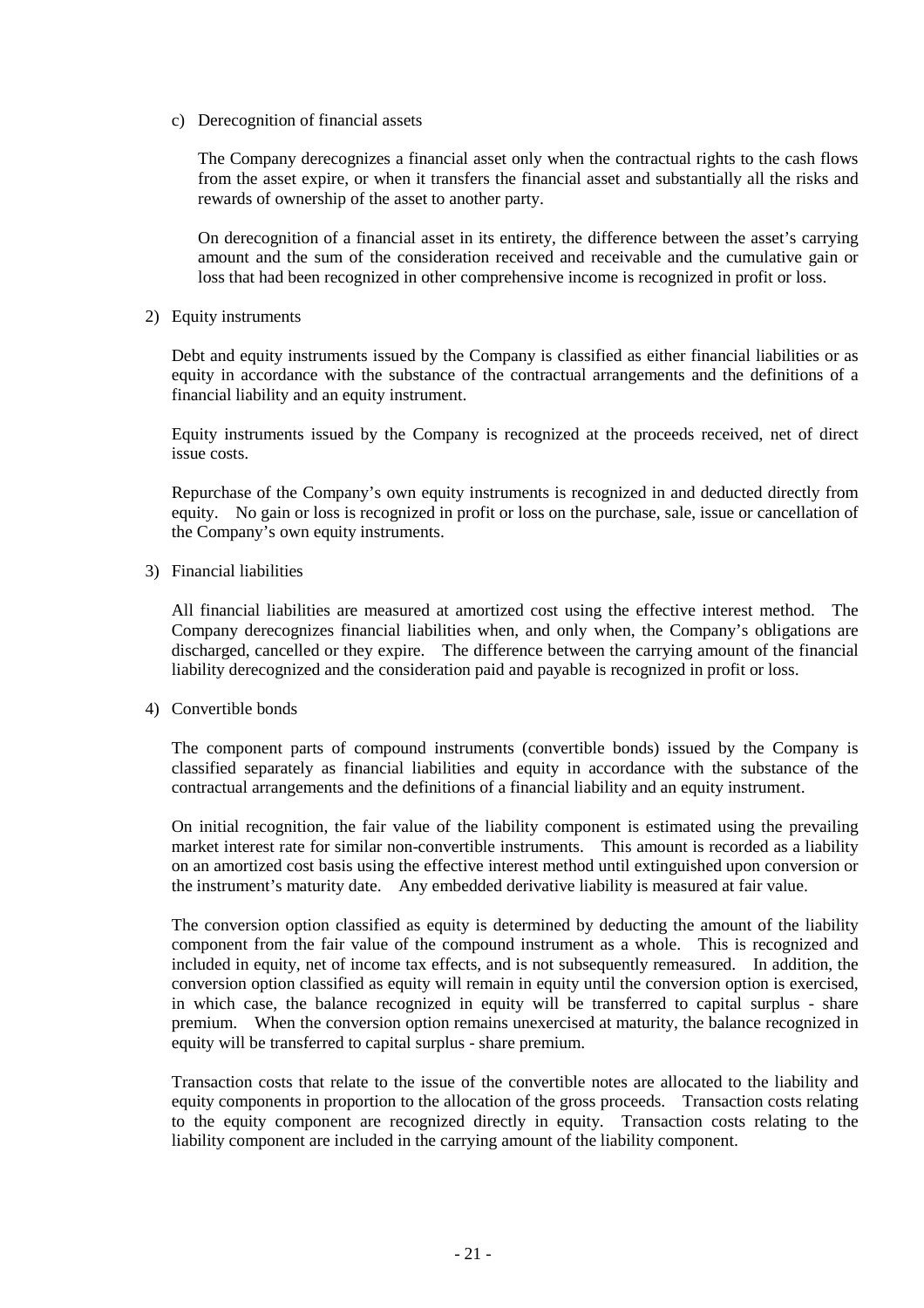k. Financial provision

Provision is measured at the best estimate of the consideration required to settle the present obligation at the end of the reporting period, taking into account the risks and uncertainties surrounding the obligation. The Company has accrued provision for product guarantee at a certain percentage of current sales.

l. Revenue recognition

Revenue is measured at the fair value of the consideration received or receivable. Revenue is reduced by the amount of estimated customer returns, rebates and other similar allowances.

1) Sale of goods

Revenue from the sale of goods is recognized when the goods are delivered and titles have passed, at which time all the following conditions are satisfied:

- a) The Company has transferred to the buyer the significant risks and rewards of ownership of the goods;
- b) The Company retains neither continuing managerial involvement to the degree usually associated with ownership nor effective control over the goods sold;
- c) The amount of revenue can be measured reliably;
- d) It is probable that the economic benefits associated with the transaction will flow to the Company; and
- e) The costs incurred or to be incurred in respect of the transaction can be measured reliably.
- 2) Dividend and interest income

Dividend income from investments is recognized when the shareholder's right to receive payment has been established provided that it is probable that the economic benefits will flow to the Company and the amount of income can be measured reliably.

Interest income from a financial asset is recognized when it is probable that the economic benefits will flow to the Company and the amount of income can be measured reliably.

m. Borrowing costs

Borrowing costs directly attributable to the acquisition, construction or production of qualifying assets are added to the cost of those assets, until such time as the assets are substantially ready for their intended use or sale.

Other than as stated above, all other borrowing costs are recognized in profit or loss in the period in which they are incurred.

n. Retirement benefit costs

Payments to defined contribution retirement benefit plans are recognized as an expense when employees have rendered service entitling them to the contributions.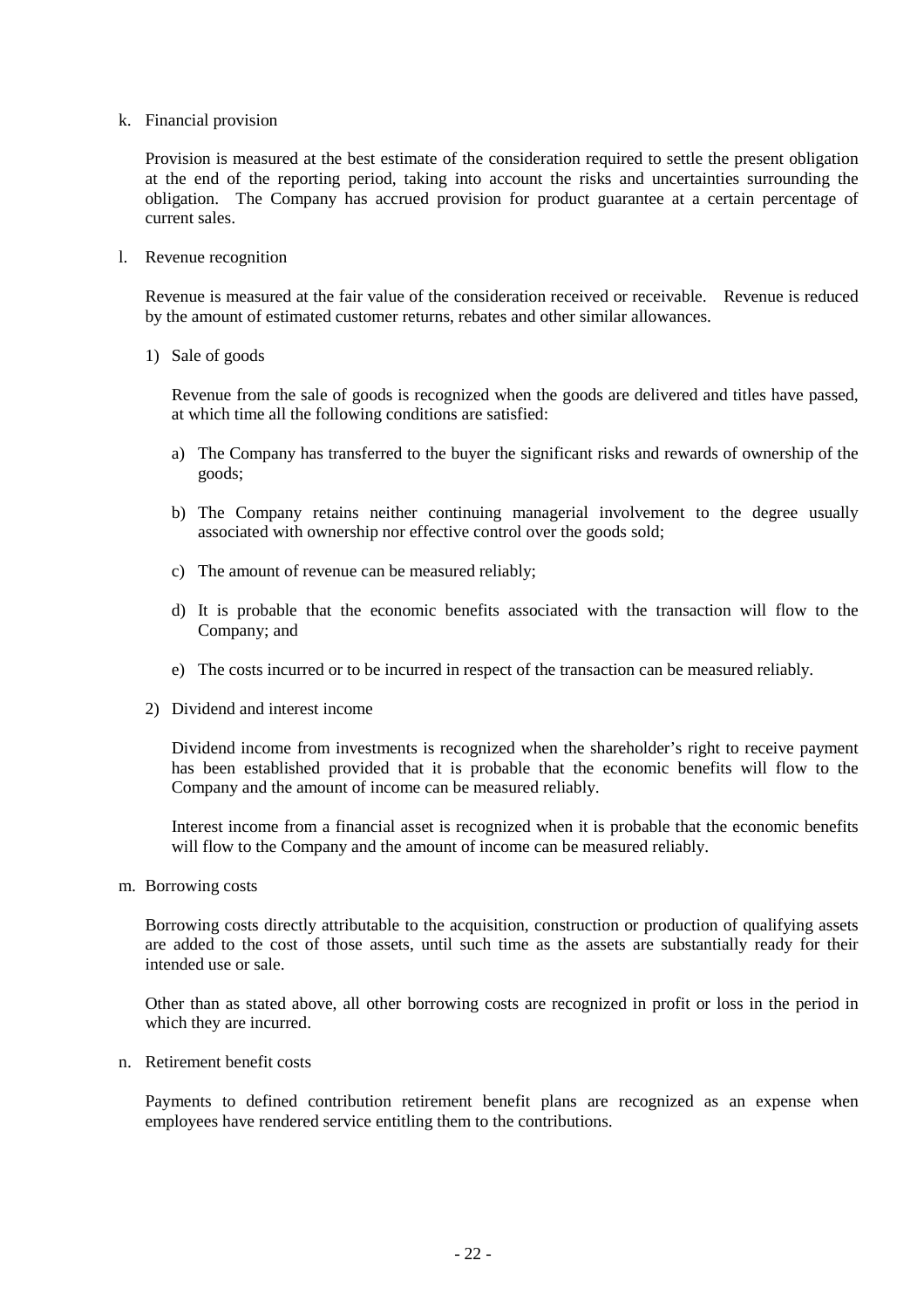For defined benefit retirement benefit plans, the cost of providing benefits is determined using the Projected Unit Credit Method. All actuarial gains and losses on the defined benefit obligation are recognized immediately in other comprehensive income. Past service cost is recognized immediately to the extent that the benefits are already vested, and otherwise is amortized on a straight-line basis over the average period until the benefits become vested.

The retirement benefit obligation recognized in the balance sheets represents the present value of the defined benefit obligation as adjusted for unrecognized actuarial gains and losses and unrecognized past service cost, and as reduced by the fair value of plan assets. Any asset resulting from this calculation is limited to the unrecognized actuarial losses and past service cost, plus the present value of available refunds and reductions in future contributions to the plan.

Curtailment or settlement gains or losses on the defined benefit plan are recognized when the curtailment or settlement occurs.

o. Employee share options

The fair value determined at the grant date of the employee share options is expensed on a straight-line basis over the vesting period, based on the Company's estimate of employee share options that will eventually vest, with a corresponding increase in capital surplus - employee share options. The fair value determined at the grant date of the employee share options is recognized as an expense in full at the grant date when the share options granted vest immediately.

At the end of each reporting period, the Company revises its estimate of the number of employee share options expected to vest. The impact of the revision of the original estimate is recognized in profit or loss such that the cumulative expense reflects the revised estimate, with a corresponding adjustment to the capital surplus - employee share options.

p. Taxation

Income tax expense represents the sum of the tax currently payable and deferred tax.

1) Current tax

According to the Income Tax Law, an additional tax at 10% of unappropriated earnings is provided for as income tax in the year the shareholders approve to retain the earnings. Adjustments of prior years' tax liabilities are added to or deducted from the current year's tax provision.

2) Deferred tax

Deferred tax is recognized on temporary differences between the carrying amounts of assets and liabilities in the financial statements and the corresponding tax bases used in the computation of taxable profit. Deferred tax liabilities are generally recognized for all taxable temporary differences. Deferred tax assets are generally recognized for all deductible temporary differences, unused loss carryforward, research and development expenditures to the extent that it is probable that taxable profits will be available against which those deductible temporary differences can be utilized.

Deferred tax liabilities are recognized for taxable temporary differences associated with investments in subsidiaries and associates, and interests in joint ventures, except where the Company is able to control the reversal of the temporary difference and it is probable that the temporary difference will not reverse in the foreseeable future. Deferred tax assets arising from deductible temporary differences associated with such investments and interests are only recognized to the extent that it is probable that there will be sufficient taxable profits against which to utilize the benefits of the temporary differences and they are expected to reverse in the foreseeable future.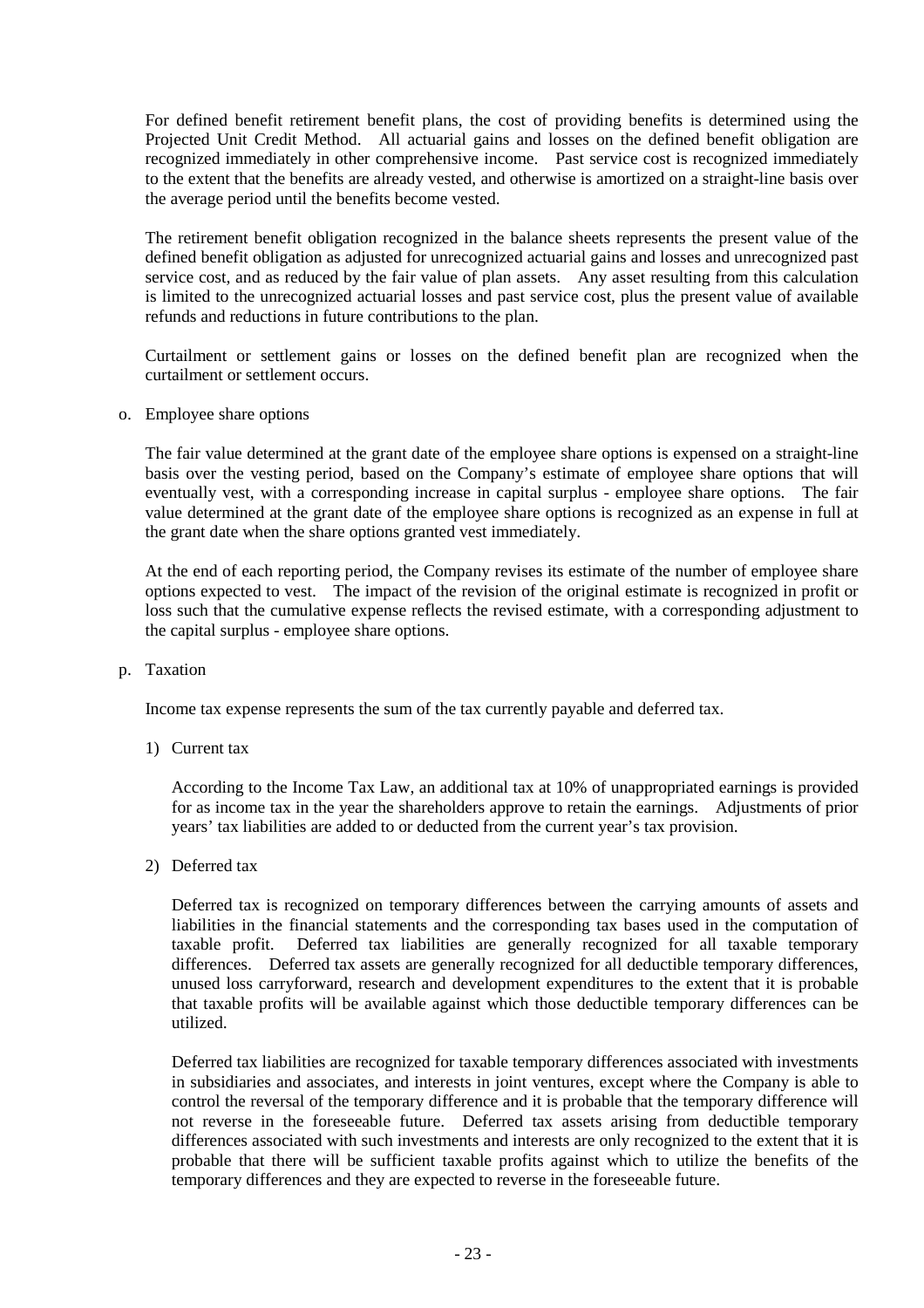The carrying amount of deferred tax assets is reviewed at the end of each reporting period and reduced to the extent that it is no longer probable that sufficient taxable profits will be available to allow all or part of the asset to be recovered. A previously unrecognized deferred tax asset is also reviewed at the end of each reporting period and recognized to the to the extent that it has become probable that future taxable profit will allow the deferred tax asset to be recovered.

Deferred tax liabilities and assets are measured at the tax rates that are expected to apply in the period in which the liability is settled or the asset realized, based on tax rates (and tax laws) that have been enacted or substantively enacted by the end of the reporting period. The measurement of deferred tax liabilities and assets reflects the tax consequences that would follow from the manner in which the Company expects, at the end of the reporting period, to recover or settle the carrying amount of its assets and liabilities.

3) Current and deferred tax for the year

Current and deferred tax are recognized in profit or loss, except when they relate to items that are recognized in other comprehensive income or directly in equity, in which case, the current and deferred tax are also recognized in other comprehensive income or directly in equity respectively. Where current tax or deferred tax arises from the initial accounting for a business combination, the tax effect is included in the accounting for the business combination.

# **5. CRITICAL ACCOUNTING JUDGMENTS AND KEY SOURCES OF ESTIMATION UNCERTAINTY**

In the application of the Company's accounting policies, management is required to make judgments, estimates and assumptions about the carrying amounts of assets and liabilities. The estimates and associated assumptions are based on historical experience and other factors that are considered to be relevant. Actual results may differ from these estimates.

The estimates and underlying assumptions are reviewed on an ongoing basis. Revisions to accounting estimates are recognized in the period in which the estimate is revised if the revision affects only that period or in the period of the revision and future periods if the revision affects both current and future periods.

a. Income tax

Due to the unpredictability of future profitability, the reliability of the deferred tax asset mainly depends on whether sufficient future profits or taxable temporary differences will be available in the future. In cases where the actual future profits generated are less than expected, a material reversal of deferred tax assets may arise, which would be recognized in profit or loss for the period in which such reversal takes place.

b. Estimated impairment of trade receivable

When there is objective evidence of impairment loss, the Company takes into consideration the estimation of future cash flows. The amount of the impairment loss is measured as the difference between the asset's carrying amount and the present value of estimated future cash flows (excluding future credit losses that have not been incurred) discounted at the financial asset's original effective interest rate. Where the actual future cash flows are less than expected, a material impairment loss may arise.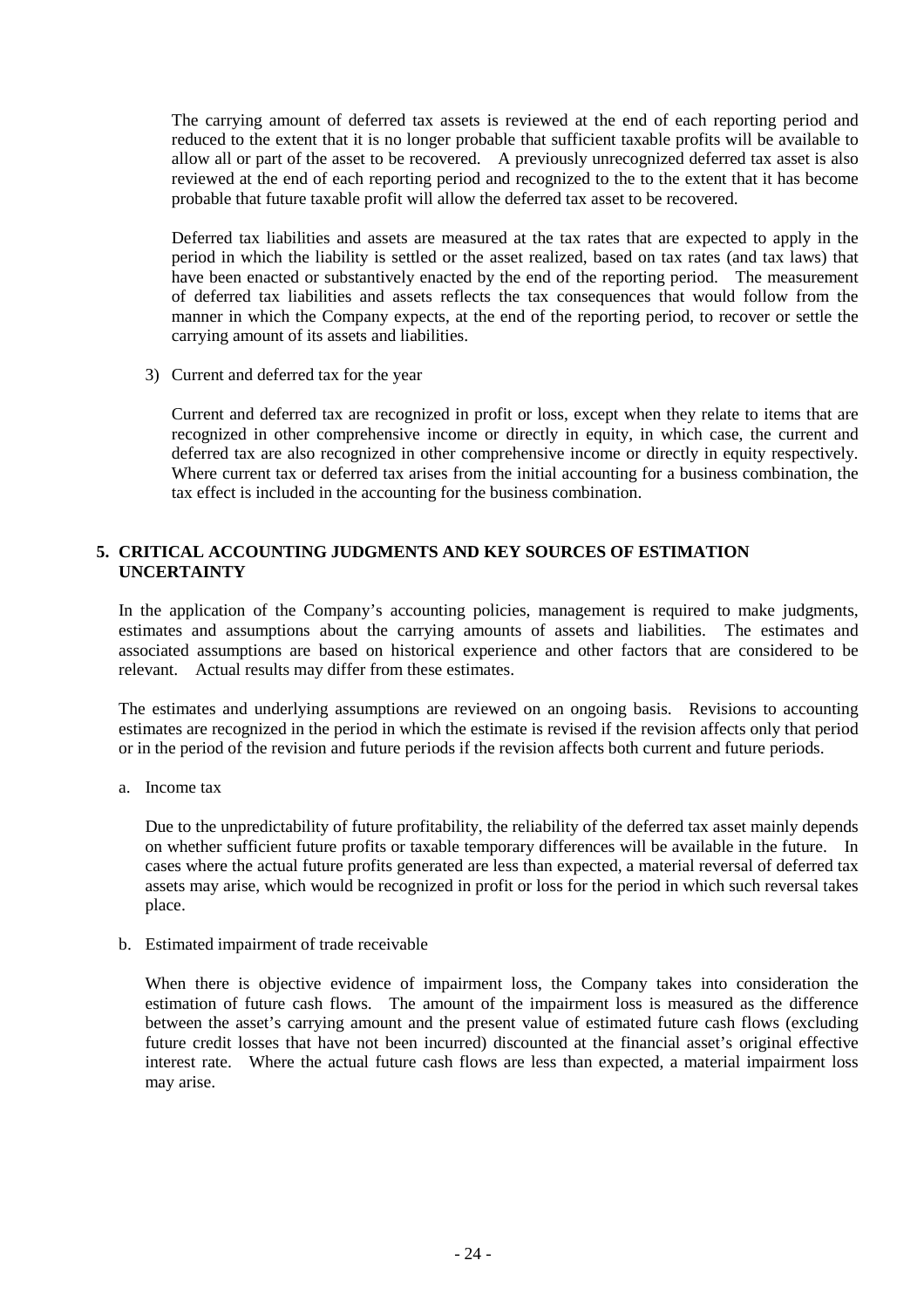c. The fair value of financial instruments

The Company applies valuation techniques commonly used by market participants. For derivative financial instruments, assumptions were based on quoted market rates adjusted for specific features of the instruments. The estimated fair value of unlisted equity instruments is based on the analysis of the financial position and operation result of investee. The Company believes that the chosen valuation techniques and assumptions used are appropriate in determining the fair value of financial instruments.

d. The impairment and useful lives of property, plant and equipment

The Company reviews the estimated useful lives of property, plant and equipment at the end of each reporting period. Equipment impairment amount is based on the recoverable amount of the equipment (i.e., the higher of the fair value less the costs to sell of the asset or its value in use). Changes in market prices and future cash flows will affect the recoverability of these assets and may result in recognition of additional impairment loss or reversal of impairment loss.

e. Write-down of inventory

Net realizable value of inventory is the estimated selling price in the ordinary course of business less the estimated costs of completion and the estimated costs necessary to make the sale. The estimation of net realizable value was based on current market conditions and the historical experience of selling products of a similar nature. Changes in market conditions may have a material impact on the estimation of net realizable value.

f. Recognition of defined benefit plans

The pension expenses and pension liability recognized in defined benefit plans are determined using the Projected Unit Credit Method. The actuarial assumptions used in the valuation of defined benefit plans include discount rate, employee turnover rates and employee salary increase rate. Changes in the market and economic condition may have a material impact on the amount of pension expense and pension liability.

# **6. CASH AND CASH EQUIVALENTS**

|                                                                     | December 31 |           |  |         |
|---------------------------------------------------------------------|-------------|-----------|--|---------|
|                                                                     |             | 2014      |  | 2013    |
| Cash on hand                                                        | S           | 728       |  | 618     |
| Checking accounts and demand deposits                               |             | 1,059,480 |  | 952,946 |
| Time deposits with original maturities less than three months       |             | 367,037   |  |         |
| Cash equivalent (repurchase agreements collateralized by bonds with |             |           |  |         |
| original maturities less than three months)                         |             | 39.975    |  |         |
|                                                                     |             | 1,46/220  |  | 953.564 |

The ranges of market rates of demand deposits, time deposits and repurchase agreements collateralized by bonds at the end of the reporting period were as follows:

|                                               | December 31       |                 |  |  |
|-----------------------------------------------|-------------------|-----------------|--|--|
|                                               | 2014              | 2013            |  |  |
| Demand deposits and time deposits             | $0.01\% - 3.25\%$ | $0.01\%$ -0.60% |  |  |
| Repurchase agreements collateralized by bonds | 0.58%             |                 |  |  |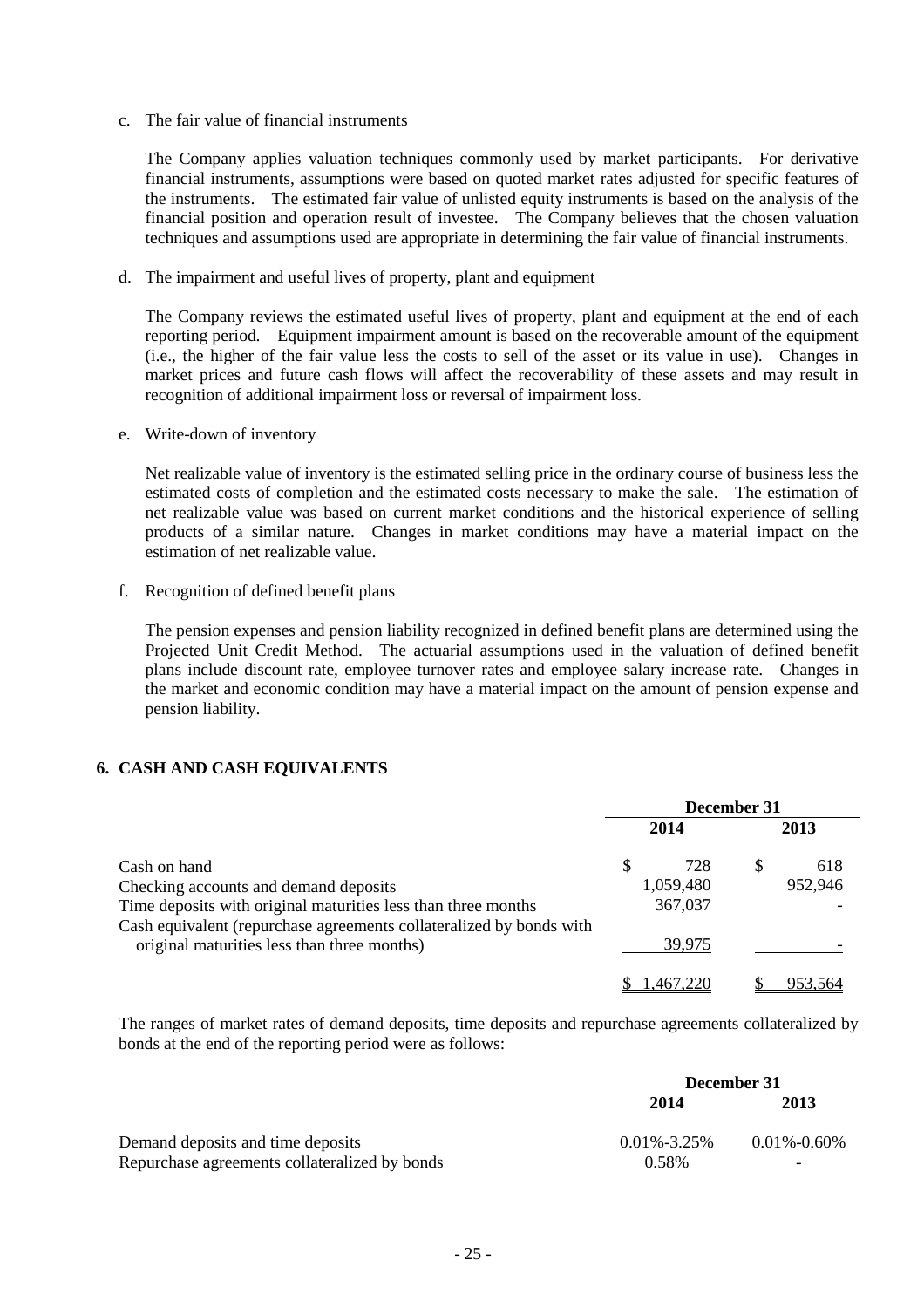# **7. FINANCIAL ASSETS MEASURED AT COST, NON-CURRENT**

|                                     | December 31 |                    |
|-------------------------------------|-------------|--------------------|
|                                     | 2014        | 2013               |
| Unlisted stocks                     |             |                    |
| Bao-Dian Venture Capital Co., Ltd.  | 6,124<br>S  | 9,015<br>\$.       |
| Yuan-Jing Venture Capital Co., Ltd. | 11,366      | 20,010             |
| Han-Tong Venture Capital Co., Ltd.  | 48,396      | 49,996             |
| Asiatech Taiwan Venture Fund        | 682         | 682                |
|                                     | 66.568      | 79 70 <sup>-</sup> |

Management believed that the fair value of the above unlisted equity investments held by the Company cannot be reliably measured due to the very wide range of reasonable fair value estimates; therefore they were measured at cost less impairment at the end of reporting period.

The Company recognized an impairment loss of \$1,600 thousand, \$1,400 thousand and \$1,600 thousand on the investment of Yuan-Jing Venture Capital Co., Ltd., Bao-Dian Venture Capital Co., Ltd. and Han-Tong Venture Capital Co., Ltd. in 2014, respectively, which were presented under other gains and losses.

## **8. TRADE RECEIVABLE**

|                                                 | December 31 |             |
|-------------------------------------------------|-------------|-------------|
|                                                 | 2014        | 2013        |
| Trade receivable                                | \$1,275,190 | \$1,152,997 |
| Less: Allowance for doubtful accounts           | (4,632)     | (4, 482)    |
|                                                 | 1,270,558   | 1,148,515   |
| Trade receivable from related parties (Note 25) | 167,368     | 378,727     |
| Less: Allowance for doubtful accounts           |             |             |
|                                                 | 167,368     | 378,727     |
|                                                 | .437.926    |             |

The average credit period for sales of goods was 30-70 days. In determining the recoverability of trade receivable, the Company considered any change in the credit quality of the trade receivable since the date credit was initially granted to the end of the reporting period. Allowance for doubtful accounts was recognized against trade receivable based on estimated irrecoverable amounts determined by reference to credit risk level of the counterparties and an analysis of their current financial position.

For the trade receivables balances that were past due at the end of the reporting period, the Company did not recognize an allowance for impairment loss, because there was not a significant change in credit quality and the amounts were still considered recoverable. The Company did not hold any collateral or other credit enhancements for these balances.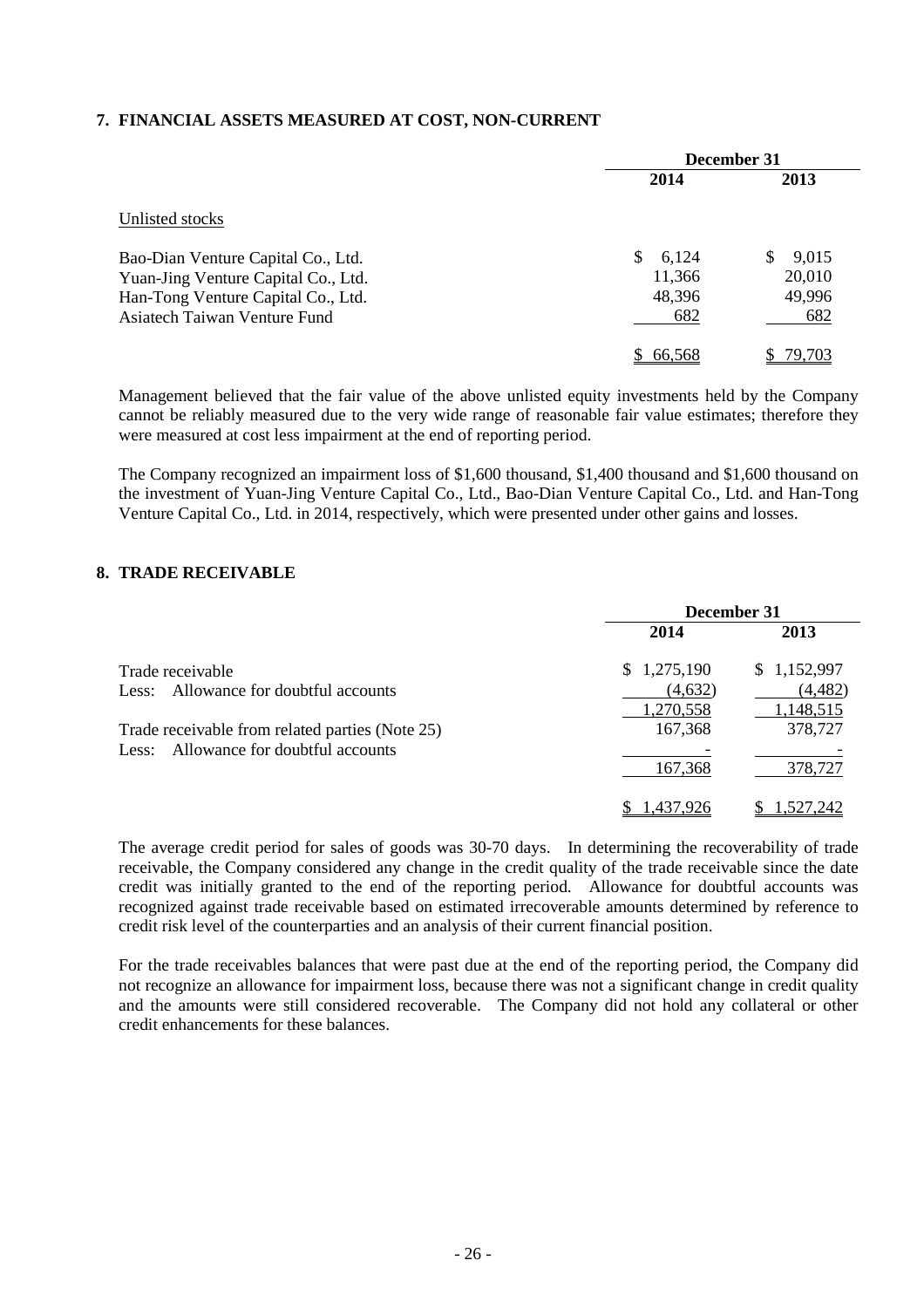The aging of receivables was as follows:

# December 31, 2014

|                              | <b>Total</b><br><b>Receivables</b> | <b>Not Overdue</b>       | Overdue<br>under 60 Days | Overdue<br>under 61 Days<br>and Longer |
|------------------------------|------------------------------------|--------------------------|--------------------------|----------------------------------------|
| Not overdue and not impaired | \$1,429,421                        | \$1,429,421              | S                        | S                                      |
| Not overdue but impaired     |                                    | $\overline{\phantom{a}}$ |                          |                                        |
| Overdue and not impaired     | 8,505                              |                          | 7,824                    | 681                                    |
| Overdue but impaired         | 4,632                              |                          |                          | 4,632                                  |
|                              | .442.558                           | .429.421                 | 7.824                    | 5.313                                  |

## December 31, 2013

|                              | <b>Total</b><br><b>Receivables</b> | <b>Not Overdue</b> | Overdue<br>under 60 Days | Overdue<br>under 61 Days<br>and Longer |
|------------------------------|------------------------------------|--------------------|--------------------------|----------------------------------------|
| Not overdue and not impaired | \$1,521,510                        | \$1,521,510        | S                        | \$.                                    |
| Not overdue but impaired     |                                    |                    |                          |                                        |
| Overdue and not impaired     | 5,732                              | -                  | 3,826                    | 1,906                                  |
| Overdue but impaired         | 4,482                              |                    |                          | 4,482                                  |
|                              | 1.531.724                          | 1.521.510          | 3.826                    | 6,388                                  |

Movements in the allowance for doubtful accounts recognized on trade receivable were as follows:

|                                                                                                                                                        | For the Year Ended December 31 |                                 |
|--------------------------------------------------------------------------------------------------------------------------------------------------------|--------------------------------|---------------------------------|
|                                                                                                                                                        | 2014                           | 2013                            |
| Balance at January 1<br>Reversed impairment loss on receivables<br>Increase in allowance for doubtful accounts<br>Amounts written off as uncollectible | 4,482<br><sup>S</sup><br>150   | \$22,067<br>(10,000)<br>(7.585) |
| Balance at December 31                                                                                                                                 |                                |                                 |

# **9. INVENTORIES**

|                 | December 31 |            |
|-----------------|-------------|------------|
|                 | 2014        | 2013       |
| Raw materials   | \$<br>2,176 | 3,596<br>S |
| Work-in-process | 107         | 478        |
| Merchandise     | 359,504     | 239,527    |
|                 | \$361,787   | 243,601    |

As of December 31, 2014 and 2013, allowance of inventory devaluation were all the same at \$53,327 thousand.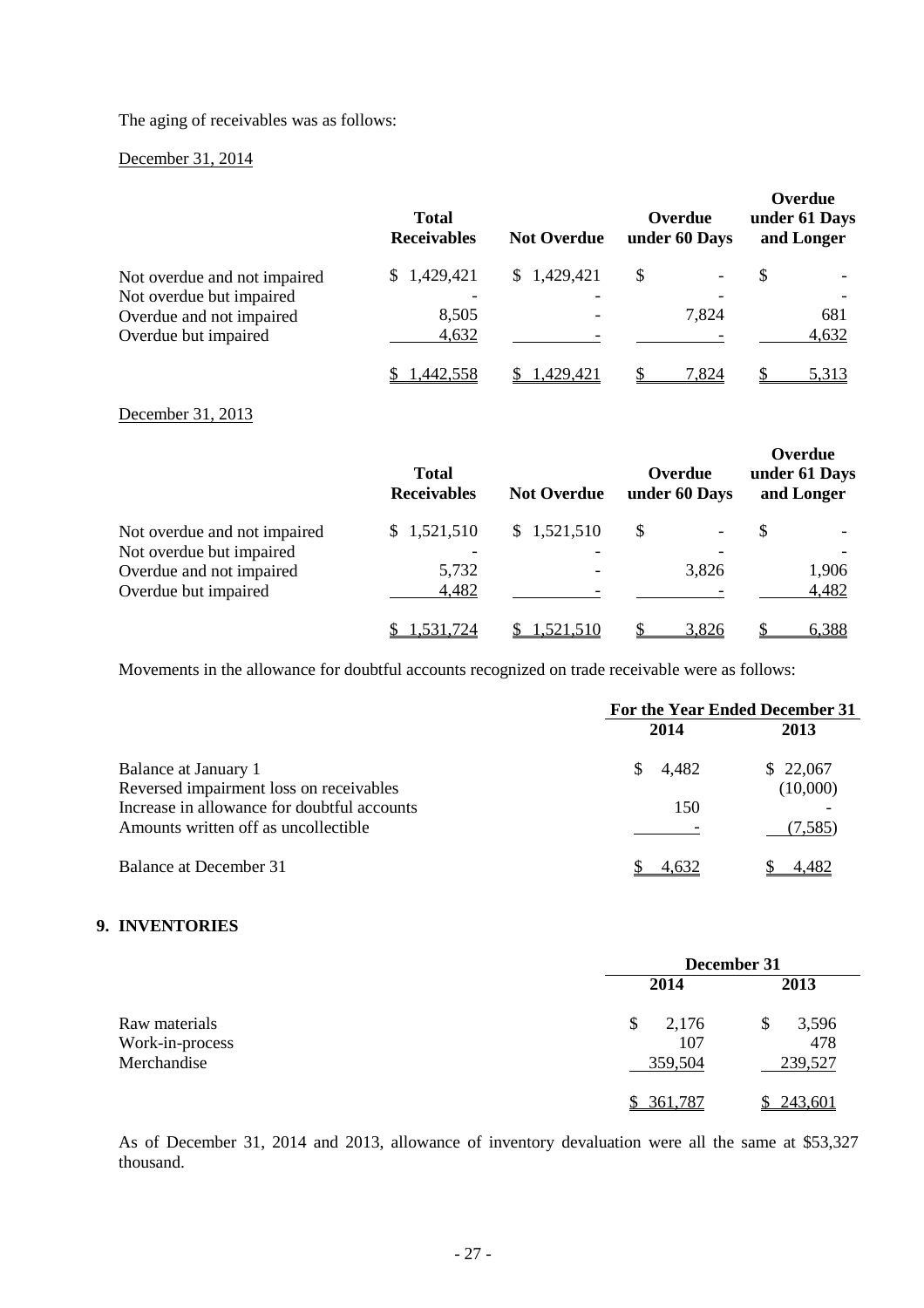For the years ended December 31, 2014 and 2013, the cost of inventories recognized as cost of goods sold was \$10,698,372 thousand and \$10,191,618 thousand, respectively.

# **10. INVESTMENTS ACCOUNTED FOR USING EQUITY METHOD**

|                                                          | December 31             |                        |
|----------------------------------------------------------|-------------------------|------------------------|
|                                                          | 2014                    | 2013                   |
| Investments in subsidiaries<br>Investments in associates | \$ 5,870,982<br>158,140 | \$5,532,860<br>177,850 |
|                                                          | 6.029.122               | 5,710,710              |

## a. Investments in subsidiaries:

|                                    | December 31     |                 |
|------------------------------------|-----------------|-----------------|
|                                    | 2014            | 2013            |
| Unlisted stocks                    |                 |                 |
| Phihong International Corp.        | 3,727,136<br>S. | S.<br>3,509,203 |
| Phitek International Co., Ltd.     | 507,376         | 474,055         |
| Ascent Alliance Ltd.               | 426,154         | 432,051         |
| Phihong USA Corp.                  | 864,927         | 769,953         |
| American Ballast Corp.             | 16,743          | 15,756          |
| Phihong Technology Japan Co., Ltd. | 81,069          | 77,256          |
| Guan-Lai Investment Co., Ltd.      | 247,577         | 254,586         |
|                                    | 5,870,982       | 5.532.860       |

At the end of the reporting period, the percentages of ownership and voting rights in subsidiaries held by the Company were as follows:

|                                    | December 31 |       |
|------------------------------------|-------------|-------|
|                                    | 2014        | 2013  |
| Phihong International Corp.        | 100\%       | 100%  |
| Phitek International Co., Ltd.     | 100\%       | 100%  |
| Ascent Alliance Ltd.               | 100\%       | 100\% |
| Phihong USA Corp.                  | 100\%       | 100%  |
| American Ballast Corp.             | 100%        | 100%  |
| Phihong Technology Japan Co., Ltd. | 100\%       | 100%  |
| Guan-Lai Investment Co., Ltd.      | 100\%       | 100%  |

The investments accounted for by the equity method and the share of profit or loss and other comprehensive income of those investments for the years ended December 31, 2014 and 2013 were based on the subsidiaries' financial statements audited by auditors for the same years.

The Company had made additional investments of \$60,760 thousand and \$295,391 thousand in cash in Phihong International Corp. in 2014 and 2013, respectively.

The Company had made additional investment of \$106,488 thousand in cash in Ascent Alliance Ltd. in 2013.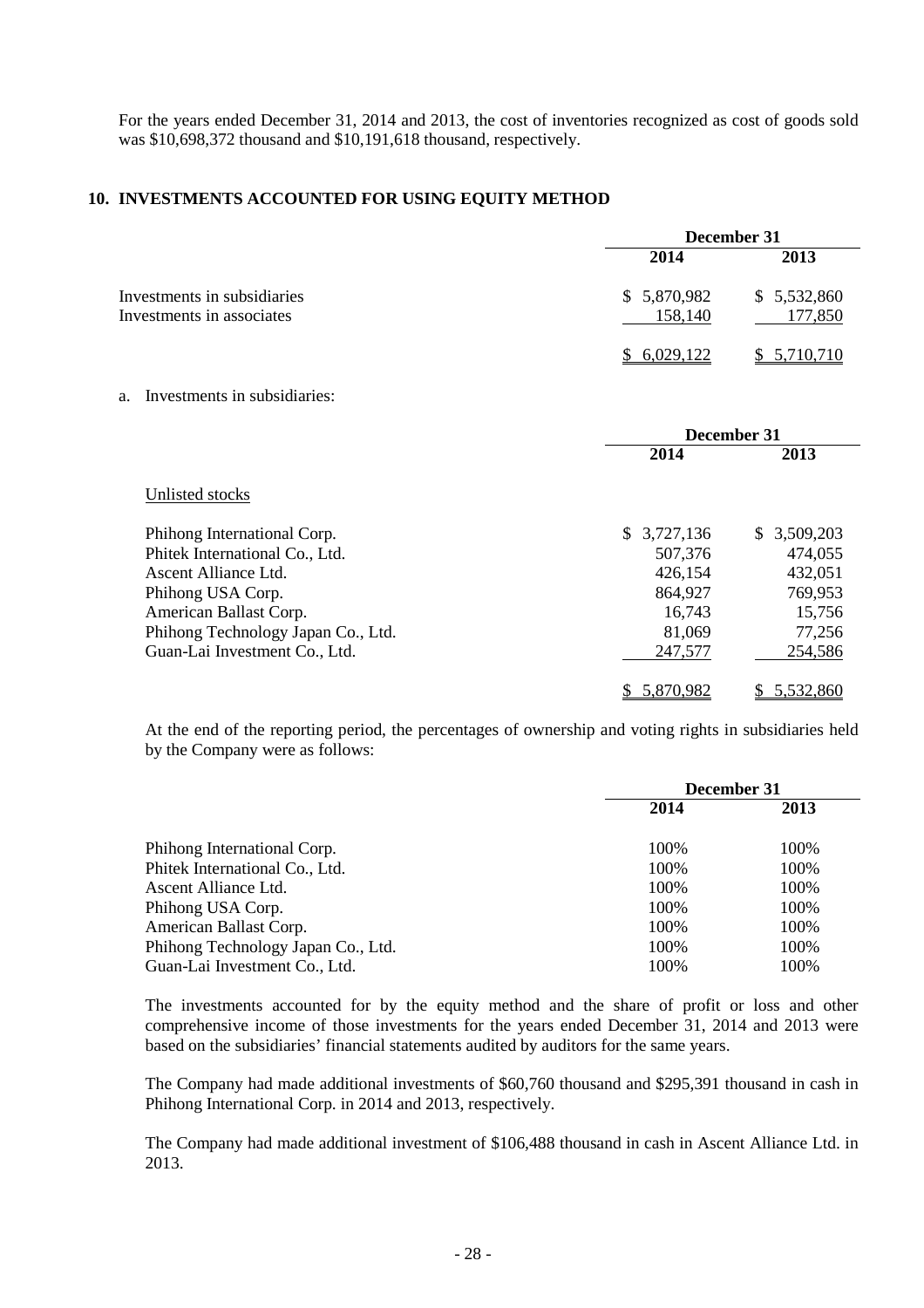#### b. Investments in associates:

|                                                                     | December 31            |                        |
|---------------------------------------------------------------------|------------------------|------------------------|
|                                                                     | 2014                   | 2013                   |
| Unlisted stocks                                                     |                        |                        |
| Hao-Xuan Venture Capital Co., Ltd.<br>H&P Venture Capital Co., Ltd. | 28,773<br>S<br>129,367 | 40,208<br>S<br>137,642 |
|                                                                     | \$158,140              | 177,850                |

At the end of the reporting period, the percentages of ownership and voting rights in associates held by the Company were as follows:

|                                              | December 31 |        |
|----------------------------------------------|-------------|--------|
|                                              | 2014        | 2013   |
| Hao-Xuan Venture Capital Co., Ltd.           | 24.67%      | 24.67% |
| H&P Venture Capital Co., Ltd.                | 32.26%      | 32.26% |
| Phihong PWM Brasil Ltda.                     | 60.00%      | 60.00% |
| First International Computer Do Brasil Ltda. | 33.85%      | 33.85% |

In 2014, Hao-Xuan Venture Capital Co., Ltd.'s board of directors approved to decrease and return its capital in the amount of \$84,926 thousand. The Company received the returned capital of \$20,948 thousand.

Phihong's investments in Brazil include 60% ownership interest of Phihong PWM Brasil Ltda. and 33.85% ownership interest of First International Computer Do Brasil Ltda. Additionally, Phihong PWM Brasil Ltda. also holds 21.15% ownership interest of First International Computer Do Brasil Ltda. The other 40% ownership interest of Phihong PWM Brasil Ltda. is held by the local management team. According to cooperation mode between the Company and the local management team and under Brazilian local laws, the Company has no controlling power over Phihong PWM Brasil Ltda. Because the recoverability of the investments in Phihong PWM Brasil Ltda. and First International Computer Do Brasil Ltda. is considered remote, the Company reduced the carrying value of both investments to zero.

The summarized financial information in respect of the Company's associates was set out below:

|                                           | December 31   |                                |
|-------------------------------------------|---------------|--------------------------------|
|                                           | 2014          | 2013                           |
| Total assets                              | 523,033       | 594,657                        |
| Total liabilities                         | 5,348         | 4,959                          |
|                                           |               | For the Year Ended December 31 |
|                                           | 2014          | 2013                           |
| Revenue for the period                    | 114,551       | 5,867                          |
| Profit (loss) for the period              | <u>12,453</u> | (9.901                         |
| Other comprehensive income for the period | 387           | (85,680)                       |

The investments accounted for by the equity method and the share of profit or loss and other comprehensive income of those investments for the years ended December 31, 2014 and 2013 were based on the associates' financial statements audited by auditors for the same years.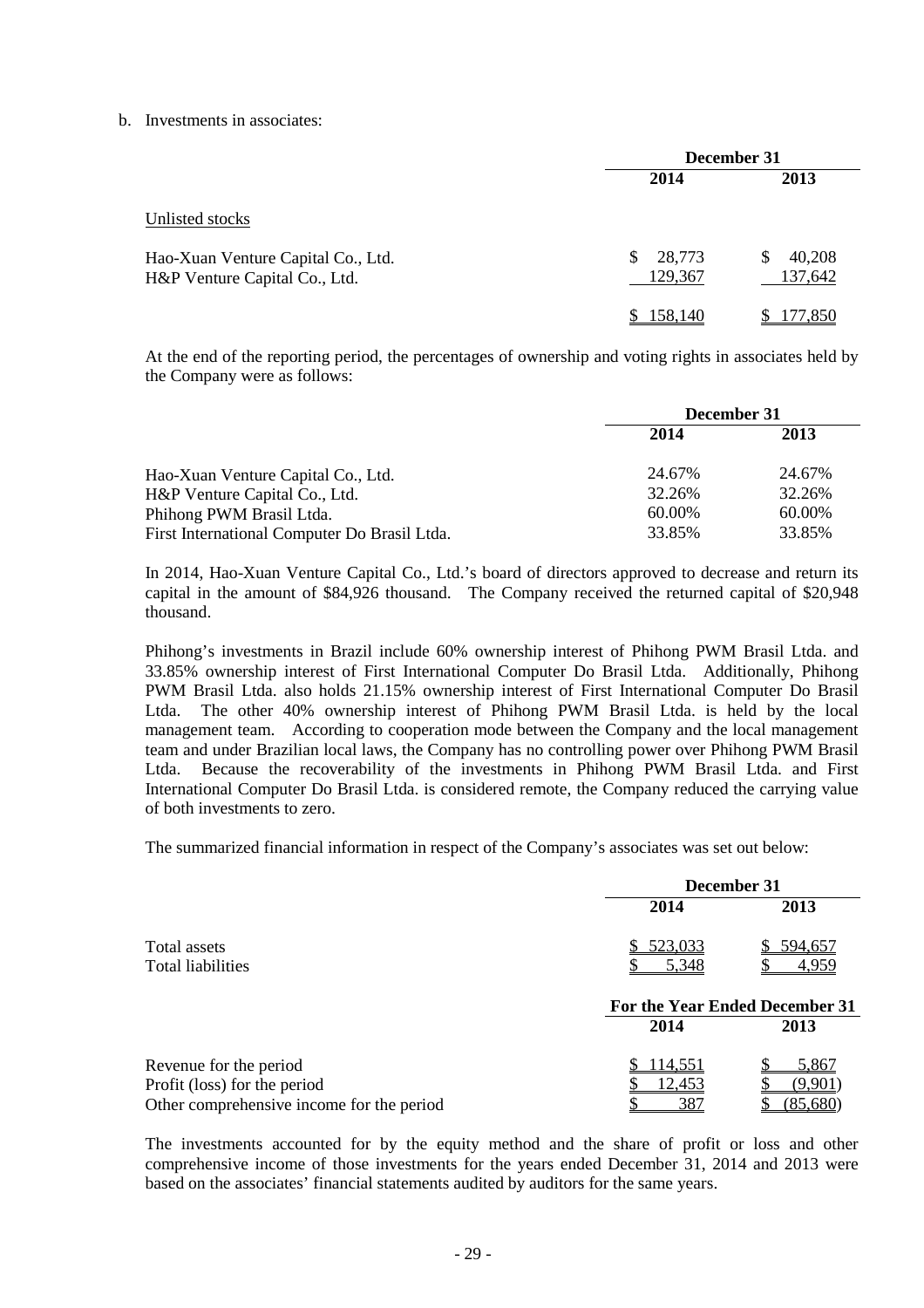# **11. PROPERTY, PLANT AND EQUIPMENT**

|                                                                       | Freehold<br>Land                          | <b>Buildings</b>                   | <b>Machinery</b><br>and<br>Equipment     | Other<br>Equipment                                             | Property in<br>Construction                  | <b>Total</b>                                   |
|-----------------------------------------------------------------------|-------------------------------------------|------------------------------------|------------------------------------------|----------------------------------------------------------------|----------------------------------------------|------------------------------------------------|
| Cost                                                                  |                                           |                                    |                                          |                                                                |                                              |                                                |
| Balance at January 1, 2013<br><b>Additions</b><br>Disposals<br>Others | 207,436<br>\$                             | 295,212<br>\$<br>(101)<br>$\equiv$ | \$<br>138,485<br>5,748<br>(3,803)<br>657 | \$<br>188,707<br>39,859<br>(7,216)<br>$\overline{\phantom{m}}$ | \$<br>1,265<br>71,875<br>$\equiv$<br>(1,008) | \$<br>831,105<br>117,482<br>(11, 120)<br>(351) |
| Balance at December 31,<br>2013                                       | 207,436                                   | 295,111                            | \$<br>141,087                            | \$<br>221,350                                                  | \$<br>72,132                                 | 937,116<br>\$                                  |
| Accumulated depreciation<br>and impairment                            |                                           |                                    |                                          |                                                                |                                              |                                                |
| Balance at January 1, 2013<br>Disposals<br>Depreciation expense       | \$<br>$\blacksquare$                      | \$<br>121,187<br>(15)<br>10,750    | \$<br>86,542<br>(2,550)<br>12,746        | \$<br>121,386<br>(7,216)<br>27,783                             | \$<br>$\overline{\phantom{a}}$               | \$<br>329,115<br>(9,781)<br>51,279             |
| Balance at December 31,<br>2013                                       | \$                                        | \$<br>131,922                      | \$<br>96,738                             | \$<br>141,953                                                  | \$                                           | \$<br>370,613                                  |
| Carrying amounts at<br>December 31, 2013                              | 207,436                                   | \$<br>163,189                      | \$<br>44,349                             | \$<br>79,397                                                   | \$<br><u>72,132</u>                          | \$<br>566,503                                  |
| Cost                                                                  |                                           |                                    |                                          |                                                                |                                              |                                                |
| Balance at January 1, 2014<br>Additions<br>Disposals                  | 207,436<br>\$<br>$\overline{\phantom{m}}$ | \$<br>295,111<br>738<br>$\equiv$   | \$<br>141,087<br>5,957<br>(3,784)        | 221,350<br>\$<br>43,932<br>(16,039)                            | \$<br>72,132<br>127,402                      | 937,116<br>\$<br>178,029<br>(19, 823)          |
| Balance at December 31,<br>2014                                       | 207,436<br>\$                             | 295,849<br>\$                      | 143,260<br>\$                            | 249,243<br>\$                                                  | 199,534<br>\$                                | \$1,095,322                                    |
| Accumulated depreciation<br>and impairment                            |                                           |                                    |                                          |                                                                |                                              |                                                |
| Balance at January 1, 2014<br>Disposals<br>Depreciation expense       | \$                                        | \$<br>131,922<br>8,829             | \$<br>96,738<br>(3,742)<br>12,794        | \$<br>141,953<br>(16,028)<br>31,226                            | \$<br>$\overline{\phantom{a}}$               | \$<br>370,613<br>(19,770)<br>52,849            |
| Balance at December 31,<br>2014                                       | \$                                        | \$<br>140,751                      | \$<br>105,790                            | 157,151                                                        | \$                                           | 403,692                                        |
| Carrying amounts at<br>December 31, 2014                              | \$<br>207,436                             | \$<br>155,098                      | \$<br>37,470                             | 92,092<br>\$                                                   | 199,534<br>\$                                | \$<br>691,630                                  |

The above items of property, plant and equipment were depreciated on a straight-line basis over the following estimated useful life:

| <b>Buildings</b>        |              |
|-------------------------|--------------|
| Main building           | 50 years     |
| Engineering system      | 10 years     |
| Machinery and equipment | $3-10$ years |
| Other equipment         | 3-5 years    |

Refer to Note 26 for the carrying amount of property, plant and equipment that had been pledged by the Company to secure long-term loans.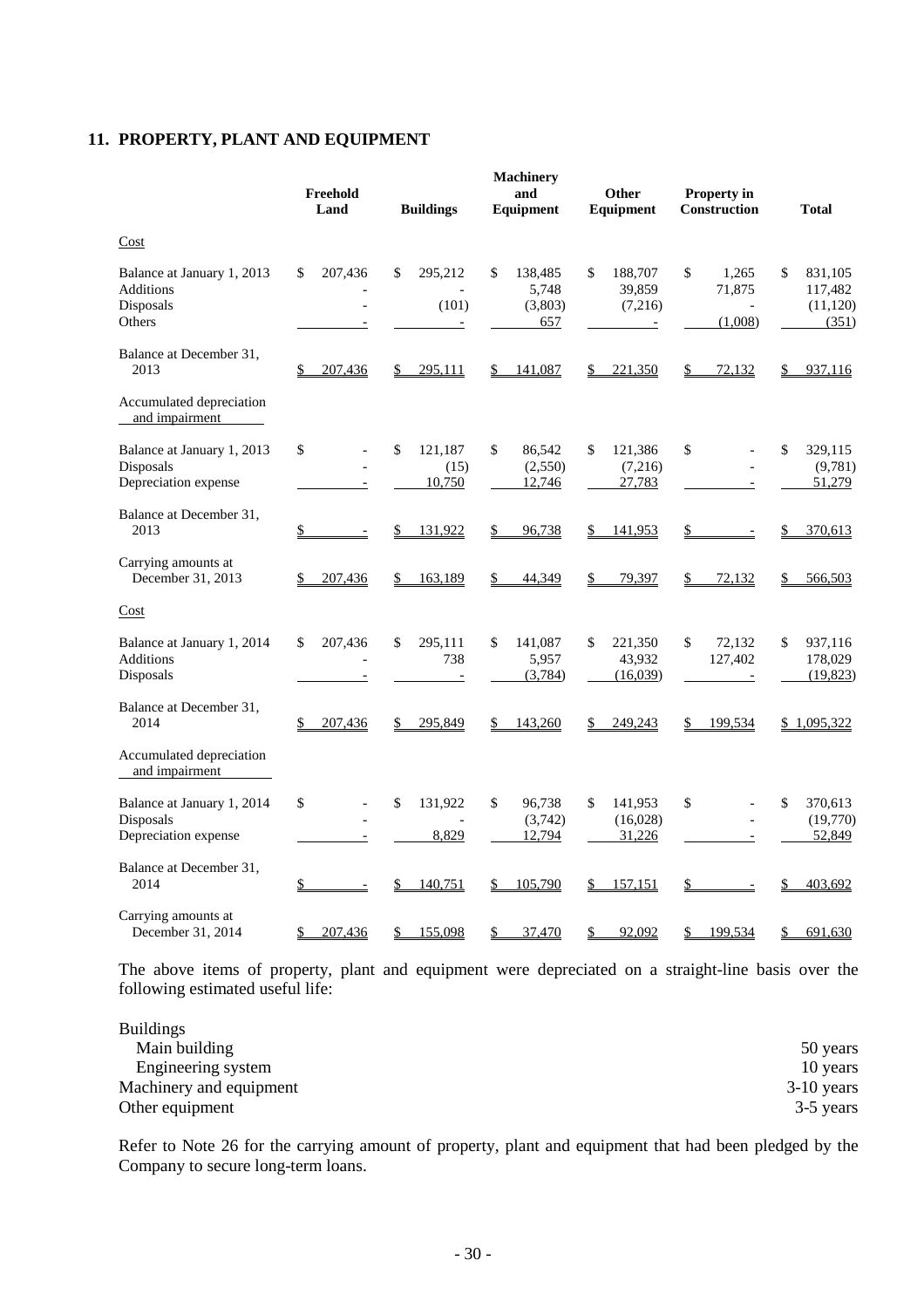# **12. OTHER INTANGIBLE ASSETS**

|                                                                 | Computer<br><b>Software</b>  |
|-----------------------------------------------------------------|------------------------------|
| Cost                                                            |                              |
| Balance at January 1, 2013<br><b>Additions</b><br>Disposals     | \$58,994<br>6,478<br>(158)   |
| Balance at December 31, 2013                                    | \$65,314                     |
| Accumulated amortization and impairment                         |                              |
| Balance at January 1, 2013<br>Depreciation expense<br>Disposals | \$25,305<br>11,656<br>(158)  |
| Balance at December 31, 2013                                    | \$36,803                     |
| Carrying amounts at December 31, 2013                           | \$28,511                     |
| Cost                                                            |                              |
| Balance at January 1, 2014<br><b>Additions</b><br>Disposals     | \$65,314<br>8,895<br>(5,445) |
| Balance at December 31, 2014                                    | \$68,764                     |
| Accumulated amortization and impairment                         |                              |
| Balance at January 1, 2014<br>Depreciation expense<br>Disposals | \$36,803<br>9,528<br>(5,445) |
| Balance at December 31, 2014                                    | \$40,886                     |
| Carrying amounts at December 31, 2014                           | \$ 27,878                    |

The above items of intangible assets were depreciated on a straight-line basis over estimated useful life of 2 to 5 years.

# **13. BORROWINGS**

# **Short-term Debt**

|                                  | December 31 |                 |  |
|----------------------------------|-------------|-----------------|--|
|                                  | 2014        | 2013            |  |
| Unsecured loan                   |             |                 |  |
| Bank borrowings<br>Interest rate |             | 100,000<br>.32% |  |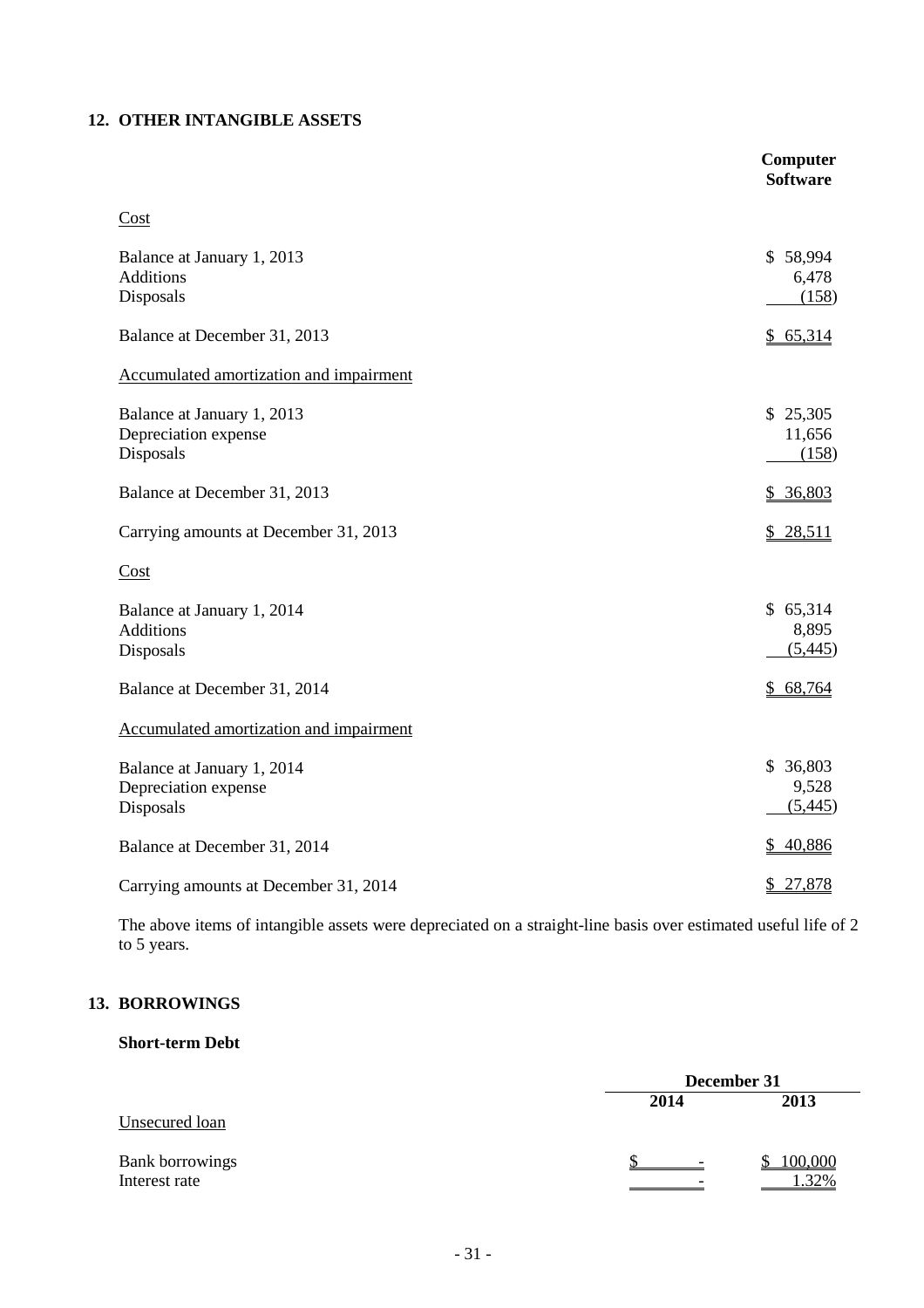# **Long-term Debt**

|                                                                                                                                                                                                                                                        | December 31 |      |    |         |
|--------------------------------------------------------------------------------------------------------------------------------------------------------------------------------------------------------------------------------------------------------|-------------|------|----|---------|
|                                                                                                                                                                                                                                                        |             | 2014 |    | 2013    |
| Unsecured loan                                                                                                                                                                                                                                         |             |      |    |         |
| Medium-term loan<br>Repayable from March 13, 2013 to March 13, 2015; interest rate<br>was 1.42% on December 31, 2013. Interest is paid monthly                                                                                                         |             |      |    |         |
| and principal is due on March 13, 2015. Principal was fully<br>repaid in June 2014.                                                                                                                                                                    | \$          |      | S  | 100,000 |
| Medium-term loan                                                                                                                                                                                                                                       |             |      |    |         |
| Repayable from August 13, 2013 to August 13, 2015; interest rate<br>was 1.42% on December 31, 2013. Interest is paid monthly<br>and principal is due on August 13, 2015. Principal was fully                                                           |             |      |    |         |
| repaid in June 2014.                                                                                                                                                                                                                                   |             |      |    | 100,000 |
| Medium-term secured loan                                                                                                                                                                                                                               |             |      |    |         |
| Repayable from December 11, 2013 to December 11, 2015;<br>interest rate was 1.39% on December 31, 2013. Interest is<br>paid monthly and principal is due on December 11, 2015.<br>Principal was fully repaid in June 2014.                             |             |      |    | 250,000 |
| Secured loan                                                                                                                                                                                                                                           |             |      |    |         |
| Medium-term secured loan<br>Repayable from December 11, 2013 to December 11, 2015;<br>interest rate was 1.39% on December 31, 2013. Interest is<br>paid monthly and principal is due on December 11, 2015.<br>Principal was fully repaid in June 2014. |             |      |    | 250,000 |
| Medium-term secured loan                                                                                                                                                                                                                               |             |      |    |         |
| Repayable from August 13, 2013 to November 19, 2015; interest<br>rate was 1.48% on December 31, 2012. Interest is due<br>monthly and principal is repaid monthly from December 19,                                                                     |             |      |    |         |
| 2014. Principal was fully repaid in June 2014.                                                                                                                                                                                                         |             |      |    | 100,000 |
|                                                                                                                                                                                                                                                        |             |      |    | 800,000 |
| Long-term loans payable - current portion<br>Less:                                                                                                                                                                                                     |             |      |    | (8,333) |
|                                                                                                                                                                                                                                                        | \$          |      | S. | 791,667 |

For pledged properties and endorsements/guarantees, please see Notes 25 and 26 to the financial statements.

# **14. BONDS PAYABLE**

|                                      | December 31 |      |
|--------------------------------------|-------------|------|
|                                      | 2014        | 2013 |
| Unsecured domestic convertible bonds | \$1,429,189 |      |

On June 4, 2014, the Company issued 15 thousand units of \$100 thousand 0% NT unsecured convertible bonds in Taiwan, with an aggregate principal of \$1,500,000 thousand, proceeds from issue was \$1,503,000 thousand.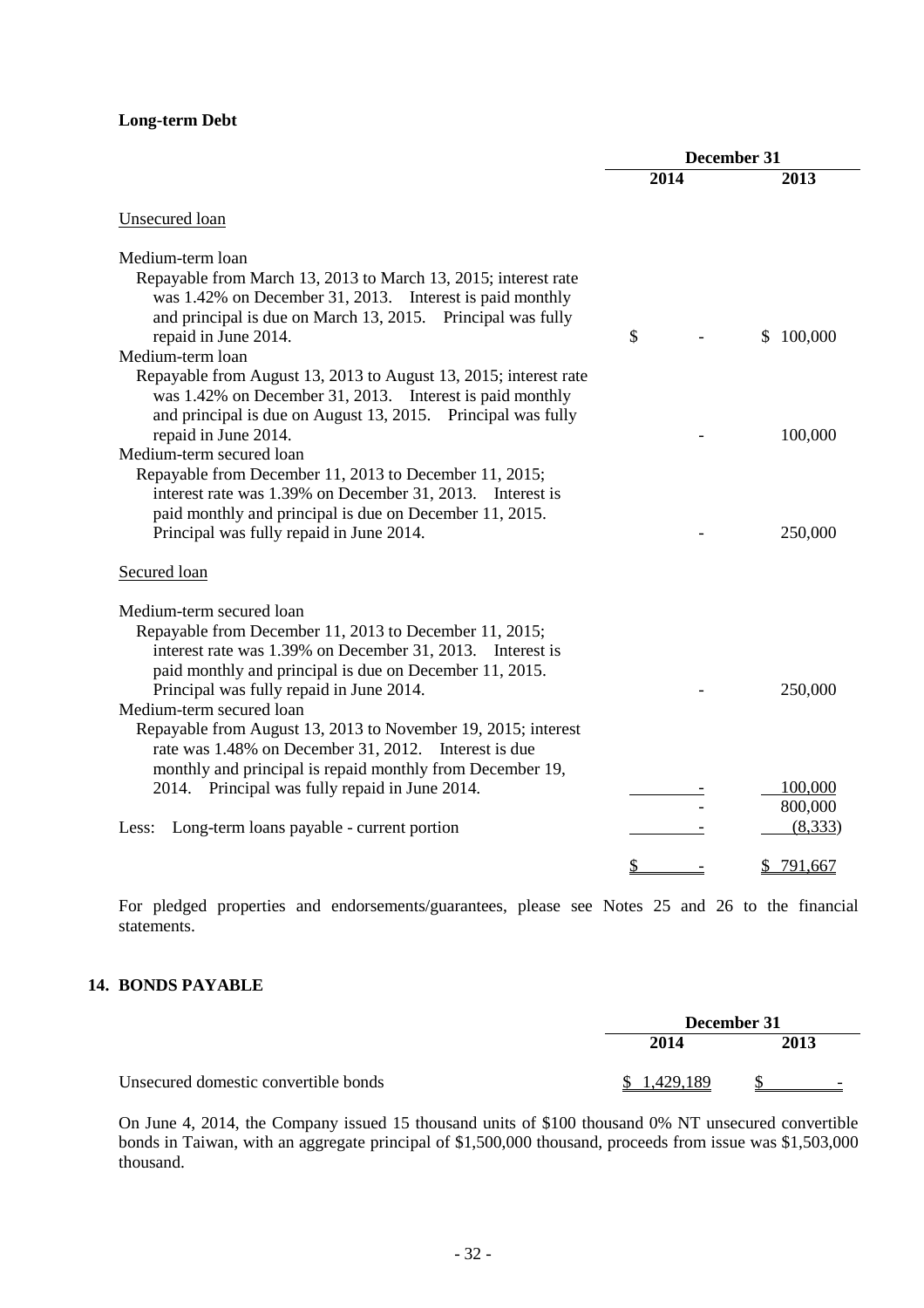Each bond entitles the holder to convert into ordinary shares of the Company at a conversion price of \$20.4. If the Company changes its capital or pays cash dividends, the conversion price will be adjusted by the formula set up in the prospectus. After August 9, 2014, the conversion price has been adjusted to \$19.9. Conversion may occur at any time between July 5, 2014 and May 25, 2017. If the bonds are not converted, they will be redeemed on June 4, 2017 at \$100 thousand each.

The convertible bonds contain both liability and equity components. The equity component was presented in equity under the heading of capital surplus. The effective interest rate of the liability component was 1.7% per annum on initial recognition.

| Proceeds from issue (less transaction costs \$5,669 thousand)<br>Equity component (less transaction costs allocated to the equity component of \$272 | \$1,497,331 |
|------------------------------------------------------------------------------------------------------------------------------------------------------|-------------|
| thousand)                                                                                                                                            | (71, 878)   |
| Liability component at the date of issue                                                                                                             | 1,425,453   |
| Interest charged at an effective interest rate of 1.70%                                                                                              | 13.944      |
| Conversion to common shares                                                                                                                          | (10,208)    |
|                                                                                                                                                      |             |
| Liability component at December 31, 2014                                                                                                             | 1.429.189   |

# **15. OTHER PAYABLES**

|                                                                 | December 31 |           |   |           |
|-----------------------------------------------------------------|-------------|-----------|---|-----------|
|                                                                 |             | 2014      |   | 2013      |
| Payable for salaries and bonus                                  | S           | 167,195   | S | 148,181   |
| Compensation payable to employees and directors and supervisors |             | 26,612    |   | 27,456    |
| Payable for annual leave                                        |             | 13,473    |   | 11,775    |
| Materials payable and procurement                               |             | 1,380,344 |   | 1,377,449 |
| Other payable to related parties (Note 25)                      |             | 202,624   |   | 274,984   |
| Others                                                          |             | 334,647   |   | 426,353   |
|                                                                 |             | 2.124.895 |   | 2.266.198 |

# **16. PROVISION (RECORDED AS OTHER CURRENT LIABILITIES)**

|                             |                       | December 31     |  |  |
|-----------------------------|-----------------------|-----------------|--|--|
|                             | 2014                  | 2013            |  |  |
| Warranties<br>Export losses | 6,016<br>\$<br>49,052 | 5,943<br>49,052 |  |  |
|                             | \$55,068              | \$54,995        |  |  |

The provision for warranty claims represents the present value of management's best estimate of the future outflow of economic benefits that will be required under the Company's obligations for warranties under local regulations on sale of goods.

The provision of export loss represents the possible product returns and rebates; the amount was estimated based on historical experience, management's judgments and other known reasons.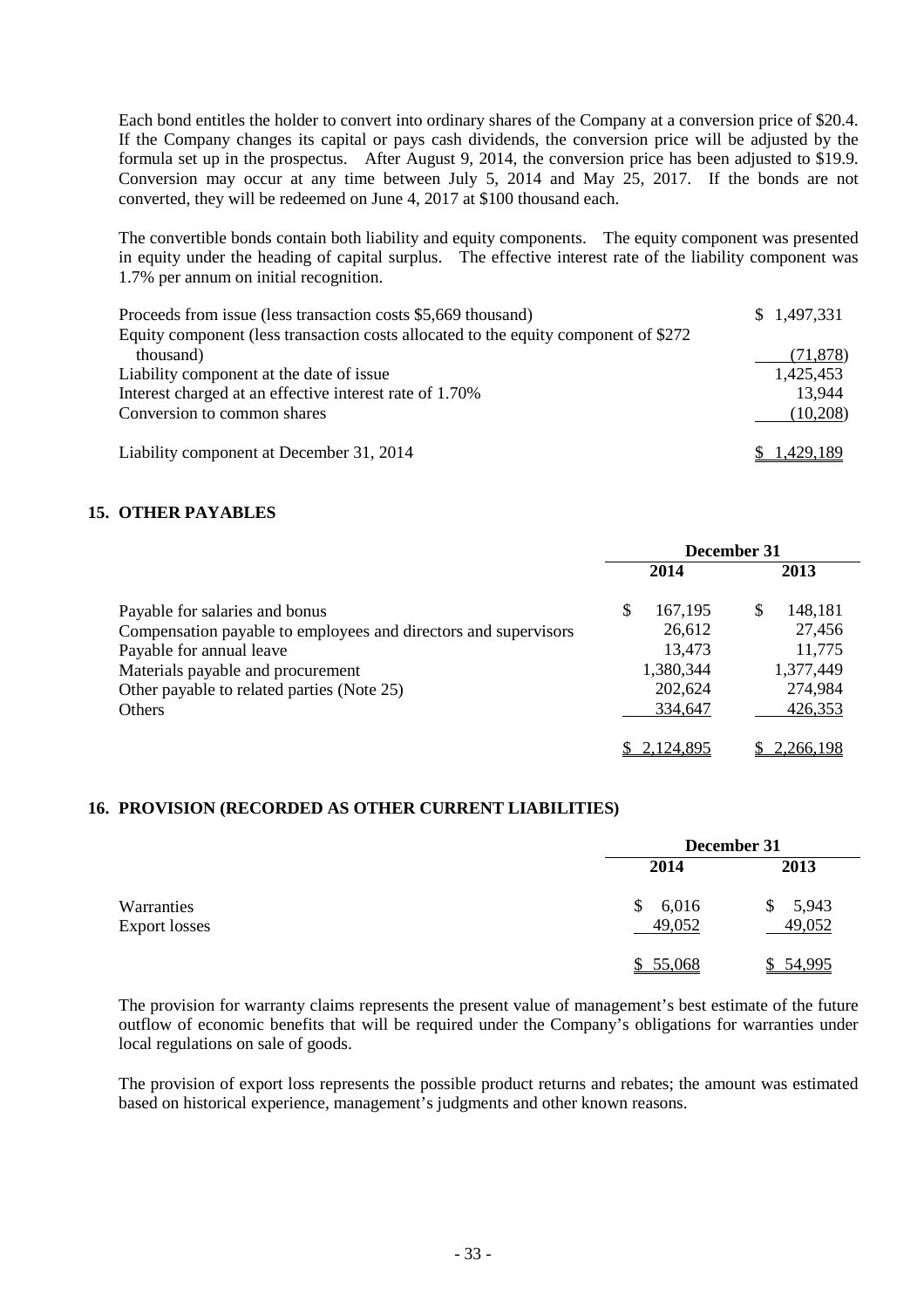# **17. RETIREMENT BENEFIT PLANS**

#### a. Defined contribution plans

The Company adopted a pension plan under the Labor Pension Act (LPA), which is a state-managed defined contribution plan. Under the LPA, an entity makes monthly contributions to employees' individual pension accounts at 6% of monthly salaries and wages.

#### b. Defined benefit plans

The Company adopted the defined benefit plan under the Labor Standards Law, under which pension benefits are calculated on the basis of the length of service and average monthly salaries of the six months before retirement. The Company contributes amounts equal to 2% of total monthly salaries and wages to a pension fund administered by the pension fund monitoring committee. Pension contributions are deposited in the Bank of Taiwan in the committee's name.

The plan assets are invested in domestic and foreign equity and debt securities, bank deposits, etc. The investments are conducted at the discretion of Bureau of Labor Funds, Ministry of Labor or under the mandated management. However, in accordance with Regulations for Revenues, Expenditure, Safeguard and Utilization of the Labor Retirement Fund, the return generated by employees' pension contributions should not be below the interest rate for a 2-year time deposit with local banks.

The actuarial valuations of plan assets and the present value of the defined benefit obligation were carried out by qualified actuaries. The principal assumptions used for the purposes of the actuarial valuations were as follows:

|                                   | December 31 |         |  |
|-----------------------------------|-------------|---------|--|
|                                   | 2014        | 2013    |  |
| Discount rates                    | 1.875%      | 1.875%  |  |
| Expected return on plan assets    | 2.000\%     | 2.000\% |  |
| Expected rates of salary increase | 3.500\%     | 3.205%  |  |

The assessment of the overall expected rate of return was based on historical return trends and analysts' predictions of the market for the asset over the life of the related obligation, by reference to the expected use of the plan assets and the impact of the related minimum return.

Amounts recognized in profit or loss in respect of these defined benefit plans were as follows:

|                                   | For the Year Ended December 31 |             |
|-----------------------------------|--------------------------------|-------------|
|                                   | 2014                           | 2013        |
| Current service cost              | $\mathcal{S}$<br>855           | \$<br>1,204 |
| Interest cost                     | 2,062                          | 1,839       |
| Expected return on plan assets    | (919)                          | (894)       |
|                                   | 1,998                          | 2,149       |
| An analysis by function           |                                |             |
| Operating cost                    | \$<br>197                      | \$<br>201   |
| Marketing expenses                | 385                            | 296         |
| Administration expenses           | 282                            | 280         |
| Research and development expenses | 1,134                          | 1,372       |
|                                   | .998                           | 2,149       |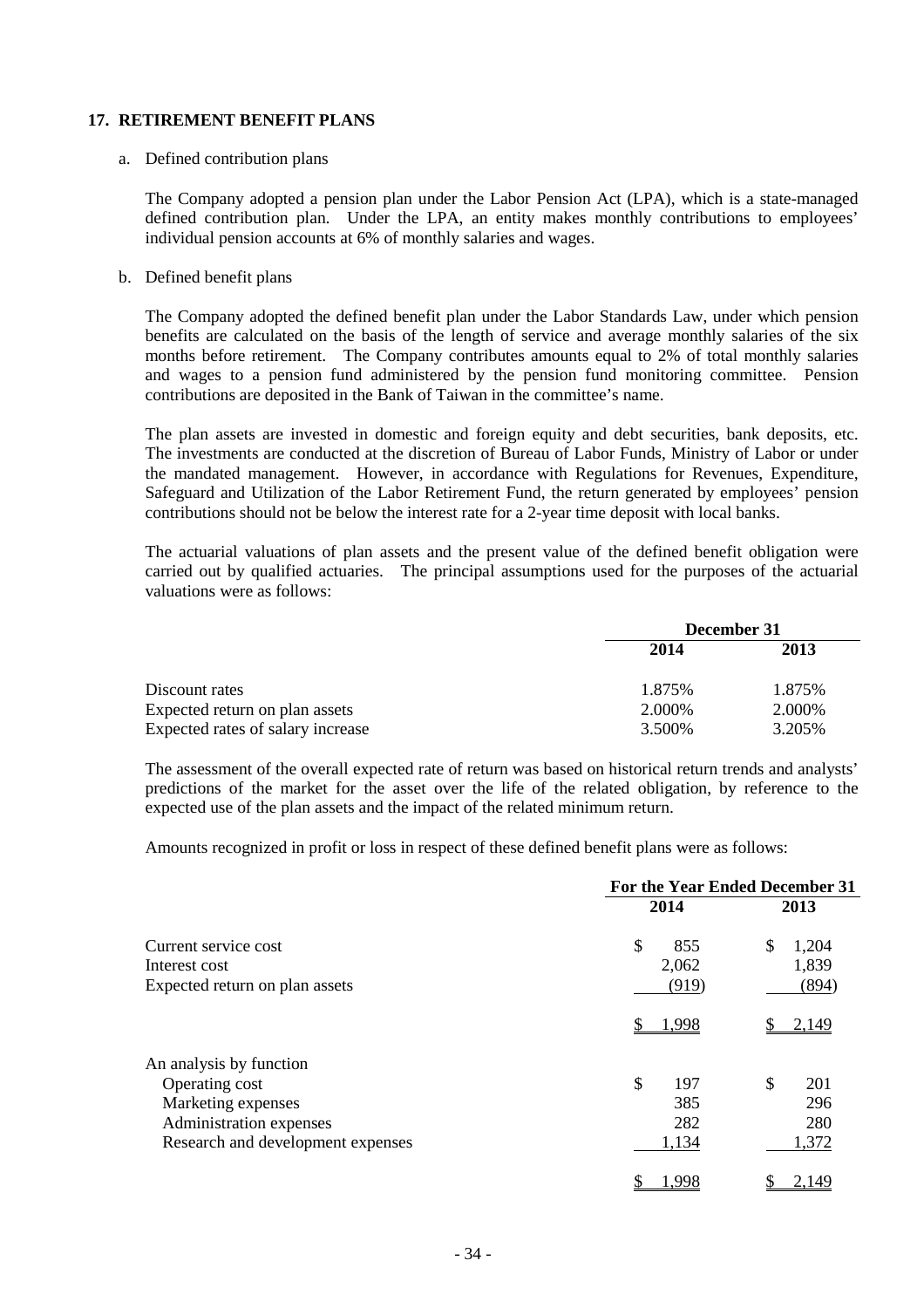Actuarial losses and gains recognized in other comprehensive income for the years ended December 31, 2014 and 2013 was \$9,217 thousand of losses and \$1,201 thousand of gains, respectively. The cumulative amount of actuarial losses and gains recognized in other comprehensive income as of December 31, 2014 and 2013 was \$2,306 thousand of losses and \$6,911 thousand of gains, respectively.

The amounts included in the balance sheets in respect of the Company's obligations on defined benefit plans were as follows:

|                                                                                 | December 31            |                       |  |
|---------------------------------------------------------------------------------|------------------------|-----------------------|--|
|                                                                                 | 2014                   | 2013                  |  |
| Present value of funded defined benefit obligation<br>Fair value of plan assets | \$124,183<br>(48, 145) | \$109,995<br>(44,809) |  |
| Net liability arising from defined benefit obligation                           | 76,038                 | 65.186                |  |

Movements in the present value of the defined benefit obligations were as follows:

|                                    | For the Year Ended December 31 |                |  |
|------------------------------------|--------------------------------|----------------|--|
|                                    | 2014                           | 2013           |  |
| Opening defined benefit obligation | 109,995<br>S.                  | 113,180<br>\$. |  |
| Current service cost               | 855                            | 1,204          |  |
| Interest cost                      | 2,062                          | 1,839          |  |
| Actuarial losses/(gains)           | 11,271                         | (1,728)        |  |
| Benefits paid                      |                                | (4,500)        |  |
| Closing defined benefit obligation | 124,183                        | 109,995        |  |

Movements in the fair value of the plan assets were as follows:

|                                   | For the Year Ended December 31 |          |  |
|-----------------------------------|--------------------------------|----------|--|
|                                   | 2014                           | 2013     |  |
| Opening fair value of plan assets | \$44,809                       | \$46,388 |  |
| Expected return on plan assets    | 919                            | 894      |  |
| Actuarial gains/(losses)          | 166                            | (281)    |  |
| Contributions from the employer   | 2,251                          | 2,308    |  |
| Benefits paid                     |                                | (4,500)  |  |
| Closing fair value of plan assets | 48.145                         | 44,809   |  |

The actual return on plan assets for the years ended December 31, 2014 and 2013 was \$1,085 thousand and \$613 thousand, respectively.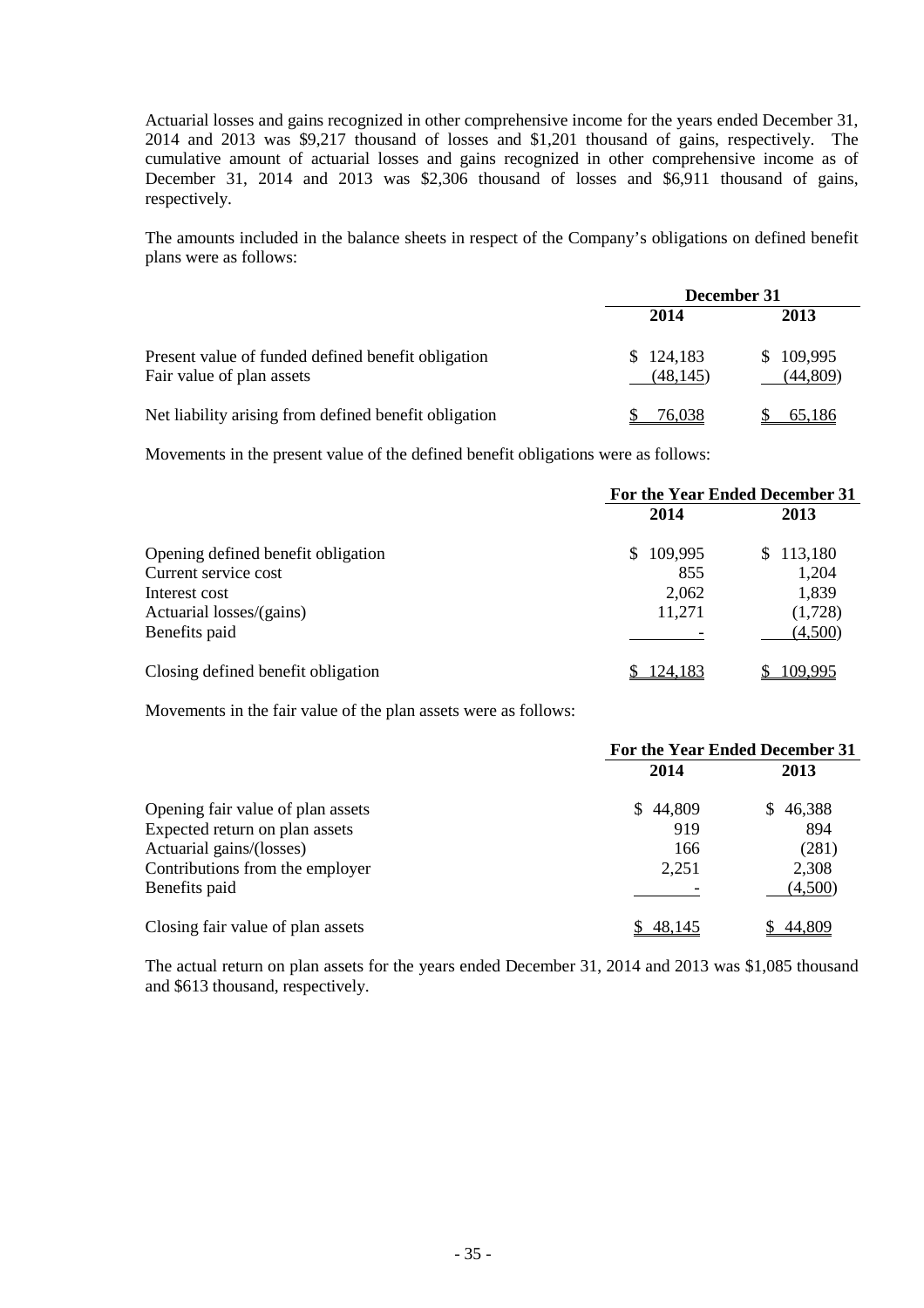The major categories and related percentage of the fair value of plan assets at the balance sheet date were as follows:

|                                   | December 31 |                |
|-----------------------------------|-------------|----------------|
|                                   | 2014        | 2013           |
| Equity instruments                | 48.46%      | 43.64%         |
| Debt instruments                  | 11.53%      | 9.83%          |
| Deposit in financial institutions | 18.82%      | 22.17%         |
| Others                            | 21.19%      | 24.36%         |
|                                   | 100.00%     | <u>100.00%</u> |

The Group chose to disclose the history of experience adjustments as the amounts determined for each accounting period prospectively from the date of transition to IFRSs (January 1, 2012):

|                                  | December 31    |                |                | <b>January 1</b> |
|----------------------------------|----------------|----------------|----------------|------------------|
|                                  | 2014           | 2013           | 2012           | 2012             |
| Present value of defined benefit |                |                |                |                  |
| obligation                       | <u>124,183</u> | <u>109,995</u> | <u>113,180</u> | <u>131,560</u>   |
| Fair value of plan assets        | 48,145         | 44,809         | 46,388         | 58,290           |
| Deficit                          | 76,038         | 65,186         | 66,792         | 73,270           |
| Experience adjustments on plan   |                |                |                |                  |
| liabilities                      | (7,662)        | 4,068          | <u>7.536</u>   |                  |
| Experience adjustments on plan   |                |                |                |                  |
| assets                           | Φ<br>166       | (281)          | (656)          |                  |

The Company expects to make a contribution of \$2,094 thousand and \$1,998 thousand to the defined benefit plans during the annual period beginning after 2014 and 2013.

# **18. EQUITY**

## **Share Capital**

|                                                                        | December 31          |                             |
|------------------------------------------------------------------------|----------------------|-----------------------------|
|                                                                        | 2014                 | 2013                        |
| Number of shares authorized (in thousands)<br>Shares authorized        | 600,000<br>6,000,000 | 600,000<br>6,000,000        |
| Number of shares issued and fully paid (in thousands)<br>Shares issued | 277,688              | <u>277,164</u><br>2.771.639 |

Fully paid ordinary shares, which have a par value of NT\$10, carry one vote per share and carry a right to dividends.

On June 19, 2014, Phihong Technology Co., Ltd.'s board of stockholders resolved to issue 5,000 thousand restricted stock shares, with a par value of NT\$10 each, or \$50,000 thousand total. Each share's exercise value is NT\$0. Except for restrictions against the transfer of shares, the rights and obligations of these common stocks (including allotment, dividend, shareholders' voting right, and capital injection right, etc.) before the employees fulfill the vesting conditions, are the same with other outstanding common stocks. As of the date December 31, 2014, the company has not actually issued restricted stock shares.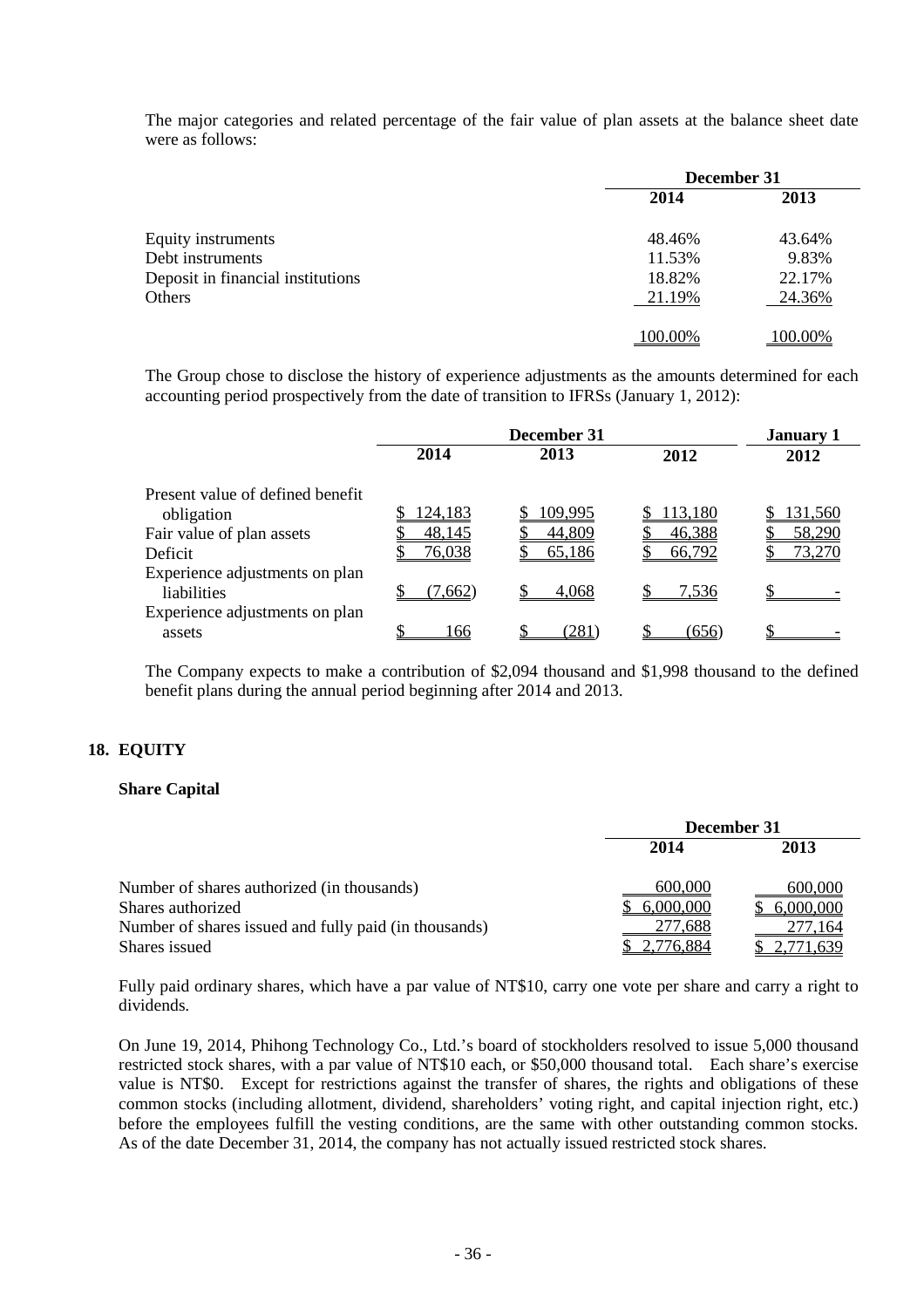# **Capital Surplus**

|                                     | December 31  |         |  |
|-------------------------------------|--------------|---------|--|
|                                     | 2014         | 2013    |  |
| Issuance of common shares           | S<br>226,556 | 226,556 |  |
| Conversion of bonds                 | 667,058      | 661,582 |  |
| Treasury share transactions         | 48,234       | 48,234  |  |
| Interest payable of bond conversion | 13,243       | 13,243  |  |
| Convertible bonds                   | 71,365       |         |  |
|                                     | 1.026.456    | 949,615 |  |

The capital surplus arising from shares issued in excess of par (including share premium from issuance of common shares, conversion of bonds and treasury share transactions) and donations may be used to offset a deficit; in addition, when the Company has no deficit, such capital surplus may be distributed as cash dividends or transferred to share capital (limited to a certain percentage of the Company's capital and once a year).

The capital surplus from long-term investments, employee share options and share warrants may not be used for any purpose.

# **Retained Earnings and Dividend Policy**

Under the Company Law of the ROC and Phihong's Articles of Incorporation, 10% of Phihong's annual earnings, net of tax and any deficit, should first be appropriated as legal reserve until such reserve equals to the amount of Phihong's capital, and then a special reserve should be appropriated as required by laws or local authorities. Any remaining earnings plus unappropriated earnings accumulated in prior years, unless to be retained partially by Phihong or resolved otherwise by the stockholders, should be appropriated as follows:

- a. Not greater than 2% as remuneration to directors and supervisors;
- b. Not less than 10% as bonuses to employees; and
- c. The remaining as dividends, of which at least 10% should be cash dividends.

For the years ended December 31, 2014 and 2013, the bonus to employees was \$23,951 thousand and \$24,710 thousand, respectively, and the remuneration to directors and supervisors was \$2,661 thousand and \$2,746 thousand, respectively. The bonus to employees and remuneration to directors and supervisors were expensed based on estimated percentage of net income (net of the bonus and remuneration). Material differences between such estimated amounts and the amounts proposed by the board of directors in the following year are adjusted for in the current year. If the actual amounts subsequently resolved by the stockholders differ from the proposed amounts, the differences are recorded in the year of stockholders' resolution as a change in accounting estimate. If a share bonus is resolved to be distributed to employees, the number of shares is determined by dividing the amount of the share bonus by the closing price (after considering the effect of cash and stock dividends) of the shares of the day immediately preceding the stockholders' meeting.

Under Rule No. 1010012865 and Rule No. 1010047490 issued by the FSC and the directive titled "Questions and Answers for Special Reserves Appropriated Following Adoption of IFRSs", a company should appropriate to special reserve. Any special reserve appropriate may be reversed to the extent that the net debt balance reverses and thereafter distributed.

Appropriation of earnings to legal reserve shall be made until the legal reserve equals the Company's capital surplus. Legal reserve may be used to offset deficit. If the Company has no deficit and the legal reserve has exceeded 25% of the Company's paid-in capital, the excess may be transferred to capital or distributed in cash.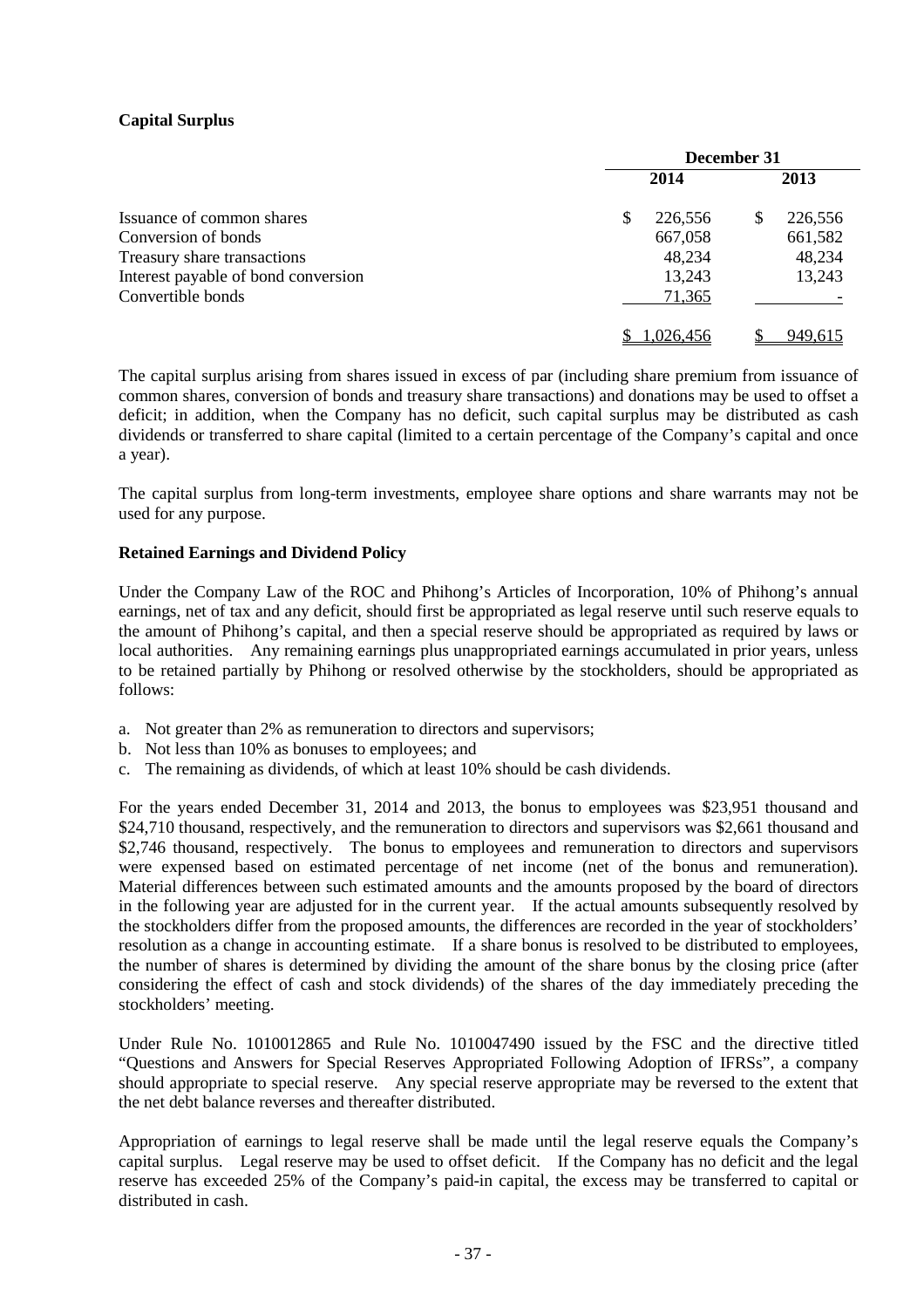Except for non-ROC resident stockholders, all stockholders receiving the dividends are allowed a tax credit equal to their proportionate share of the income tax paid by the Company.

The appropriations of earnings for 2013 and 2012 had been approved in stockholders' meetings held on June 19, 2014 and June 14, 2013, respectively. The appropriations and dividends per share were as follows:

|                |           | <b>Appropriation of Earnings</b> |                                                         | <b>Dividends Per Share (NT\$)</b> |
|----------------|-----------|----------------------------------|---------------------------------------------------------|-----------------------------------|
|                |           |                                  | For Year 2013 For Year 2012 For Year 2013 For Year 2012 |                                   |
| Legal reserve  | \$ 15.254 | \$ 30.955                        | $S -$                                                   | $S -$                             |
| Cash dividends | 137.281   | 277.164                          | 0.5                                                     | 1.0                               |

The bonus to employees and the remuneration to directors and supervisors for 2013 and 2012 had been approved in the stockholders' meetings held on June 19, 2014 and June 14, 2013, respectively. Related amounts were as follows:

|                                              | For the Year Ended 2013  |                                  | For the Year Ended 2012 |                          |                                  |  |
|----------------------------------------------|--------------------------|----------------------------------|-------------------------|--------------------------|----------------------------------|--|
|                                              | Cash<br><b>Dividends</b> | <b>Stock</b><br><b>Dividends</b> |                         | Cash<br><b>Dividends</b> | <b>Stock</b><br><b>Dividends</b> |  |
| Bonus to employees                           | \$24,710                 | $\mathbb{S}$                     | $\sim$                  | \$ 50,148                | -S                               |  |
| Remuneration of directors and<br>supervisors | 2.746                    |                                  |                         | 5,572                    |                                  |  |

The appropriations of earnings for 2012 were proposed according to the Company's financial statements for the year ended December 31, 2012, which were prepared in accordance with the Guidelines Governing the Preparation of Financial Reports by Securities Issuers and ROC GAAP, and by reference to the balance sheet as of December 31, 2012, which was prepared in accordance with the Guidelines Governing the Preparation of Financial Reports by Securities Issuers (revised) and International Financial Reporting Standards.

There was no difference between the amounts accrued and the amounts approved in the stockholders' meetings with respect to bonus to employees and remuneration to directors and supervisors.

The appropriations of earnings for 2014 had been proposed by the Company's board of directors on March 13, 2015. The appropriations and dividends per share were as follows:

| Appropriation<br>of Earnings | <b>Dividends Per</b><br><b>Share (NT\$)</b> |
|------------------------------|---------------------------------------------|
| 14,785<br>S.                 |                                             |
| 133,062                      | 0.479                                       |
| 23,951                       |                                             |
| 2,661                        |                                             |
|                              |                                             |

The appropriations of earnings, the bonus to employees, and the remuneration to directors and supervisors for 2014 are subject to the resolution in the shareholders' meeting to be held on June 11, 2015.

Information on the bonus to employees, directors and supervisors proposed by the Company's board of directors is available on the Market Observation Post System website of the Taiwan Stock Exchange.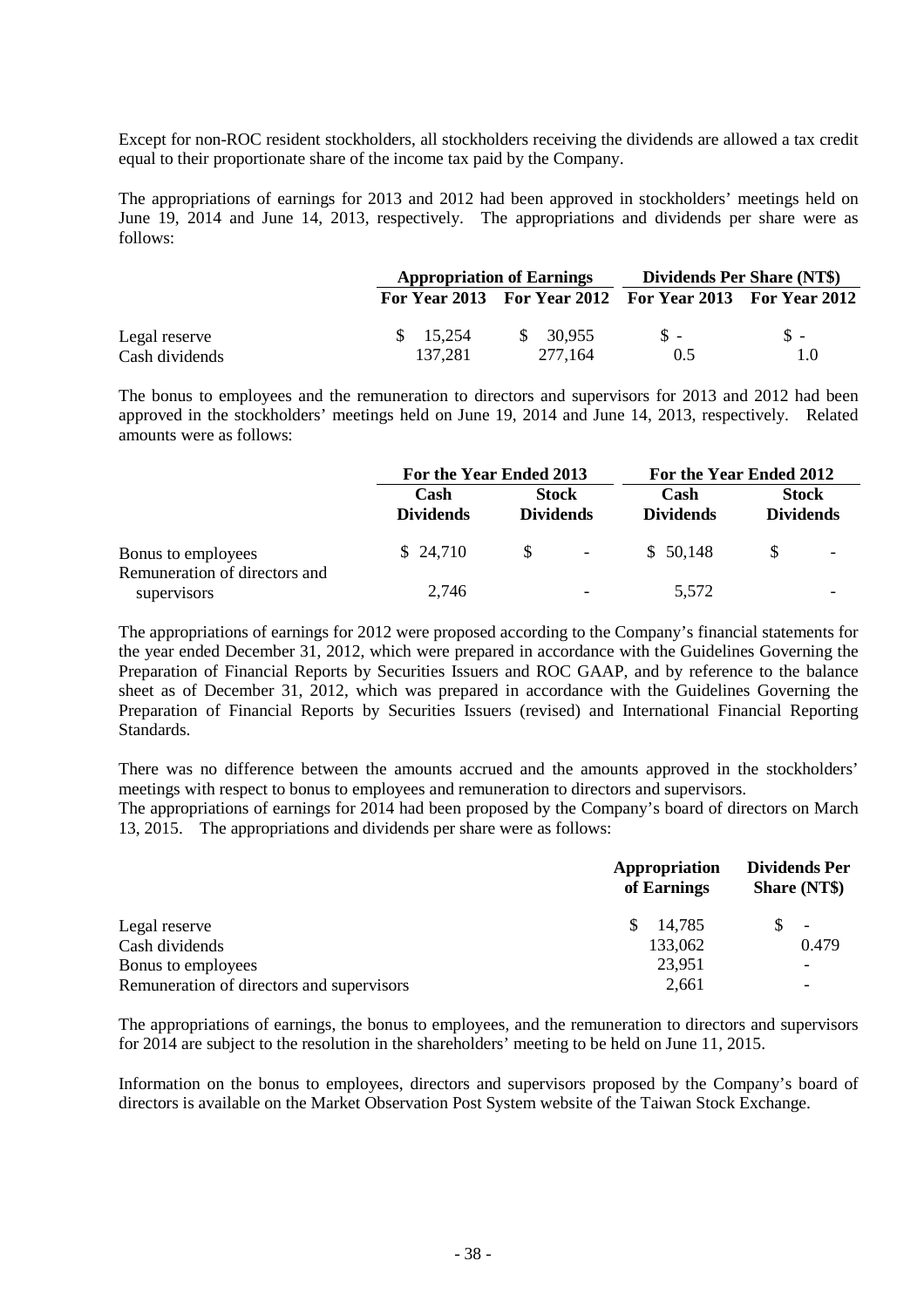# **Special Reserves Appropriated Following First-time Adoption of IFRSs**

The Company transferred unrealized revaluation increment and cumulative translation differences to retained earnings at the amount of \$10,968 thousand and \$250,296 thousand, respectively. The increase in retained earnings that resulted from all IFRSs adjustments was smaller than the total revaluation and translation differences; therefore, the Company appropriated to the special reserve an amount of \$230,859 thousand, the increase in retained earnings that resulted from all IFRSs adjustments on transitions to IFRSs.

#### **Other Equity Items**

a. Exchange differences on translation foreign operations

|                                                                                        | For the Year Ended December 31 |                        |
|----------------------------------------------------------------------------------------|--------------------------------|------------------------|
|                                                                                        | 2014                           | 2013                   |
| Balance at January 1<br>Exchange differences arising on translating foreign operations | 73.280<br>272,690              | \$(148,361)<br>221,641 |
| Balance at December 31                                                                 | \$345.970                      | 73.280                 |

Exchange differences relating to the translation of the results and net assets of the Company's foreign operations from their functional currencies to the Company's presentation currency (i.e. New Taiwan dollars) were recognized directly in other comprehensive income and accumulated in the foreign currency translation reserve. Exchange differences previously accumulated in the foreign currency translation reserve were reclassified to profit or loss on the disposal of the foreign operation.

b. Unrealized gain (loss) on available for-sale financial assets

|                                                                                                                                              | For the Year Ended December 31 |             |
|----------------------------------------------------------------------------------------------------------------------------------------------|--------------------------------|-------------|
|                                                                                                                                              | 2014                           | 2013        |
| <b>Balance at January 1</b>                                                                                                                  | \$(26,428)                     | \$ (15,603) |
| Unrealized gain (loss) arising on revaluation of available-for-sale<br>financial assets<br>Share of unrealized gain (loss) on revaluation of |                                | (1,875)     |
| available-for-sale financial assets of associates accounted for<br>using the equity method                                                   | (10,771)                       | (8,950)     |
| Balance at December 31                                                                                                                       | 37 199                         | (26, 428)   |

The investments revaluation reserve represents the cumulative gains and losses arising on the revaluation of available-for-sale financial assets that have been recognized in other comprehensive income, net of amounts reclassified to profit or loss when those assets have been disposed of or are determined to be impaired.

# **19. NET PROFIT FROM CONTINUING OPERATIONS**

a. Other gains and losses

|                                                                                       |                | For the Year Ended December 31 |
|---------------------------------------------------------------------------------------|----------------|--------------------------------|
|                                                                                       | 2014           | 2013                           |
| (Loss) gain on disposal of property, plant and equipment<br>Exchange gain (loss), net | (53)<br>68,263 | 422<br>(3,717)                 |
|                                                                                       |                | (Continued)                    |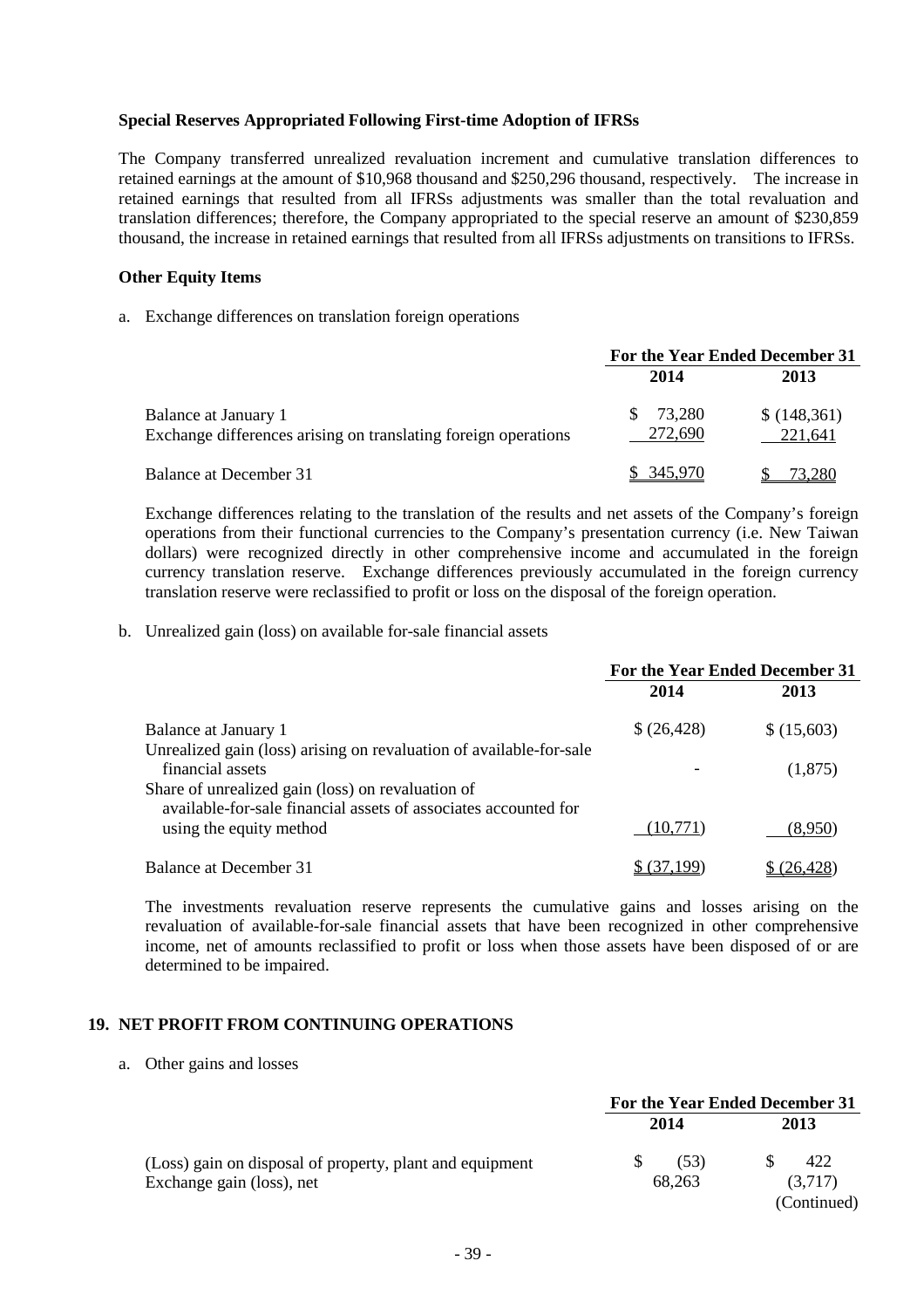|                                                             | For the Year Ended December 31 |                        |
|-------------------------------------------------------------|--------------------------------|------------------------|
|                                                             | 2014                           | 2013                   |
| Gain on disposal of investment<br>Impairment loss<br>Others | \$.<br>(4,600)<br>(5,933)      | 2,347<br>S.<br>(374)   |
|                                                             | \$57,677                       | (1,322)<br>(Concluded) |

b. Depreciation and amortization

|                                                                                  | For the Year Ended December 31    |                                   |
|----------------------------------------------------------------------------------|-----------------------------------|-----------------------------------|
|                                                                                  | 2014                              | 2013                              |
| Property, plant and equipment<br>Computer software                               | 52,849<br>\$.<br>9,528            | \$51,279<br>11,656                |
|                                                                                  | 62,377<br>$\mathbb{S}^-$          | 62,935<br>S.                      |
| An analysis of depreciation by function<br>Operating costs<br>Operating expenses | \$<br>1,750<br>51,099<br>\$52,849 | \$<br>1,709<br>49,570<br>\$51,279 |
| An analysis of amortization by function                                          |                                   |                                   |
| Operating costs                                                                  | \$                                | \$                                |
| Operating expenses                                                               | 9,528                             | 11,656                            |
|                                                                                  | 9,528                             | <u>11,656</u>                     |

# c. Employee benefits expense

|                                                      | For the Year Ended December 31 |                |
|------------------------------------------------------|--------------------------------|----------------|
|                                                      | 2014                           | 2013           |
| Post-employment benefits (Note 17)                   |                                |                |
| Defined contribution plans                           | \$<br>17,969                   | \$<br>16,635   |
| Defined benefit plans                                | 1,998                          | 2,149          |
|                                                      | 19,967                         | 18,784         |
| Short-term employee benefits                         | 533,904                        | 501,487        |
|                                                      | \$553,871                      | \$520,271      |
| An analysis of employee benefits expense by function |                                |                |
| Operating costs                                      | \$<br>60,024                   | \$<br>49,340   |
| Operating expenses                                   | 493,847                        | 470,931        |
|                                                      | 553,871                        | <u>520,271</u> |

The Company had 436 and 389 employees as of December 31, 2014 and 2013, respectively.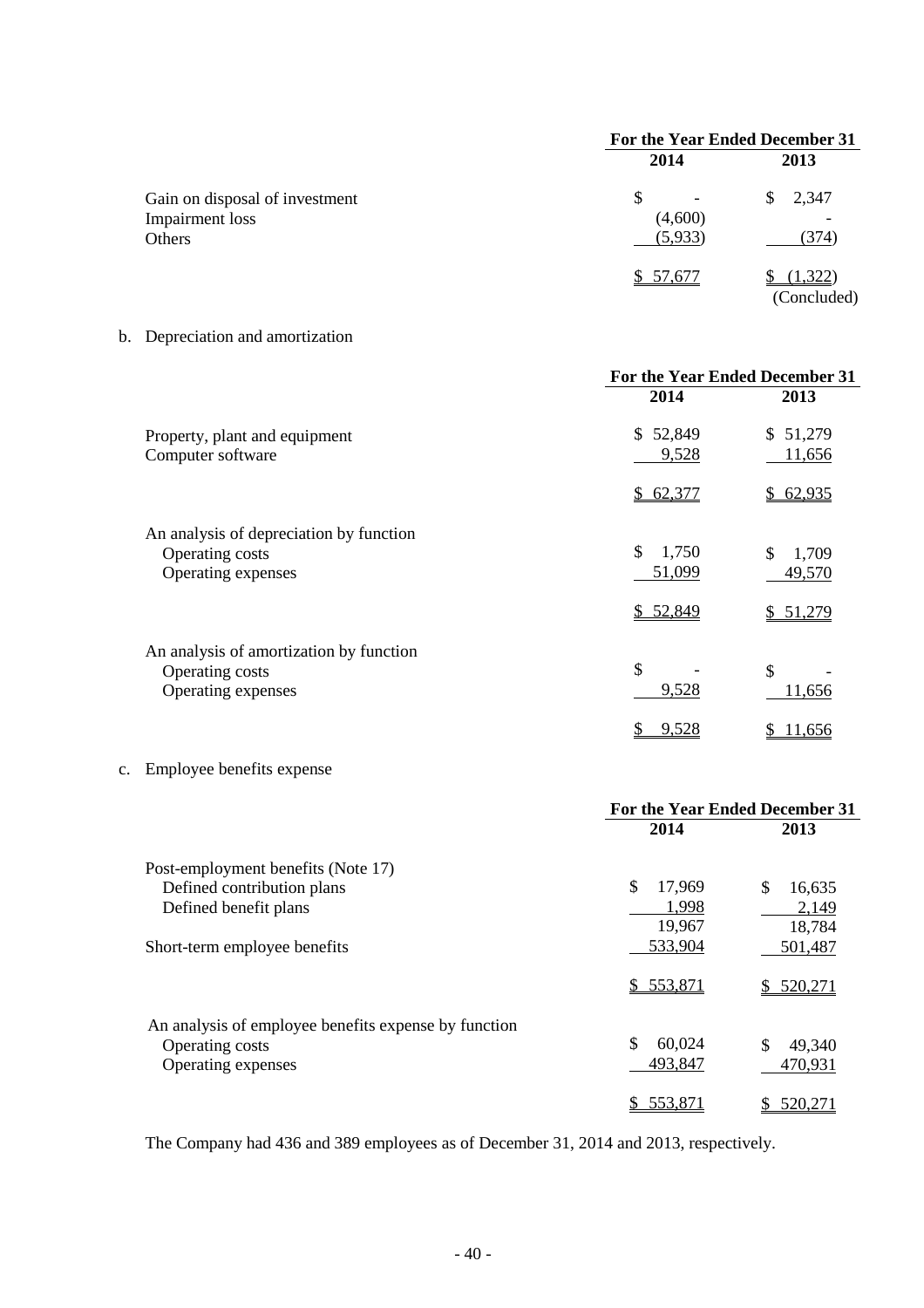# **20. INCOME TAXES RELATING TO CONTINUING OPERATIONS**

a. Income tax recognized in profit or loss

The major components of tax expense were as follows:

|                                                           | For the Year Ended December 31 |              |
|-----------------------------------------------------------|--------------------------------|--------------|
|                                                           | 2014                           | 2013         |
| Current tax                                               |                                |              |
| In respect of the current period                          | \$33,052                       | S.<br>41,444 |
| In respect of prior periods                               |                                | 4,556        |
| Additional tax at 10% of unappropriated earnings          |                                | 143          |
|                                                           | 33,052                         | 46,143       |
| Deferred tax                                              |                                |              |
| In respect of the current period                          | 5,700                          | 750          |
| Total income tax expense recognized in the current period | 38.752                         | 46,895       |

Accounting income and current income tax expense were reconciled as follows:

|                                                           | For the Year Ended December 31 |          |
|-----------------------------------------------------------|--------------------------------|----------|
|                                                           | 2014                           | 2013     |
| Income tax expense at statutory rate                      | \$33,052                       | \$41,444 |
| Income tax on unappropriated earnings                     |                                | 143      |
| Current income tax expense                                | 33,052                         | 41,587   |
| Deferred income tax assets (liabilities)                  |                                |          |
| Temporary difference                                      | 5,700                          | 750      |
| Adjustments to prior year's income tax expense            |                                | 4,556    |
| Total income tax expense recognized in the current period | 38,752                         | 46,893   |

The applicable tax rate used above is the corporate tax rate of 17% payable by the Company in ROC.

As the status of 2014 appropriations of earnings is uncertain, the potential income tax consequences of 2014 unappropriated earnings are not reliably determinable.

b. Income tax recognized in other comprehensive income

|                                                                                       | For the Year Ended December 31 |       |
|---------------------------------------------------------------------------------------|--------------------------------|-------|
|                                                                                       | 2014                           | 2013  |
| Deferred tax                                                                          |                                |       |
| In respect of the current year:<br>Actuarial gains and losses on defined benefit plan | 1,888                          | (246) |
| Total income tax recognized in other comprehensive income                             | 1,888                          | (246  |
| c. Current tax liabilities                                                            |                                |       |
|                                                                                       | For the Year Ended December 31 |       |
|                                                                                       | 2014                           | 2013  |
| Current tax liabilities                                                               |                                |       |

Income tax payable  $\frac{$47,824}{$} \frac{$47,824}{$} \frac{$44,508}{$}$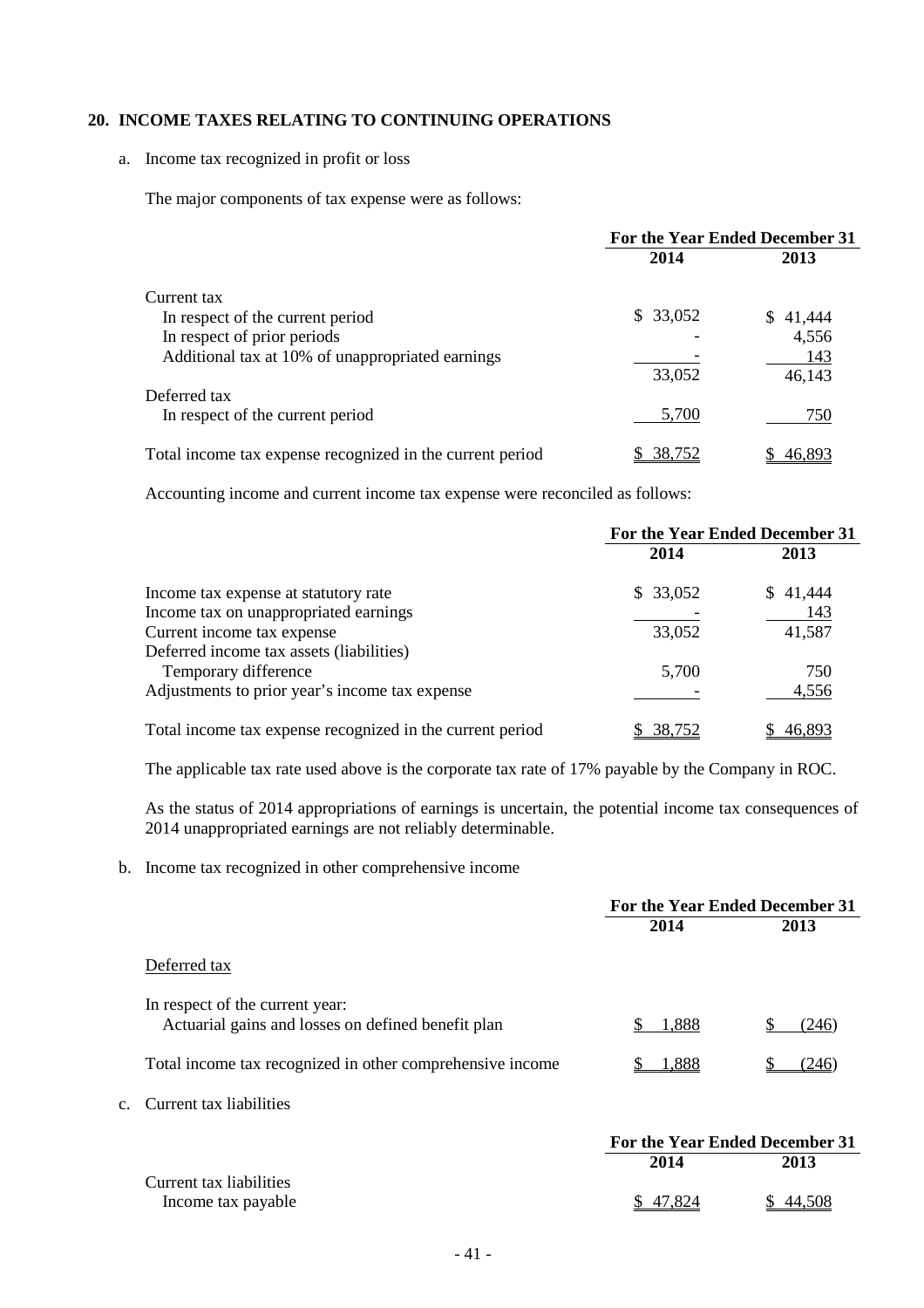d. Deferred tax assets and liabilities

The Company has offset certain deferred tax assets with deferred tax liabilities which met the offset criteria.

The movements of deferred tax assets and deferred tax liabilities were as follows:

For the year ended December 31, 2014

|                                                                                                                                                                             | Opening<br><b>Balance</b>                                     | <b>Recognized in</b><br><b>Profit or Loss</b>        | <b>Recognized in</b><br><b>Other</b><br>Comprehen-<br>sive<br><b>Income</b> | <b>Closing</b><br><b>Balance</b>                                  |
|-----------------------------------------------------------------------------------------------------------------------------------------------------------------------------|---------------------------------------------------------------|------------------------------------------------------|-----------------------------------------------------------------------------|-------------------------------------------------------------------|
| Deferred tax assets                                                                                                                                                         |                                                               |                                                      |                                                                             |                                                                   |
| Temporary differences<br>Allowance for inventory<br>devaluation losses<br>Allowance for doubtful<br>accounts<br>Unrealized gross profit<br>Deferred pension costs<br>Others | \$<br>9,070<br>10,900<br>8,530<br>10,270<br>8,653<br>\$47,423 | \$<br>(440)<br>(1,920)<br>(30)<br>(3,310)<br>(5,700) | \$<br>1,888<br>1,888<br>S                                                   | \$<br>9,070<br>10,460<br>6,610<br>10,240<br>7,231<br>43,611<br>\$ |
| Deferred tax liabilities                                                                                                                                                    |                                                               |                                                      |                                                                             |                                                                   |
| Temporary differences<br>Unrealized gain on financial<br>instruments                                                                                                        | 79,832<br>S                                                   | \$                                                   |                                                                             | 79,832<br>S                                                       |

# For the year ended December 31, 2013

|                                                                        | Opening<br><b>Balance</b> | <b>Recognized in</b><br><b>Profit or Loss</b> | <b>Recognized in</b><br><b>Other</b><br>Comprehen-<br>sive<br><b>Income</b> | <b>Closing</b><br><b>Balance</b> |
|------------------------------------------------------------------------|---------------------------|-----------------------------------------------|-----------------------------------------------------------------------------|----------------------------------|
| Deferred tax assets                                                    |                           |                                               |                                                                             |                                  |
| Temporary differences<br>Allowance for inventory<br>devaluation losses | \$<br>9,070               | \$                                            | \$                                                                          | \$<br>9,070                      |
| Allowance for doubtful<br>accounts                                     | 10,160                    | 740                                           |                                                                             | 10,900                           |
| Unrealized gross profit                                                | 11,100                    | (2,570)                                       |                                                                             | 8,530                            |
| Deferred pension costs                                                 | 10,280                    | (10)                                          |                                                                             | 10,270                           |
| Others                                                                 | 7,809                     | 1,090                                         | (246)                                                                       | 8,653                            |
|                                                                        | 48,419<br>S               | (750)                                         | (246)                                                                       | 47,423<br>(Continued)            |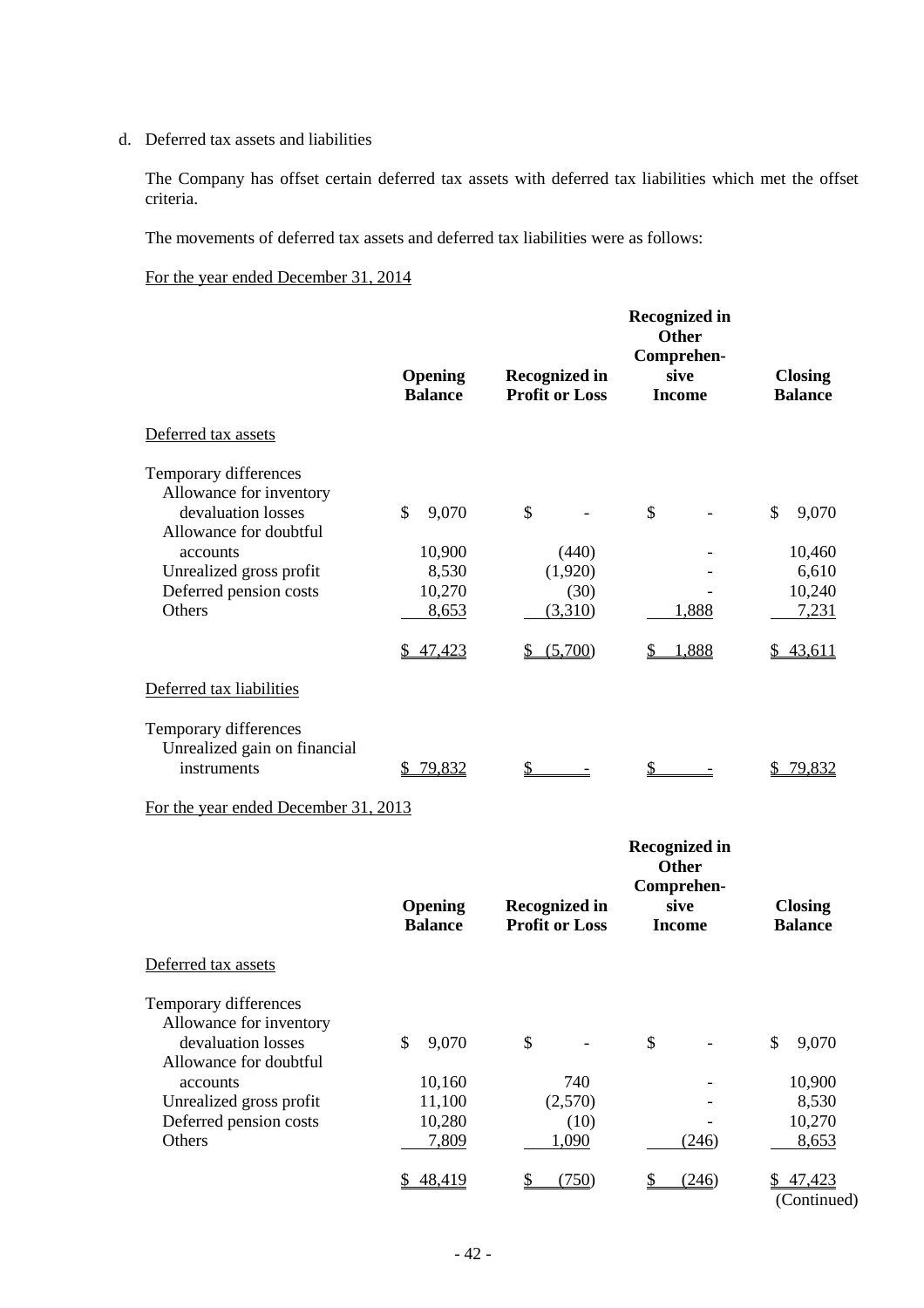|    |                                                                                                       | <b>Opening</b><br><b>Balance</b> | <b>Recognized in</b><br><b>Profit or Loss</b> | <b>Recognized in</b><br><b>Other</b><br>Comprehen-<br>sive<br><b>Income</b> | <b>Closing</b><br><b>Balance</b> |
|----|-------------------------------------------------------------------------------------------------------|----------------------------------|-----------------------------------------------|-----------------------------------------------------------------------------|----------------------------------|
|    | Deferred tax liabilities                                                                              |                                  |                                               |                                                                             |                                  |
|    | Temporary differences<br>Unrealized gain on financial<br>instruments                                  | \$79,832                         | $\mathbb{S}$                                  |                                                                             | \$79,832<br>(Concluded)          |
| e. | Information on integrated income tax was as follows:                                                  |                                  |                                               |                                                                             |                                  |
|    |                                                                                                       |                                  |                                               | For the Year Ended December 31                                              |                                  |
|    | Unappropriated earnings<br>Generated before January 1, 1998<br>Generated on and after January 1, 1998 |                                  |                                               | 2014<br>\$<br>839,463<br>\$839,463                                          | 2013<br>\$<br>853,368<br>853,368 |
|    | Imputation credit accounts                                                                            |                                  |                                               | 205,538                                                                     | 205,517                          |
|    |                                                                                                       |                                  |                                               | For the Year Ended December 31<br>$2014$ (Expected)                         | $2013$ (Actual)                  |
|    | Creditable ratio for distribution of earning                                                          |                                  |                                               | 28.05%                                                                      | 26.92%                           |

f. Income tax assessments

The latest income tax returns through 2012 have been assessed by the tax authorities.

# **21. EARNINGS PER SHARE**

| For the year ended December 31, 2014                                                                                     | Income After<br><b>Tax (Attributed)</b><br>to Owners of<br>the Company) | Number of<br>Common<br><b>Shares</b><br>Outstanding<br>(In Thousands) | <b>Earnings Per</b><br><b>Share (NT\$)</b> |
|--------------------------------------------------------------------------------------------------------------------------|-------------------------------------------------------------------------|-----------------------------------------------------------------------|--------------------------------------------|
| Basic earnings per share                                                                                                 |                                                                         |                                                                       |                                            |
| Net income                                                                                                               | 147,847<br>S.                                                           | 277,344                                                               | 0.53                                       |
| Effect of dilutive potential common shares                                                                               |                                                                         |                                                                       |                                            |
| Employee bonus                                                                                                           |                                                                         | 1,859                                                                 |                                            |
| Convertible bonds                                                                                                        | 11,574                                                                  | 43,390                                                                |                                            |
| Diluted earnings per share<br>Net income attributed to holders of common<br>shares plus the effect of dilutive potential |                                                                         |                                                                       |                                            |
| common shares                                                                                                            | 159,421                                                                 | 322.593                                                               | 0.49<br>(Continued)                        |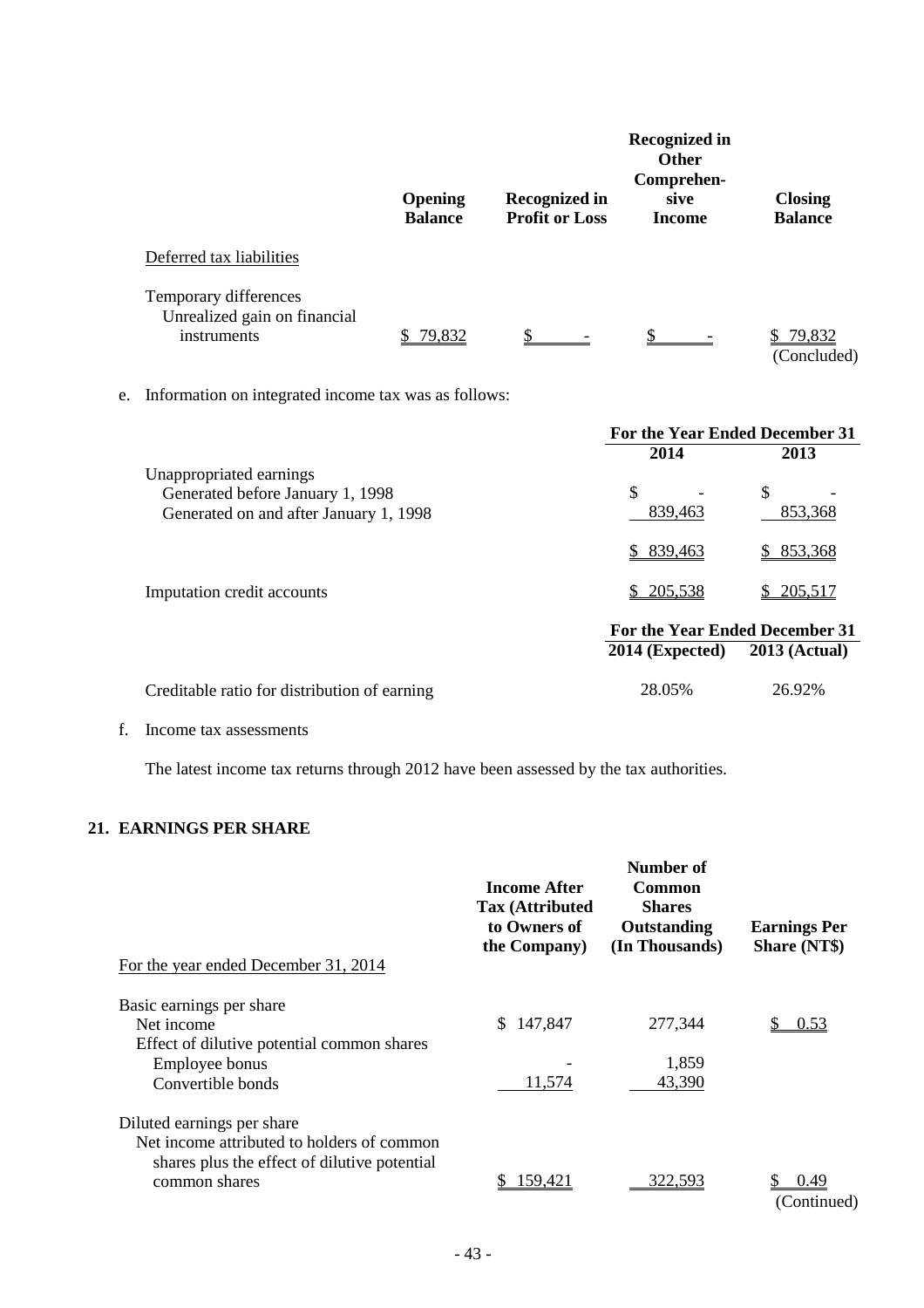|               | Outstanding<br>(In Thousands) | <b>Earnings Per</b><br><b>Share (NT\$)</b> |
|---------------|-------------------------------|--------------------------------------------|
|               |                               |                                            |
| 152,534<br>S. | 277,164                       | 0.55                                       |
|               | 1,316                         |                                            |
| 152,534       | 278.480                       | 0.55                                       |
|               | the Company)                  |                                            |

If the Company can settle the bonuses to employees by cash or shares, the Company presumes that the entire amount of the bonus would be settled in shares and the resulting potential shares are included in the weighted average number of shares outstanding used in the computation of diluted earnings per share, if the shares have a dilutive effect. Such dilutive effect of the potential shares is included in the computation of diluted earnings per share until the stockholders resolve the number of shares to be distributed to employees at their meeting in the following year.

# **22. SHARE-BASED PAYMENT ARRANGEMENTS**

# **Employee Share Option Plan of the Company**

No share options were guaranteed during the year ended December 31, 2013.

Information on employee share options was as follows:

|                                                              | <b>For the Year Ended</b><br><b>December 31, 2013</b>  |                                                            |
|--------------------------------------------------------------|--------------------------------------------------------|------------------------------------------------------------|
|                                                              | Number of<br><b>Options</b><br>(In Thousand<br>Shares) | Weighted-<br>average<br><b>Exercisable</b><br>Price (NT\$) |
| Balance at January 1<br>Options exercised<br>Options expired | 4,515<br>(4,515)                                       | 18.20<br>S.                                                |
| <b>Balance at December 31</b>                                |                                                        |                                                            |
| Options exercisable, end of period                           |                                                        |                                                            |

As of December 31, 2013, all outstanding options were expired.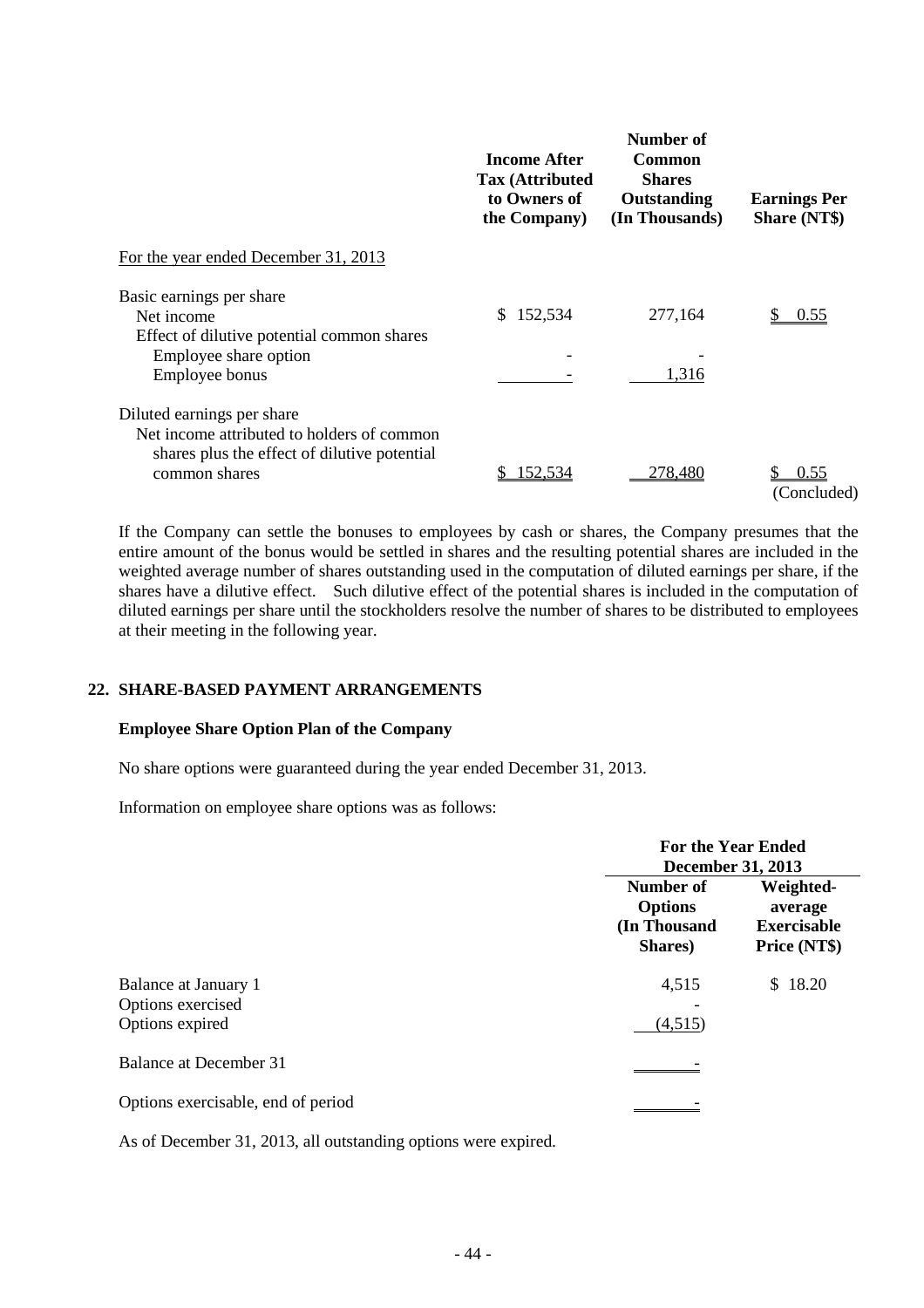# **23. CAPITAL MANAGEMENT**

The capital structure of the Company consists of net debt (borrowings offset by cash and cash equivalents) and equity attributable to owners of the Company. Key management personnel of the Company review the capital structure periodically. Based on recommendations of the key management personnel, in order to balance the overall capital structure, the Company may adjust the amount of dividends paid to stockholders, the number of new shares issued or repurchased, and/or the amount of new debt issued or existing debt redeemed.

# **24. FINANCIAL INSTRUMENTS**

- a. Fair value of financial instruments
	- 1) Fair value of financial instruments not carried at fair value

Except for the financial assets carried at cost, of which fair values can not be reliably measured, the management of the Company considers that the carrying amounts of financial assets and financial liabilities recognized in the financial statements approximate their fair values.

2) Fair value measurements recognized in the balance sheets

The following table provides an analysis of financial instruments that are measured subsequent to initial recognition at fair value, grouped into Levels 1 to 3 based on the degree to which the fair value is observable:

- a) Level 1 fair value measurements are those derived from quoted prices (unadjusted) in active markets for identical assets or liabilities;
- b) Level 2 fair value measurements are those derived from inputs other than quoted prices included within Level 1 that are observable for the asset or liability, either directly (i.e. as prices) or indirectly (i.e. derived from prices); and
- c) Level 3 fair value measurements are those derived from valuation techniques that include inputs for the asset or liability that are not based on observable market data (unobservable inputs).

The following table provides an analysis of financial instruments that are measured at fair value, grouped into Levels 1 to 2 based on the degree to which the fair value is observable:

3) Valuation techniques and assumptions applied for the purpose of measuring fair value

The fair values of financial assets and financial liabilities with standard terms and conditions and traded in active liquid markets are determined with reference to quoted market prices. When such prices are not available, valuation techniques are applied. The estimates and assumptions used by the Company are consistent with those that market participants would use in setting a price for the financial instrument.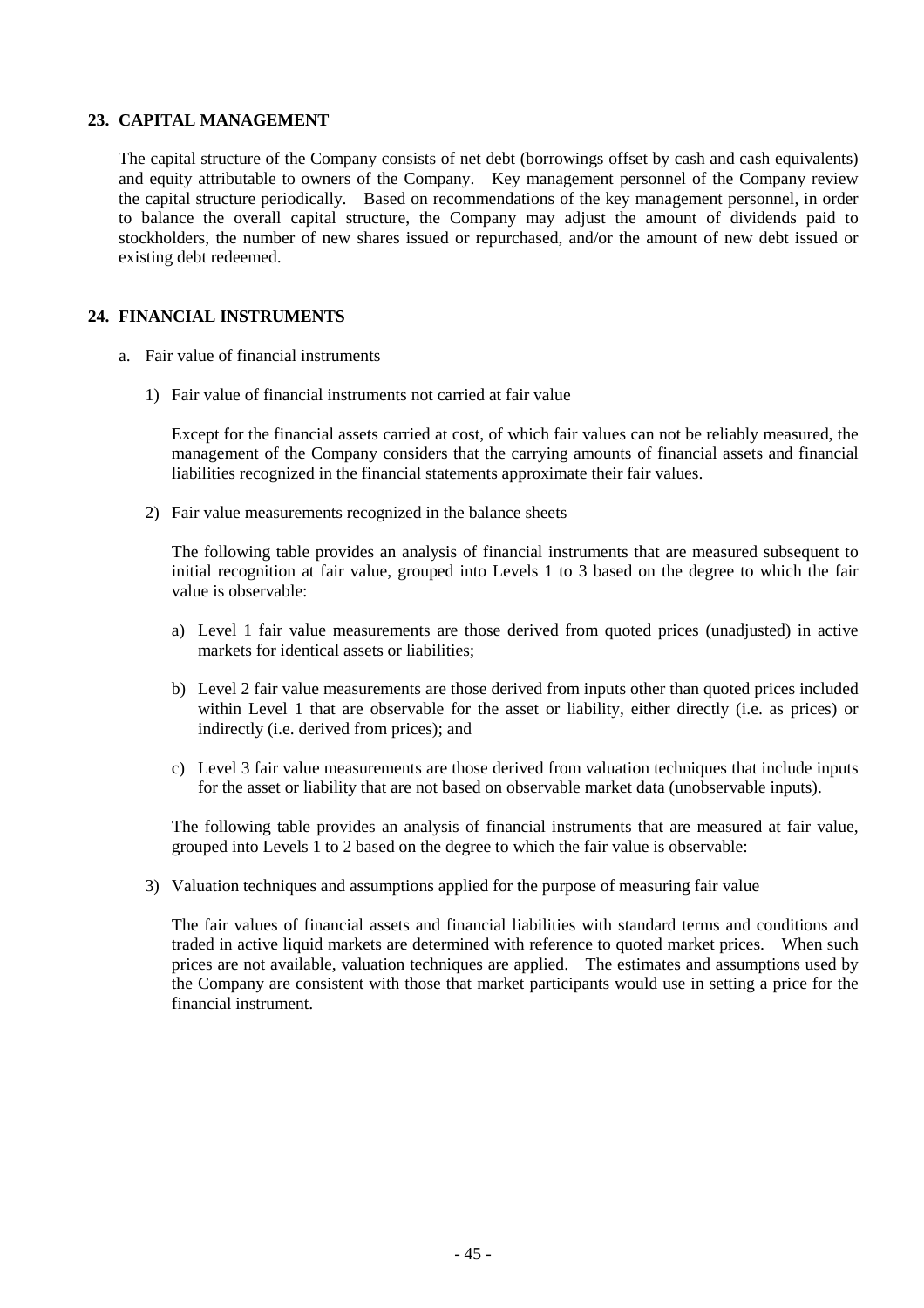## b. Categories of financial instruments

|                                                            | December 31 |               |
|------------------------------------------------------------|-------------|---------------|
|                                                            | 2014        | 2013          |
| Financial assets                                           |             |               |
| Loans and receivables                                      |             |               |
| Cash and cash equivalents                                  | \$1,467,220 | \$<br>953,564 |
| Trade receivables                                          | 1,270,558   | 1,148,515     |
| Trade receivables from related parties                     | 167,368     | 378,727       |
| Other receivables                                          | 51,282      | 22,455        |
| Other receivables from related parties                     | 253,900     | 515,802       |
| Refundable deposits (recorded as other non-current assets) | 10,364      | 13,704        |
| <b>Financial liabilities</b>                               |             |               |
| Measured at amortized cost                                 |             |               |
| Short-term debts                                           |             | 100,000       |
| Trade payable                                              | 15,522      | 11,899        |
| Trade payable to related parties                           | 324,899     | 335,450       |
| Other payables                                             | 2,124,895   | 2,266,198     |
| Current portion of long-term debts                         |             | 8,333         |
| Bonds payable                                              | 1,429,189   |               |
| Long-term debts                                            |             | 791,667       |

## c. Financial risk management objectives and policies

The Company's major financial instruments included cash and cash equivalents, trade receivables, trade receivables from related parties, other receivables, other receivables from related parties, refundable deposits, trade payable, trade payable to related parties, other payables, short-term debts, long-term debts and bonds payable. The Company's Corporate Treasury function provides services to the business, coordinates access to domestic and international financial markets, monitors and manages the financial risks relating to the operations of the Company through internal risk reports which analyze exposures by degree and magnitude of risks. These risks include market risk, credit risk and liquidity risk.

1) Market risk

The Company's activities expose it primarily to the financial risks of changes in foreign currency exchange rates and interest rates.

a) Foreign currency risk

The Company had foreign currency sales and purchases, which exposed the Company to foreign currency risk. Assessment of the Company's foreign currency assets and liabilities, it has no significant exposure to foreign currency risk, the Company without additional hedge processing, so no application of the relevant hedge accounting.

The carrying amounts of the Company's foreign currency denominated monetary assets and monetary liabilities at the end of the reporting period are presented in Note 28.

#### Sensitivity analysis

The Company was mainly exposed to the currency USD.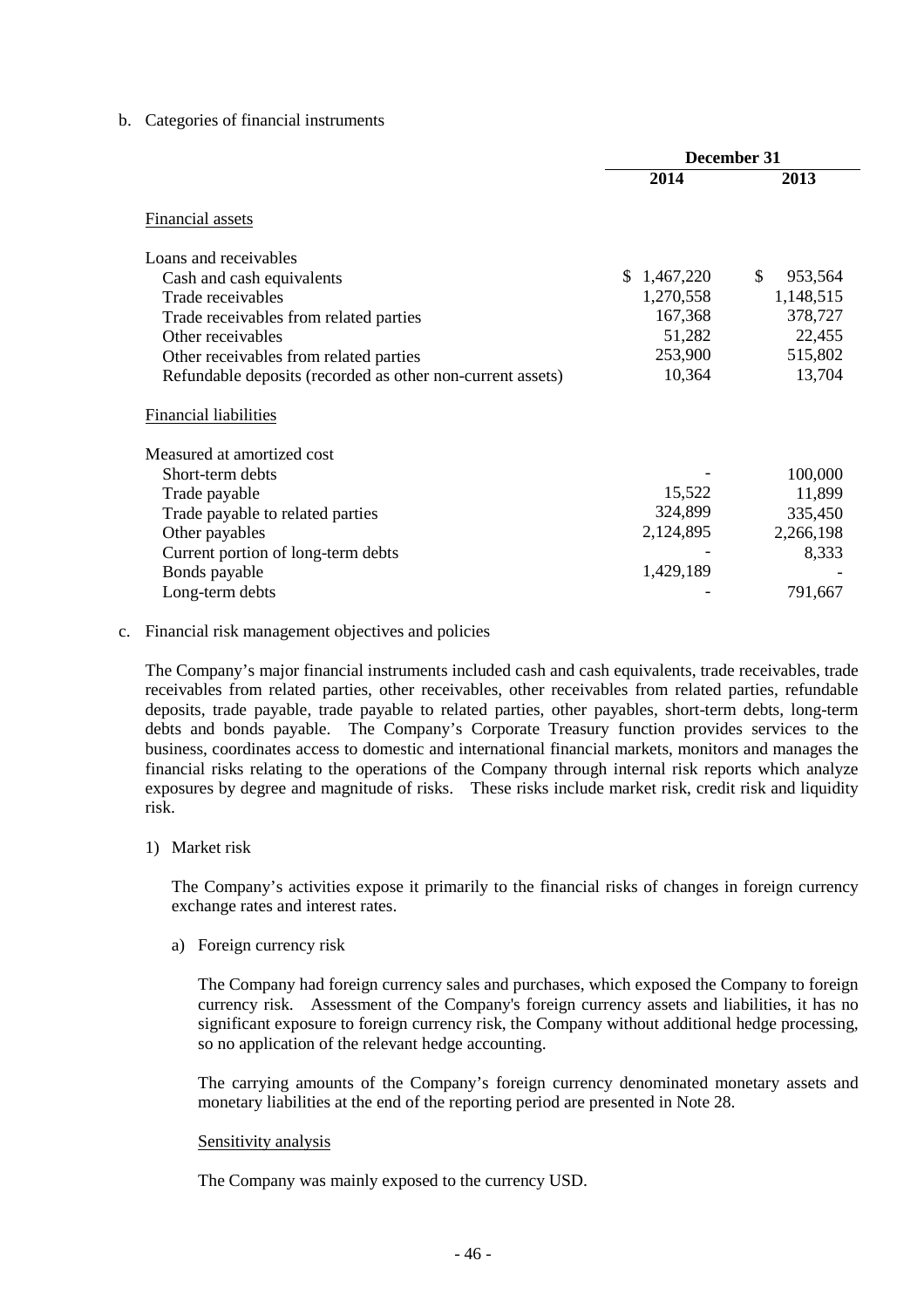The following table details the Company's sensitivity to a 1% increase and decrease in New Taiwan dollars (the functional currency) against the relevant foreign currencies. The sensitivity analysis included only outstanding foreign currency denominated monetary items at the end of the reporting period for a 1% change in foreign currency rates. A positive number below indicates an decrease in pre-tax profit when New Taiwan dollars strengthen by 1% against the relevant currency. For a 1% weakening of New Taiwan dollars against the relevant currency, there would be an equal and opposite impact on pre-tax profit and the balances below would be negative.

|                |  | <b>Currency USD Impact</b><br>For the Year Ended December 31 |  |                     |
|----------------|--|--------------------------------------------------------------|--|---------------------|
|                |  |                                                              |  |                     |
|                |  | 2014                                                         |  | 2013                |
| Profit or loss |  | \$ 7.289                                                     |  | $\frac{1}{2}$ 3.974 |

b) Interest rate risk

The Company was exposed to fair value risk and cash flow interest rate risk from short-term loans, long-term loans, at both fixed and floating interest rates.

The carrying amounts of the Company's financial assets and financial liabilities with exposure to interest rates at the end of the reporting period were as follows:

|                                                                                                                               | December 31 |                          |                      |
|-------------------------------------------------------------------------------------------------------------------------------|-------------|--------------------------|----------------------|
|                                                                                                                               | 2014        |                          | 2013                 |
| Fair value interest rate risk<br><b>Financial liabilities</b><br>Cash flow interest rate risk<br><b>Financial liabilities</b> | S.          | $\overline{\phantom{a}}$ | \$600,000<br>300,000 |

#### 2) Credit risk

Credit risk refers to the risk that counterparty will default on its contractual obligations resulting in financial loss to the Company. As at the end of the reporting period, the Company's maximum exposure to credit risk approximates the carrying amount of the respective recognized financial assets as stated in the consolidated balance sheets.

The Company adopted a policy of only dealing with creditworthy counterparties and obtaining sufficient collateral, where appropriate, as a means of mitigating the risk of financial loss from defaults. The Company's exposure and the credit ratings of its counterparties are continuously monitored and the aggregate value of transactions concluded is spread amongst approved counterparties. Credit exposure is controlled by counterparty limits that are reviewed and approved by the risk management committee annually.

Trade receivables consisted of a large number of customers, spread across diverse industries and geographical areas. Ongoing credit evaluation is performed on the financial condition of customers in view of trade receivables and, where appropriate, credit guarantee insurance cover is purchased.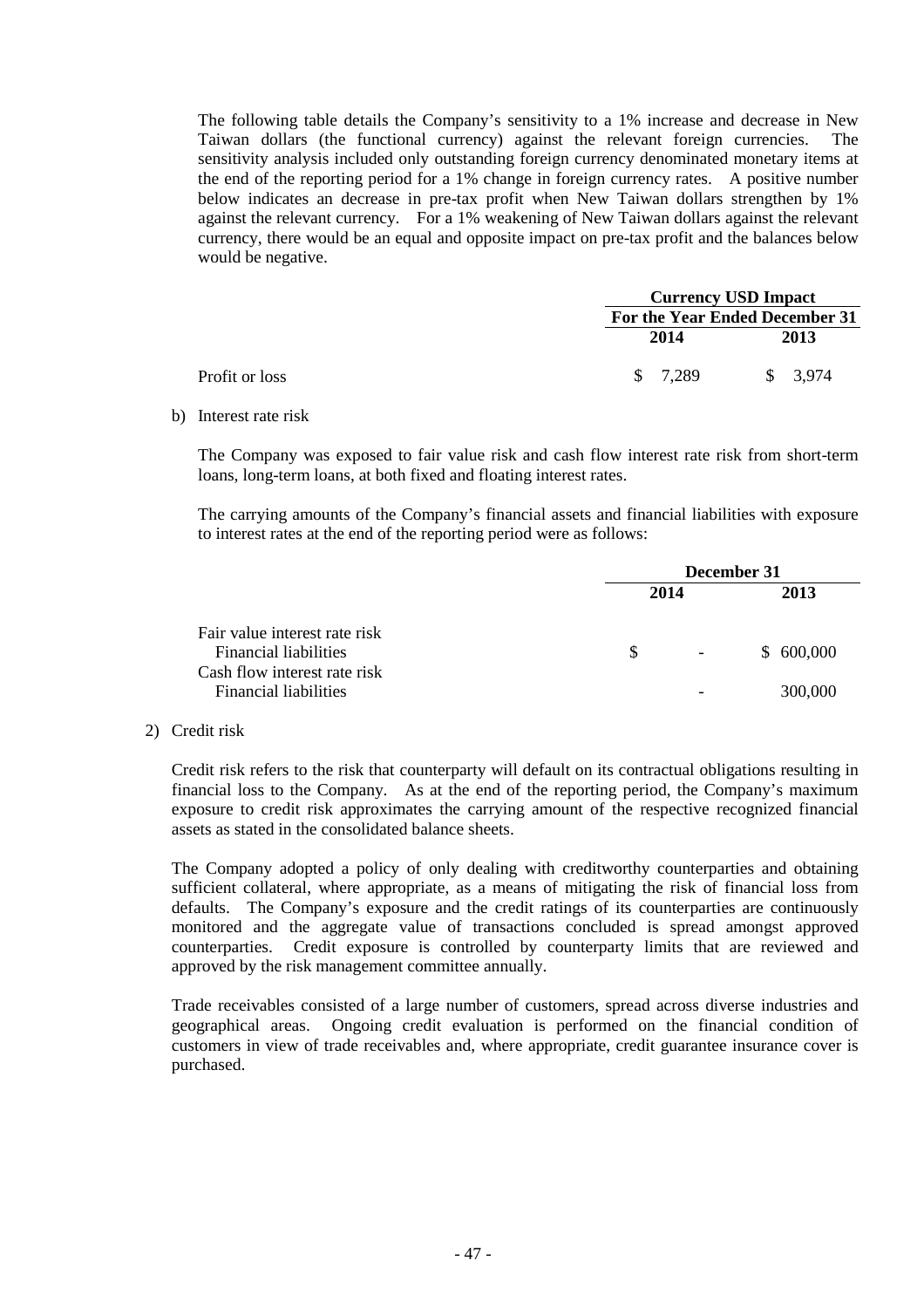# 3) Liquidity risk

a) Liquidity and interest risk tables

The following tables detail the Company's remaining contractual maturity for its non-derivative financial liabilities with agreed repayment periods:

December 31, 2014

|                                                | <b>On Demand</b><br>or Less Than<br>1 Year | 1 to 3 Years             | <b>Over 3 Years</b>            | <b>Total</b>       |
|------------------------------------------------|--------------------------------------------|--------------------------|--------------------------------|--------------------|
| Non-derivative financial<br>liabilities        |                                            |                          |                                |                    |
| Non-interest bearing<br>Variable interest rate | \$2,465,316                                | \$1,429,189              | \$                             | \$ 3,894,505       |
| instrument<br>Fixed interest rate instrument   |                                            |                          |                                |                    |
|                                                | \$2,465,316                                | \$1,429,189              | $\frac{1}{2}$                  | 3,894,505<br>\$    |
| December 31, 2013                              |                                            |                          |                                |                    |
|                                                | <b>On Demand</b><br>or Less Than<br>1 Year | 1 to 3 Years             | <b>Over 3 Years</b>            | <b>Total</b>       |
| Non-derivative financial<br>liabilities        |                                            |                          |                                |                    |
| Non-interest bearing<br>Variable interest rate | \$2,613,547                                | \$                       | \$<br>$\overline{\phantom{a}}$ | \$2,613,547        |
| instrument<br>Fixed interest rate instrument   | 8,333<br>100,000                           | 291,667<br>500,000       |                                | 300,000<br>600,000 |
|                                                | \$2,721,880                                | $\mathcal{L}$<br>791,667 | \$                             | \$3,513,547        |
| b) Financing facilities                        |                                            |                          |                                |                    |
|                                                |                                            |                          | December 31                    |                    |
|                                                |                                            |                          | 2014                           | 2013               |

# Unused bank financing facilities  $\frac{$2,519,760}{$1,089,300}$

# **25. RELATED-PARTY TRANSACTIONS**

a. Names and relationships of the related parties

| <b>Related Party</b>        | <b>Relationship with the Company</b> |  |  |
|-----------------------------|--------------------------------------|--|--|
| Phihong USA Corp.           | Subsidiary                           |  |  |
| Phihong International Corp. | Subsidiary                           |  |  |
|                             | (Continued)                          |  |  |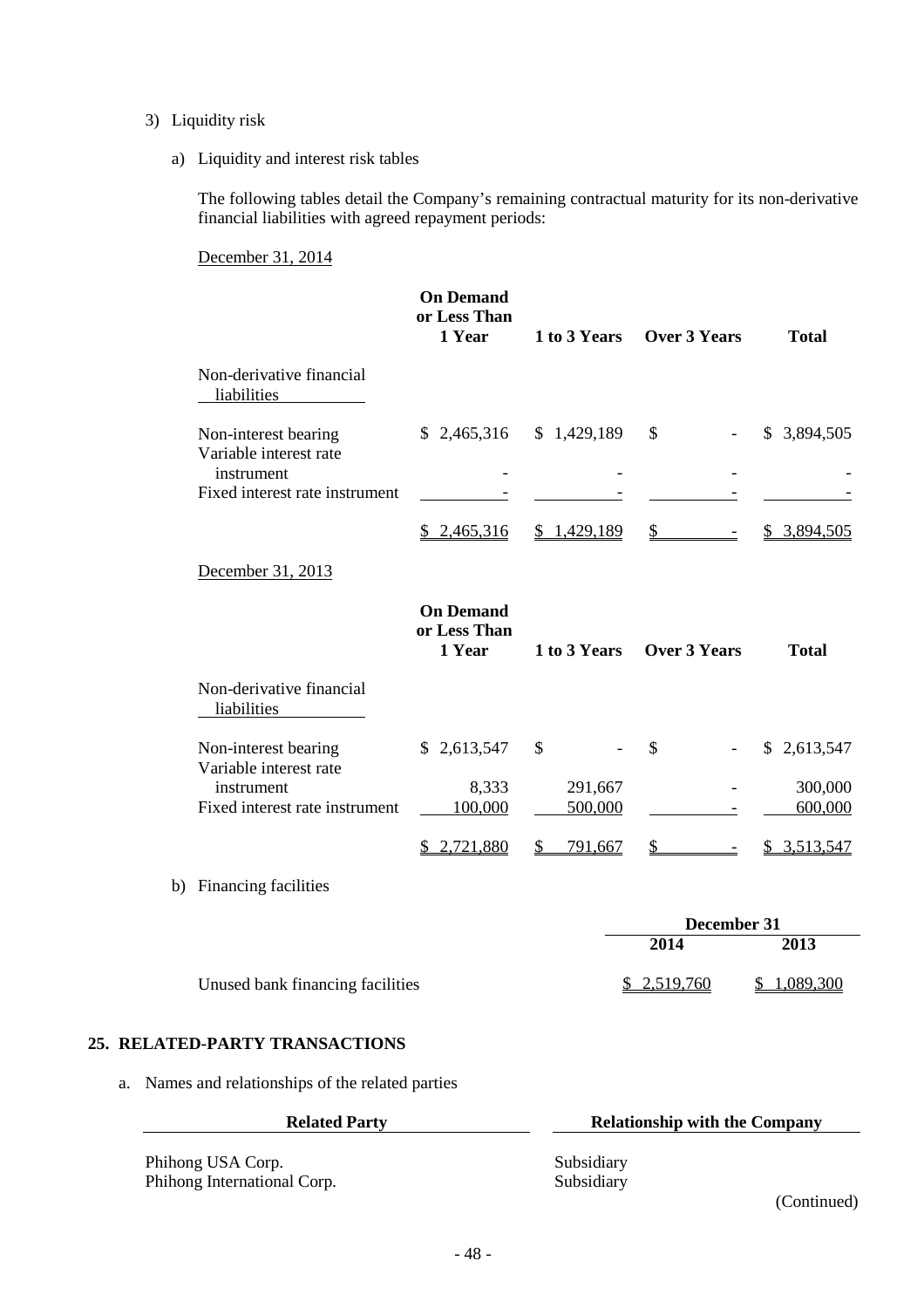(Concluded)

Phitek International Co., Ltd. Subsidiary Ascent Alliance Ltd. Subsidiary American Ballast Corp. Subsidiary Phihong Technology Japan Co., Ltd. Subsidiary Guang-Lai Investment Co., Ltd. Subsidiary Phihong (Dongguan) Electronics Co., Ltd. Subsidiary Dongguan Phitek Electronics Ltd. Subsidiary Phihong Electronics (Suzhou) Co., Ltd. Subsidiary Jin-Sheng Hong (Jiangxi) Electronics Co., Ltd. Subsidiary Dongguan Shuang-Ying Electronics Co., Ltd. Subsidiary Yanghong Trading (Shanghai) Co., Ltd. Subsidiary Peter Lin The Company's chairman Xu Sheng Technology Co., Ltd. ("Xu Sheng") Other related parties<br>Shine Tech Ltd. Other related parties Other related parties Red Sun Metal Industry Co., Ltd. 0ther related parties Hua Jung Co., Ltd. **Other related parties** Heng Hui Co., Ltd. **Other related parties** 

b. Trading transactions

|                                                                                                       |           | For the Year Ended December 31 |  |  |
|-------------------------------------------------------------------------------------------------------|-----------|--------------------------------|--|--|
|                                                                                                       | 2014      | 2013                           |  |  |
| Sales                                                                                                 |           |                                |  |  |
| <b>Subsidiaries</b>                                                                                   | 3.896.489 | \$ 3,937,704                   |  |  |
| The price of the finished goods sold by the Company is based on negotiations and consideration of the |           |                                |  |  |

product type, cost and market price, etc.

|                     | For the Year Ended December 31 |            |  |
|---------------------|--------------------------------|------------|--|
|                     | 2014                           | 2013       |  |
| Purchase of goods   |                                |            |  |
| <b>Subsidiaries</b> | 10,683,958<br>$\mathcal{S}$    | 10,049,289 |  |

The price of the finished goods purchased by the Company is based on negotiations and consideration of the product type, cost and market price, etc.

|                                              | December 31            |                      |  |
|----------------------------------------------|------------------------|----------------------|--|
|                                              | 2014                   | 2013                 |  |
| Accounts receivables from related parties    |                        |                      |  |
| <b>Subsidiaries</b>                          | 167,368                | 378,727<br>S         |  |
| Accounts payable to related parties          |                        |                      |  |
| <b>Subsidiaries</b><br>Other related parties | \$<br>323,048<br>1,851 | \$<br>334,713<br>737 |  |
|                                              | 324,899                | 335,450              |  |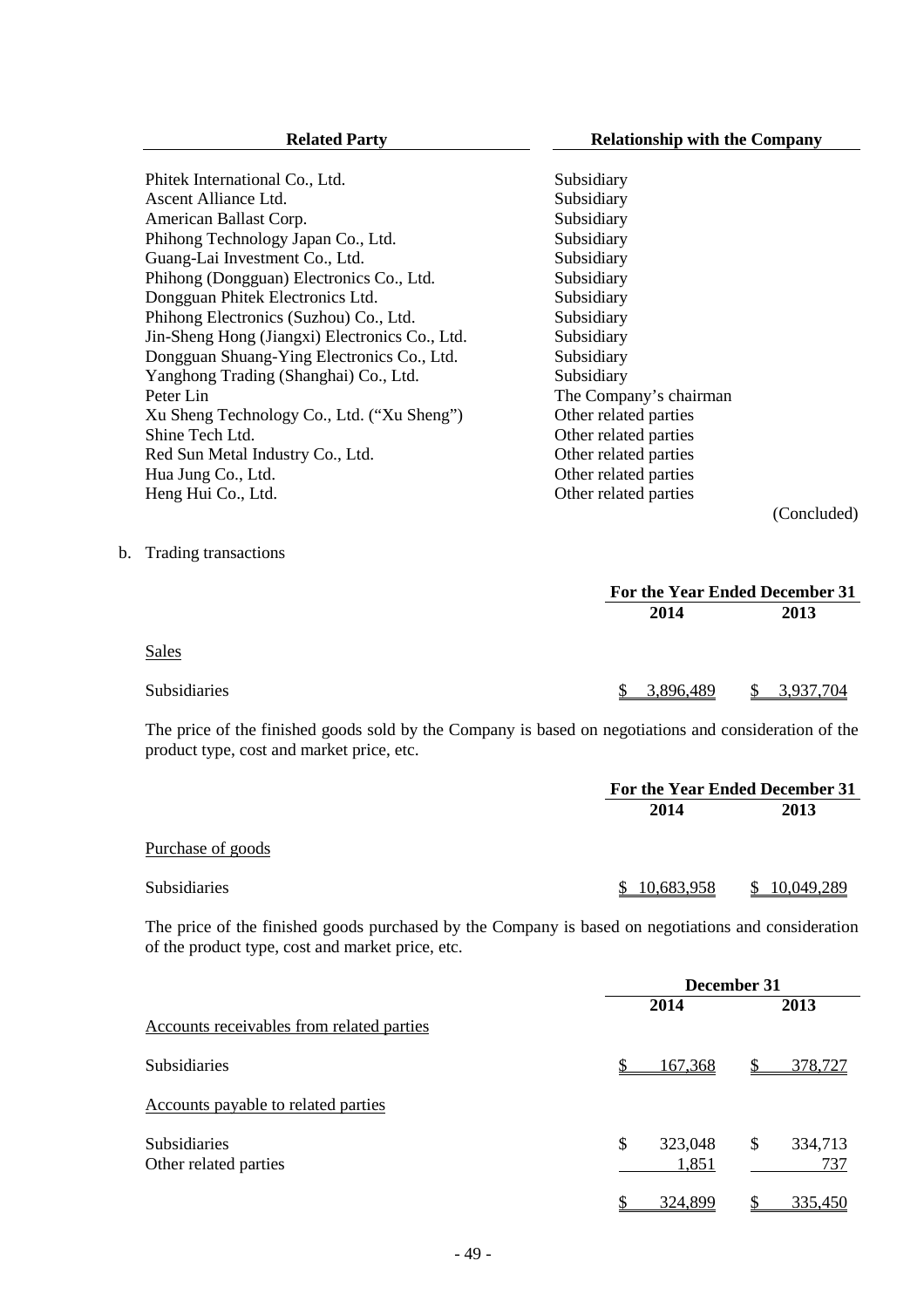|                                        | December 31 |         |  |
|----------------------------------------|-------------|---------|--|
|                                        | 2014        |         |  |
| Other receivables from related parties |             |         |  |
| Subsidiaries                           | 253,900     | 515,802 |  |

Other receivables were the Company's temporary payments for materials procured on behalf of related parties.

|                                       |                         | December 31 |                    |  |
|---------------------------------------|-------------------------|-------------|--------------------|--|
| Other payables                        | 2014                    |             | 2013               |  |
| Subsidiaries<br>Other related parties | 107,362<br>\$<br>95,262 | \$          | 169,769<br>105,215 |  |
|                                       | 202,624                 |             | 274.984            |  |

Other payables were the temporary payments for materials procurement made by related parties on behalf of the Company.

# c. Compensation of key management personnel

The types and amounts of the remuneration of directors and other members of key management personnel were as follows:

|                                                 |     | For the Year Ended December 31 |    |               |
|-------------------------------------------------|-----|--------------------------------|----|---------------|
|                                                 |     | 2014                           |    | 2013          |
| Short-term benefits<br>Post-employment benefits | \$. | 59,014<br>514                  | S. | 52,767<br>323 |
|                                                 |     | 59.528                         |    | 53,090        |

The remuneration of directors and key executives was determined by the remuneration committee having regard to the performance of individuals and market trends.

d. Other transactions with related parties

The Company's chairman has guaranteed the payments of the loans of the Company as of December 31, 2013. The amounts of the guarantees was \$900,000 thousand.

# **26. ASSETS PLEDGED AS COLLATERAL OR FOR SECURITY**

The following assets were provided as collateral for bank borrowings:

|                                   | December 31          |                      |  |
|-----------------------------------|----------------------|----------------------|--|
|                                   | 2014                 | 2013                 |  |
| Freehold land<br><b>Buildings</b> | \$197,586<br>141,991 | \$112,450<br>149,409 |  |
|                                   | \$339,577            | 261,859              |  |